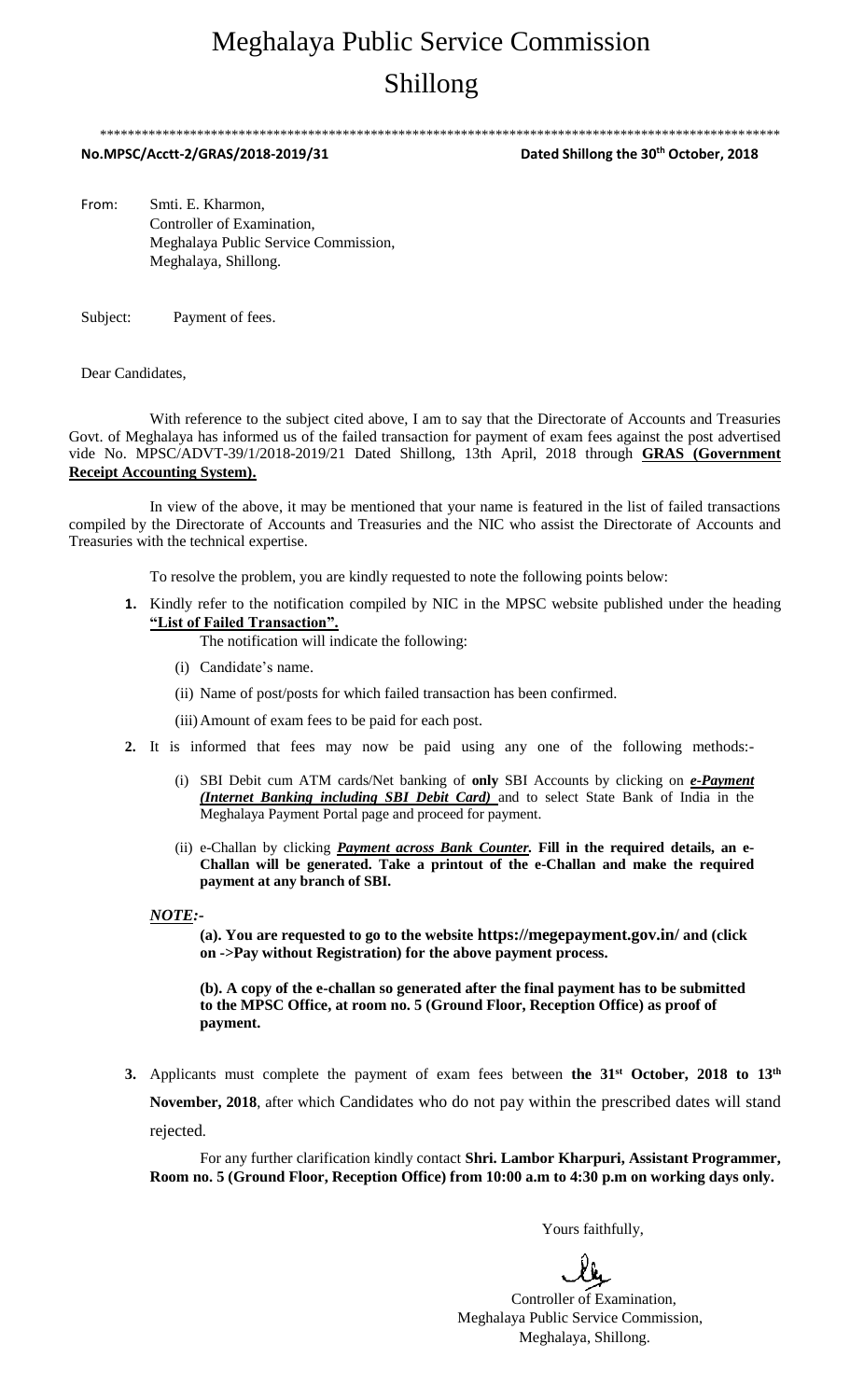# **LIST OF CANDIDATES IN FAILED TRANSACTIONS**

### **Vide advt no. No. MPSC/ADVT-39/1/2018-2019/21**

## Note: Candidates featured on this list are also advised to check their respective Email ID for the instructions on the mode of payment.

| Sl <sub>No.</sub> | <b>First Name</b>     | <b>Middle Name</b> | <b>Last Name</b>  | <b>Post Applied</b>                                                                                                                                                                        | Fee |
|-------------------|-----------------------|--------------------|-------------------|--------------------------------------------------------------------------------------------------------------------------------------------------------------------------------------------|-----|
| $\mathbf{1}$      | <b>ABHAY</b>          |                    | <b>MAURYA</b>     | DISTRICT LIBRARIAN AT DISTRICT LIBRARY, NONGSTOIN UNDER THE<br>DIRECTORATE OF ARTS & CULTURE, MEGHALAYA (APRIL 2018)                                                                       | 360 |
| $\overline{2}$    | <b>ABHAY</b>          |                    | <b>MAURYA</b>     | LIBRARIAN IN THE DISTRICT INSTITUTES OF EDUCATION AND TRAINING<br>(DIET) UNDER THE DIRECTORATE OF EDUCATIONAL RESEARCH &<br>TRAINING, (APRIL 2018)                                         | 360 |
| 3                 | <b>ABHAY</b>          |                    | <b>MAURYA</b>     | LIBRARIAN IN TURA POLYTECHNIC, TURA UNDER THE DEPARTMENT OF<br>HIGHER & TECHNICAL EDUCATION, MEGHALAYA (APRIL 2018)                                                                        | 320 |
| 4                 | <b>ABHAY</b>          |                    | <b>MAURYA</b>     | LOWER DIVISIONAL ASSISTANT IN MEGHALAYA SECRETARIAT,<br>MEGHALAYA (APRIL 2018)                                                                                                             | 320 |
| 5                 | Abhinash              |                    | Gupta             | RESEARCH ASSISTANT IN SCIENCE & TECHNOLOGY CELL. PLANNING<br>DEPARTMENT, MEGHALAYA (APRIL 2018)                                                                                            | 180 |
| 6                 | <b>ABLEFOUNDERMAN</b> |                    | <b>NONGSIEJ</b>   | ASSISTANT LECTURER IN ENTREPRENEURSHIP (COMMERCE STREAM)<br>IN GOVERNMENT HR. SEC SCHOOLS UNDER THE OFFICE OF THE<br>DIRECTOR OF SCHOOL EDUCATION & LITERACY, MEGHALAYA (APRIL<br>2018)    | 180 |
| $\overline{7}$    | Adonija               | Sangma             | Adonija sangma    | LOWER DIVISIONAL ASSISTANT IN MEGHALAYA SECRETARIAT,<br>MEGHALAYA (APRIL 2018)                                                                                                             | 160 |
| 8                 | Advancy               |                    | Marngar           | LOWER DIVISIONAL ASSISTANT IN MEGHALAYA SECRETARIAT,<br>MEGHALAYA (APRIL 2018)                                                                                                             | 160 |
| 9                 | <b>AIBANSUKLIN</b>    |                    | <b>RYNTONG</b>    | LOWER DIVISIONAL ASSISTANT IN MEGHALAYA SECRETARIAT,<br>MEGHALAYA (APRIL 2018)                                                                                                             | 160 |
| 10                | <b>AIBIANG</b>        | <b>MEKA</b>        | <b>KHARSAHNOH</b> | ASSISTANT LECTURER IN ENVIRONMENTAL EDUCATION (ARTS<br>STREAM) IN GOVERNMENT HR. SEC SCHOOLS UNDER THE OFFICE OF<br>THE DIRECTOR OF SCHOOL EDUCATION & LITERACY, MEGHALAYA<br>(APRIL 2018) | 180 |
| 11                | Aiboklang             |                    | Jala              | LOWER DIVISIONAL ASSISTANT IN MEGHALAYA SECRETARIAT,<br>MEGHALAYA (APRIL 2018)                                                                                                             | 160 |
| 12                | <b>AIHUNSHA</b>       |                    | MARBANIANG        | LOWER DIVISIONAL ASSISTANT IN MEGHALAYA SECRETARIAT.<br>MEGHALAYA (APRIL 2018)                                                                                                             | 160 |
| 13                | <b>AIRIDIANGHUN</b>   |                    | <b>KHARJANA</b>   | LOWER DIVISIONAL ASSISTANT IN MEGHALAYA SECRETARIAT.<br>MEGHALAYA (APRIL 2018)                                                                                                             | 160 |
| 14                | Aisbun                | nylla              | L.Mawnai          | LOWER DIVISIONAL ASSISTANT IN MEGHALAYA SECRETARIAT,<br>MEGHALAYA (APRIL 2018)                                                                                                             | 160 |
| 15                | Ajay                  |                    | Lyngdoh           | LOWER DIVISIONAL ASSISTANT IN MEGHALAYA SECRETARIAT.<br>MEGHALAYA (APRIL 2018)                                                                                                             | 160 |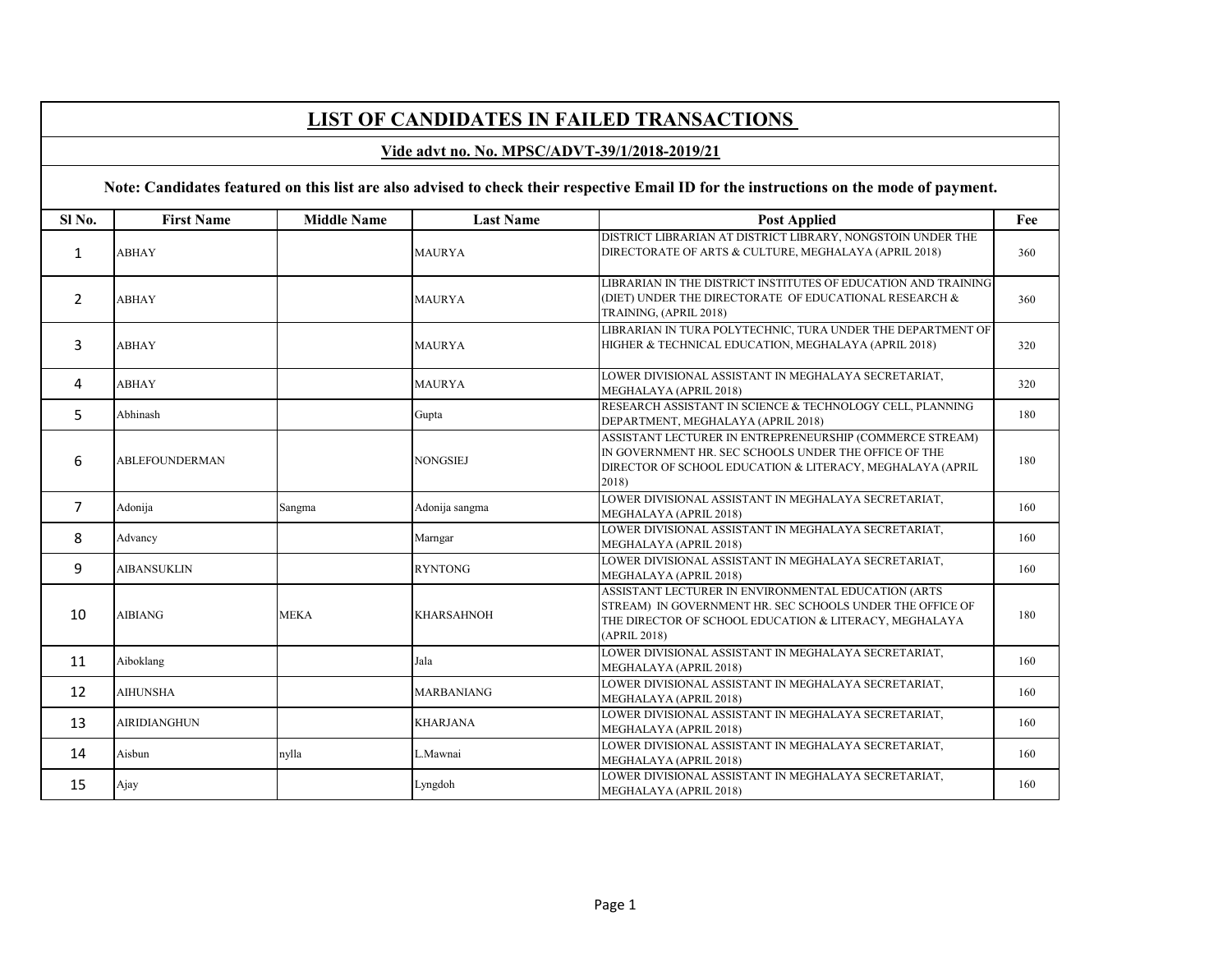| Sl No. | <b>First Name</b>  | <b>Middle Name</b> | <b>Last Name</b>  | <b>Post Applied</b>                                                                                                                                                                           | Fee |
|--------|--------------------|--------------------|-------------------|-----------------------------------------------------------------------------------------------------------------------------------------------------------------------------------------------|-----|
| 16     | AKASH              |                    | <b>CHOWDHURY</b>  | FOREST RANGERS UNDER THE OFFICE OF PRINCIPAL CHIEF<br>CONSERVATOR OF FOREST & HEAD OF FOREST FORCE, MEGHALAYA<br>(APRIL 2018)                                                                 | 180 |
| 17     | AKHIBUL            |                    | <b>HUSSAIN</b>    | LOWER DIVISIONAL ASSISTANT IN MEGHALAYA SECRETARIAT,<br>MEGHALAYA (APRIL 2018)                                                                                                                | 320 |
| 18     | <b>AKHIBUL</b>     |                    | <b>HUSSAIN</b>    | STENOGRAPHER GRADE-III IN THE OFFICE OF HEADS OF DEPARTMENTS.<br>MEGHALAYA (APRIL 2018)                                                                                                       | 320 |
| 19     | <b>AKRIMINUL</b>   |                    | <b>SK</b>         | LOWER DIVISIONAL ASSISTANT IN MEGHALAYA SECRETARIAT,<br>MEGHALAYA (APRIL 2018)                                                                                                                | 320 |
| 20     | Alan               | More               | Hynniewta         | LOWER DIVISIONAL ASSISTANT IN MEGHALAYA SECRETARIAT.<br>MEGHALAYA (APRIL 2018)                                                                                                                | 160 |
| 21     | <b>ALARIC</b>      |                    | <b>KHARKONGOR</b> | ASSISTANT RESEARCH OFFICER IN SCIENCE TECHNOLOGY<br>CELL, PLANNING DEPARTMENT, MEGHALAYA (APRIL 2018)                                                                                         | 230 |
| 22     | Aldoswell          |                    | Mawkhroh          | LOWER DIVISIONAL ASSISTANT IN MEGHALAYA SECRETARIAT,<br>MEGHALAYA (APRIL 2018)                                                                                                                | 160 |
| 23     | Alisha             | Jean               | Kharsyntiew       | LOWER DIVISIONAL ASSISTANT IN MEGHALAYA SECRETARIAT,<br>MEGHALAYA (APRIL 2018)                                                                                                                | 160 |
| 24     | alward             | badonlang          | nongmin           | LOWER DIVISIONAL ASSISTANT IN MEGHALAYA SECRETARIAT,<br>MEGHALAYA (APRIL 2018)                                                                                                                | 160 |
| 25     | <b>AMANLANG</b>    | <b>CHAPHRANG</b>   | <b>SUN</b>        | LOWER DIVISIONAL ASSISTANT IN MEGHALAYA SECRETARIAT,<br>MEGHALAYA (APRIL 2018)                                                                                                                | 160 |
| 26     | Anciena            | $\mathbb{R}$       | Marak             | CHILD DEVELOPMENT PROJECT OFFICERS UNDER SOCIAL WELFARE<br>DEPARTMENT, MEGHALAYA (APRIL 2018)                                                                                                 | 230 |
| 27     | Anciena            | $\mathbb{R}$       | Marak             | RESEARCH ASSISTANT UNDER PLANNING DEPARTMENT, MEGHALAYA<br>(APRIL 2018)                                                                                                                       | 180 |
| 28     | Angel paul         |                    | K Syrman          | LOWER DIVISIONAL ASSISTANT IN MEGHALAYA SECRETARIAT,<br>MEGHALAYA (APRIL 2018)                                                                                                                | 160 |
| 29     | <b>ANGGO CERZA</b> | <b>CHAMBUGONG</b>  | <b>MARAK</b>      | RESEARCH ASSISTANT IN SCIENCE & TECHNOLOGY CELL, PLANNING<br>DEPARTMENT, MEGHALAYA (APRIL 2018)                                                                                               | 180 |
| 30     | <b>ANGGO CERZA</b> | <b>CHAMBUGONG</b>  | <b>MARAK</b>      | SENIOR COMPUTER IN THE OFFICE OF THE PRINCIPAL REGIONAL<br>HEALTH FAMILY WELFARE TRAINING CENTRE, SHILLONG UNDER THE<br>DIRECTORATE OF HEALTH SERVICES (MCH & FW) (APRIL 2018)                | 160 |
| 31     | ANGGO CERZA        | <b>CHAMBUGONG</b>  | <b>MARAK</b>      | SENIOR HEALTH INSPECTOR IN THE OFFICE OF THE PRINCIPAL<br>REGIONAL HEALTH & FAMILY WELFARE TRAINING CENTRE, SHILLONG<br>UNDER THE DIRECTORATE OF HEALTH & SERVICES (MCH & FW) (APRIL<br>2018) | 180 |
| 32     | Anup               | Kumar              | Hajong            | LOWER DIVISIONAL ASSISTANT IN MEGHALAYA SECRETARIAT,<br>MEGHALAYA (APRIL 2018)                                                                                                                | 160 |
| 33     | Arbity             |                    | Kharmyndai        | LOWER DIVISIONAL ASSISTANT IN MEGHALAYA SECRETARIAT,<br>MEGHALAYA (APRIL 2018)                                                                                                                | 160 |
| 34     | Ariana             | N                  | Marak             | LOWER DIVISIONAL ASSISTANT IN MEGHALAYA SECRETARIAT.<br>MEGHALAYA (APRIL 2018)                                                                                                                | 160 |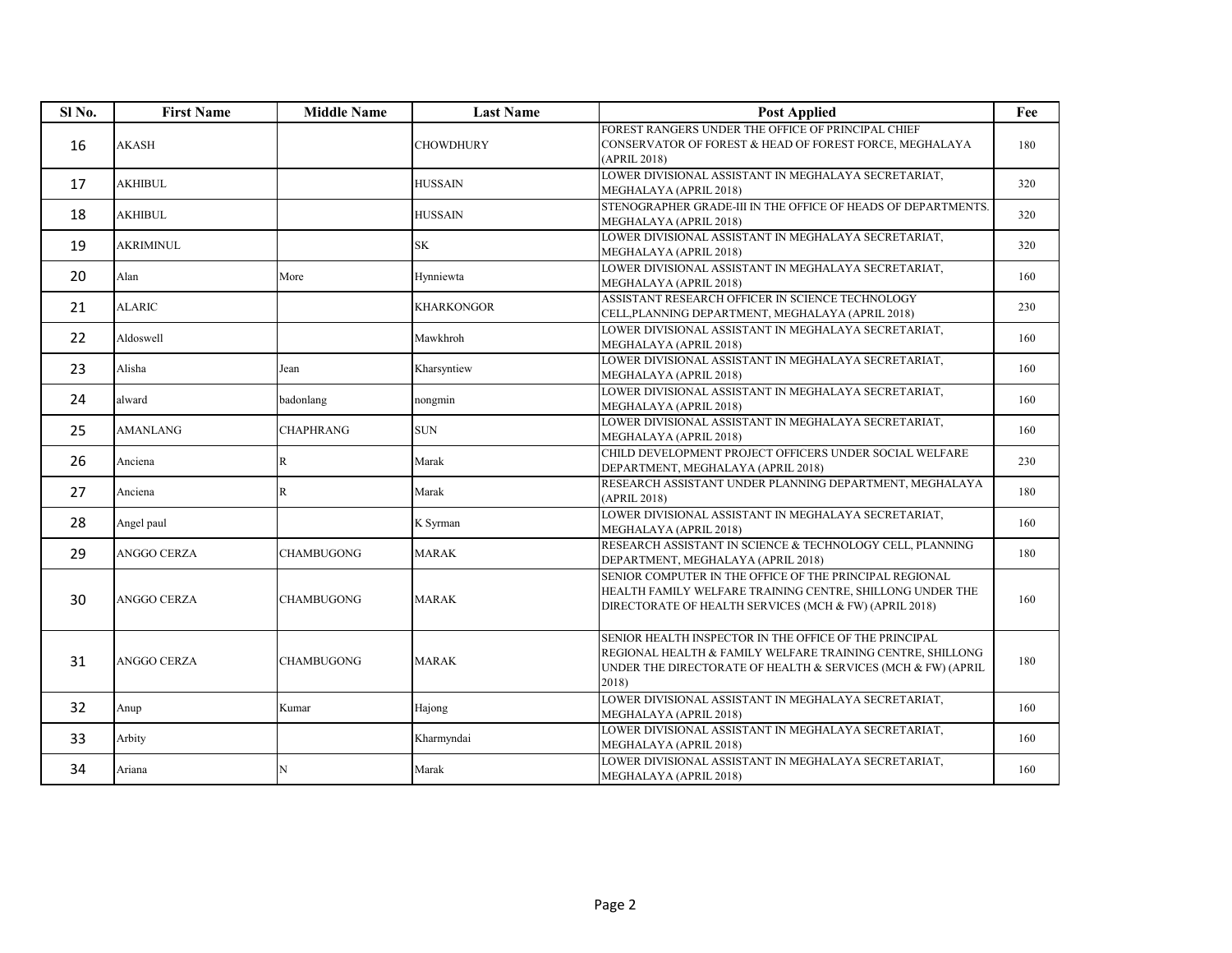| Sl No. | <b>First Name</b>  | <b>Middle Name</b> | <b>Last Name</b> | <b>Post Applied</b>                                                                                                                                                                                 | Fee |
|--------|--------------------|--------------------|------------------|-----------------------------------------------------------------------------------------------------------------------------------------------------------------------------------------------------|-----|
| 35     | <b>ARKI</b>        | <b>ROY</b>         | DKHAR            | LOWER DIVISIONAL ASSISTANT IN MEGHALAYA SECRETARIAT,<br>MEGHALAYA (APRIL 2018)                                                                                                                      | 160 |
| 36     | ARKI               | <b>ROY</b>         | DKHAR            | RESEARCH ASSISTANT UNDER PLANNING DEPARTMENT, MEGHALAYA<br>(APRIL 2018)                                                                                                                             | 180 |
| 37     | ARKINI             |                    | <b>SUCHIANG</b>  | LOWER DIVISIONAL ASSISTANT IN MEGHALAYA SECRETARIAT,<br>MEGHALAYA (APRIL 2018)                                                                                                                      | 160 |
| 38     | Arnola             | $\mathbb{R}$       | Marak            | LOWER DIVISIONAL ASSISTANT IN MEGHALAYA SECRETARIAT,<br>MEGHALAYA (APRIL 2018)                                                                                                                      | 160 |
| 39     | Arshanlang         |                    | Uriah            | SENIOR HEALTH INSPECTOR IN THE OFFICE OF THE PRINCIPAL<br>REGIONAL HEALTH & FAMILY WELFARE TRAINING CENTRE, SHILLONG<br>UNDER THE DIRECTORATE OF HEALTH & SERVICES (MCH & FW) (APRIL<br>2018)       | 180 |
| 40     | Artina             | Ch                 | Marak            | RESEARCH ASSISTANT IN SCIENCE & TECHNOLOGY CELL, PLANNING<br>DEPARTMENT, MEGHALAYA (APRIL 2018)                                                                                                     | 180 |
| 41     | Avijeet            | Kumar              | Mohanty          | FOOD SAFETY OFFICER COMMISSIONERATE OF FOOD SAFETY (HEALTH<br>& FAMILY WELFARE DEPARTMENT), MEGHALAYA (APRIL 2018)                                                                                  | 360 |
| 42     | <b>BADASHISHA</b>  |                    | <b>MAWRIE</b>    | LOWER DIVISIONAL ASSISTANT IN MEGHALAYA SECRETARIAT,<br>MEGHALAYA (APRIL 2018)                                                                                                                      | 160 |
| 43     | Badon              | Kupar              | Lyngdoh          | LOWER DIVISIONAL ASSISTANT IN MEGHALAYA SECRETARIAT,<br>MEGHALAYA (APRIL 2018)                                                                                                                      | 160 |
| 44     | Badon              | Kupar              | Lyngdoh          | SENIOR COMPUTER IN THE OFFICE OF THE PRINCIPAL REGIONAL<br>HEALTH FAMILY WELFARE TRAINING CENTRE. SHILLONG UNDER THE<br>DIRECTORATE OF HEALTH SERVICES (MCH & FW) (APRIL 2018)                      | 160 |
| 45     | Baggio             | Cheran             | Momin            | FOOD SAFETY OFFICER COMMISSIONERATE OF FOOD SAFETY (HEALTH<br>& FAMILY WELFARE DEPARTMENT), MEGHALAYA (APRIL 2018)                                                                                  | 180 |
| 46     | Baggio             | Cheran             | Momin            | FOREST RANGERS UNDER THE OFFICE OF PRINCIPAL CHIEF<br>CONSERVATOR OF FOREST & HEAD OF FOREST FORCE, MEGHALAYA<br>(APRIL 2018)                                                                       | 180 |
| 47     | Baggio             | Cheran             | Momin            | RESEARCH ASSISTANT UNDER PLANNING DEPARTMENT, MEGHALAYA<br>(APRIL 2018)                                                                                                                             | 180 |
| 48     | D                  |                    | Rapmai           | LOWER DIVISIONAL ASSISTANT IN MEGHALAYA SECRETARIAT,<br>MEGHALAYA (APRIL 2018)                                                                                                                      | 160 |
| 49     | <b>BAIOHTI</b>     |                    | MARBANIANG       | SENIOR HEALTH INSPECTOR IN THE OFFICE OF THE PRINCIPAL<br>REGIONAL HEALTH & FAMILY WELFARE TRAINING CENTRE, SHILLONG<br>UNDER THE DIRECTORATE OF HEALTH $\&$ SERVICES (MCH $\&$ FW) (APRIL<br>2018) | 180 |
| 50     | <b>BAKHRAWLANG</b> |                    | MARBANIANG       | FOREST RANGERS UNDER THE OFFICE OF PRINCIPAL CHIEF<br>CONSERVATOR OF FOREST & HEAD OF FOREST FORCE, MEGHALAYA<br>(APRIL 2018)                                                                       | 180 |
| 51     | Bakorlang          |                    | Nongbah          | LOWER DIVISIONAL ASSISTANT IN MEGHALAYA SECRETARIAT,<br>MEGHALAYA (APRIL 2018)                                                                                                                      | 160 |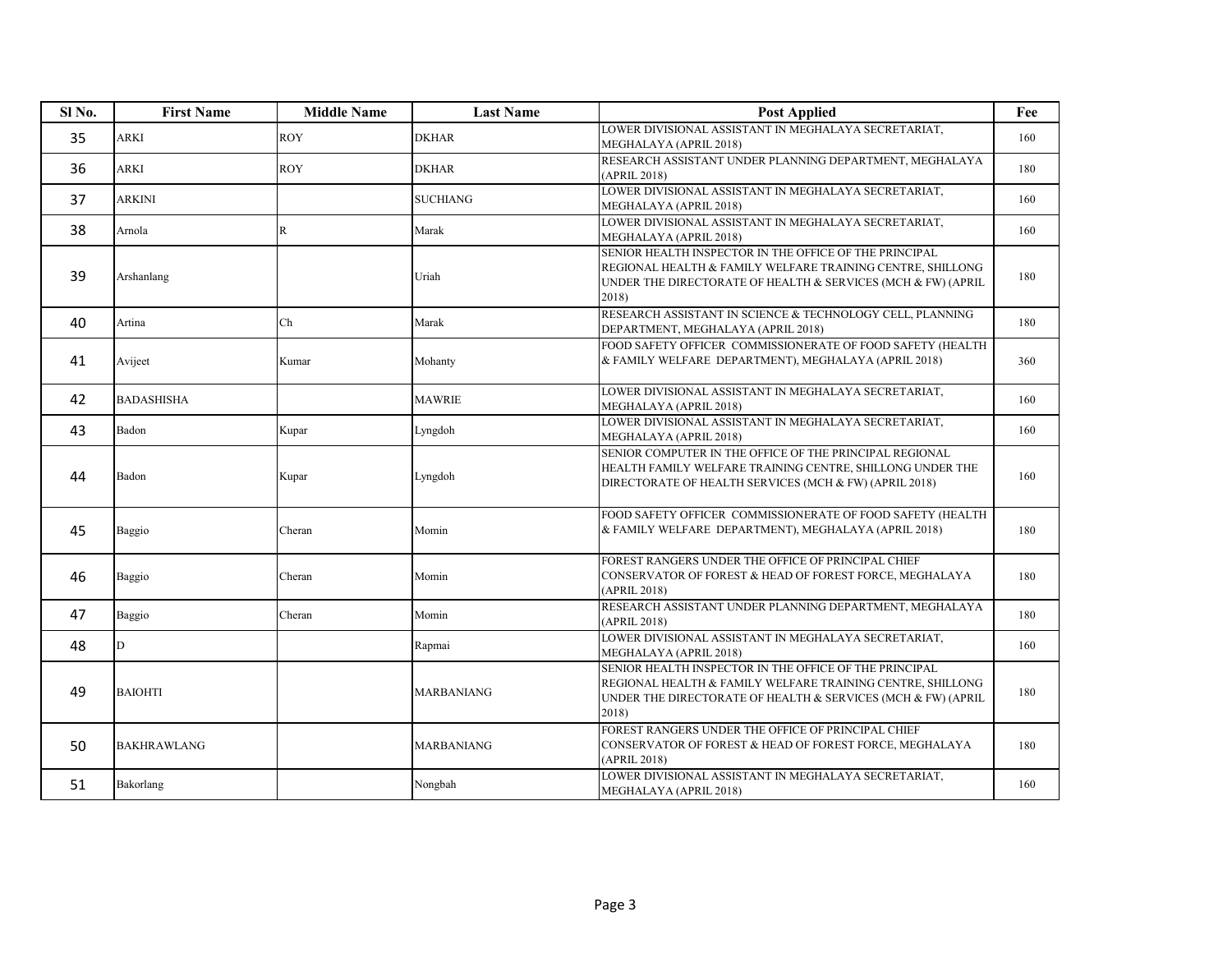| Sl <sub>No.</sub> | <b>First Name</b>  | <b>Middle Name</b> | <b>Last Name</b> | <b>Post Applied</b>                                                                                                                                                            | Fee |
|-------------------|--------------------|--------------------|------------------|--------------------------------------------------------------------------------------------------------------------------------------------------------------------------------|-----|
| 52                | Balajied           |                    | Thongnibah       | LOWER DIVISIONAL ASSISTANT IN MEGHALAYA SECRETARIAT.<br>MEGHALAYA (APRIL 2018)                                                                                                 | 160 |
| 53                | <b>BALAKYNTIEW</b> |                    | <b>DKHAR</b>     | LOWER DIVISIONAL ASSISTANT IN MEGHALAYA SECRETARIAT.<br>MEGHALAYA (APRIL 2018)                                                                                                 | 160 |
| 54                | <b>BALARISHA</b>   |                    | <b>LYNGDOH</b>   | SENIOR COMPUTER IN THE OFFICE OF THE PRINCIPAL REGIONAL<br>HEALTH FAMILY WELFARE TRAINING CENTRE, SHILLONG UNDER THE<br>DIRECTORATE OF HEALTH SERVICES (MCH & FW) (APRIL 2018) | 160 |
| 55                | <b>BALATNGEN</b>   |                    | NONGRUM          | LOWER DIVISIONAL ASSISTANT IN MEGHALAYA SECRETARIAT,<br>MEGHALAYA (APRIL 2018)                                                                                                 | 160 |
| 56                | Balatngenbiang     |                    | Mukhim           | ASSISTANT LECTURER IN ECONOMICS (ARTS STREAM) IN<br>GOVERNMENT HR. SEC SCHOOLS UNDER THE OFFICE OF THE DIRECTOR<br>OF SCHOOL EDUCATION & LITERACY, MEGHALAYA (APRIL 2018)      | 180 |
| 57                | Bandahunlang       |                    | Pyngrope         | LOWER DIVISIONAL ASSISTANT IN MEGHALAYA SECRETARIAT,<br>MEGHALAYA (APRIL 2018)                                                                                                 | 160 |
| 58                | <b>BANDAP</b>      | <b>KUPAR</b>       | <b>DKHAR</b>     | LOWER DIVISIONAL ASSISTANT IN MEGHALAYA SECRETARIAT,<br>MEGHALAYA (APRIL 2018)                                                                                                 | 160 |
| 59                | <b>BANDARIHUN</b>  |                    | <b>KHARLOR</b>   | FOREST RANGERS UNDER THE OFFICE OF PRINCIPAL CHIEF<br>CONSERVATOR OF FOREST & HEAD OF FOREST FORCE, MEGHALAYA<br>(APRIL 2018)                                                  | 180 |
| 60                | <b>BANDARIHUN</b>  |                    | <b>KHARLOR</b>   | LOWER DIVISIONAL ASSISTANT IN MEGHALAYA SECRETARIAT,<br>MEGHALAYA (APRIL 2018)                                                                                                 | 160 |
| 61                | <b>BANDARIHUN</b>  |                    | <b>KHARLOR</b>   | MASTER TECHNICIANS IN SCIENCE & TECHNOLOGY CELL, PLANNING<br>DEPARTMENT, MEGHALAYA (APRIL 2018)                                                                                | 160 |
| 62                | Baniewkor          | Emdor              | Dhar             | LOWER DIVISIONAL ASSISTANT IN MEGHALAYA SECRETARIAT,<br>MEGHALAYA (APRIL 2018)                                                                                                 | 160 |
| 63                | <b>BANKERLANG</b>  |                    | <b>KHARBTENG</b> | LOWER DIVISIONAL ASSISTANT IN MEGHALAYA SECRETARIAT,<br>MEGHALAYA (APRIL 2018)                                                                                                 | 160 |
| 64                | <b>BANKERLANG</b>  |                    | <b>KHARBTENG</b> | RESEARCH ASSISTANT UNDER PLANNING DEPARTMENT, MEGHALAYA<br>(APRIL 2018)                                                                                                        | 180 |
| 65                | Bankhrawborlang    |                    | Marngar          | LOWER DIVISIONAL ASSISTANT IN MEGHALAYA SECRETARIAT,<br>MEGHALAYA (APRIL 2018)                                                                                                 | 160 |
| 66                | <b>BANRIJANAI</b>  |                    | <b>PATHAW</b>    | FOOD SAFETY OFFICER COMMISSIONERATE OF FOOD SAFETY (HEALTH<br>& FAMILY WELFARE DEPARTMENT), MEGHALAYA (APRIL 2018)                                                             | 180 |
| 67                | <b>BANRIJANAI</b>  |                    | <b>PATHAW</b>    | LOWER DIVISIONAL ASSISTANT IN MEGHALAYA SECRETARIAT,<br>MEGHALAYA (APRIL 2018)                                                                                                 | 160 |
| 68                | Banrika            |                    | Suting           | LOWER DIVISIONAL ASSISTANT IN MEGHALAYA SECRETARIAT,<br>MEGHALAYA (APRIL 2018)                                                                                                 | 160 |
| 69                | Banrilang          |                    | Nongrang         | LOWER DIVISIONAL ASSISTANT IN MEGHALAYA SECRETARIAT,<br>MEGHALAYA (APRIL 2018)                                                                                                 | 160 |
| 70                | Banroi             |                    | Syiem            | LOWER DIVISIONAL ASSISTANT IN MEGHALAYA SECRETARIAT,<br>MEGHALAYA (APRIL 2018)                                                                                                 | 160 |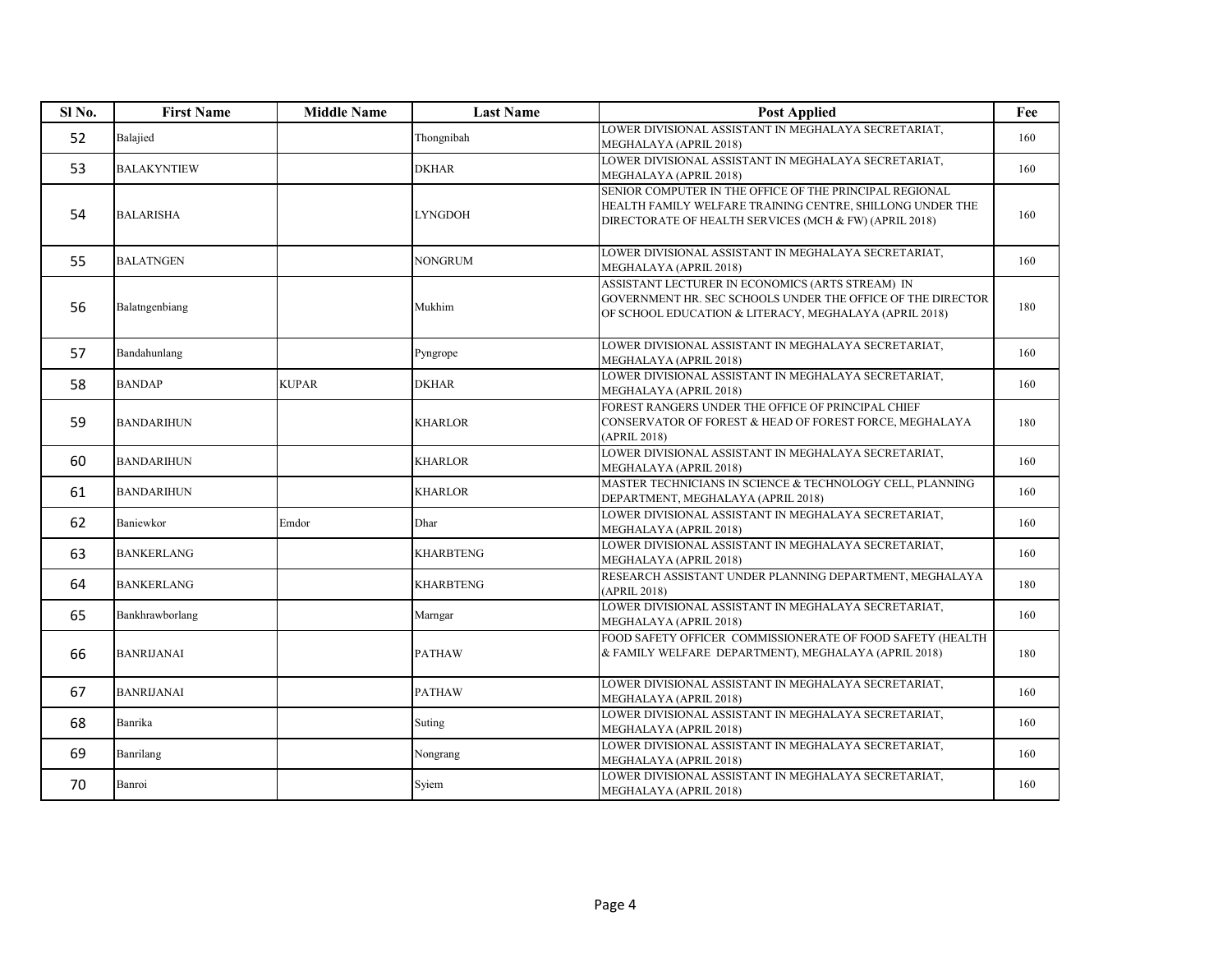| Sl <sub>No.</sub> | <b>First Name</b> | <b>Middle Name</b> | <b>Last Name</b> | <b>Post Applied</b>                                                                                                                                                                           | Fee |
|-------------------|-------------------|--------------------|------------------|-----------------------------------------------------------------------------------------------------------------------------------------------------------------------------------------------|-----|
| 71                | Bansara           |                    | Sohkhlet         | LOWER DIVISIONAL ASSISTANT IN MEGHALAYA SECRETARIAT.<br>MEGHALAYA (APRIL 2018)                                                                                                                | 160 |
| 72                | Banshanbok        |                    | Mawlong          | LOWER DIVISIONAL ASSISTANT IN MEGHALAYA SECRETARIAT,<br>MEGHALAYA (APRIL 2018)                                                                                                                | 160 |
| 73                | Banteihok         |                    | Kharbuli         | LOWER DIVISIONAL ASSISTANT IN MEGHALAYA SECRETARIAT,<br>MEGHALAYA (APRIL 2018)                                                                                                                | 160 |
| 74                | Banteilang        |                    | Lawriniang       | LOWER DIVISIONAL ASSISTANT IN MEGHALAYA SECRETARIAT,<br>MEGHALAYA (APRIL 2018)                                                                                                                | 160 |
| 75                | Banteilang        |                    | Wahlang          | LOWER DIVISIONAL ASSISTANT IN MEGHALAYA SECRETARIAT,<br>MEGHALAYA (APRIL 2018)                                                                                                                | 160 |
| 76                | Barcelona         |                    | Bareh            | CHILD DEVELOPMENT PROJECT OFFICERS UNDER SOCIAL WELFARE<br>DEPARTMENT, MEGHALAYA (APRIL 2018)                                                                                                 | 230 |
| 77                | Barcelona         |                    | Bareh            | LOWER DIVISIONAL ASSISTANT IN MEGHALAYA SECRETARIAT,<br>MEGHALAYA (APRIL 2018)                                                                                                                | 160 |
| 78                | baremdor          |                    | sviemlieh        | SENIOR HEALTH INSPECTOR IN THE OFFICE OF THE PRINCIPAL<br>REGIONAL HEALTH & FAMILY WELFARE TRAINING CENTRE, SHILLONG<br>UNDER THE DIRECTORATE OF HEALTH & SERVICES (MCH & FW) (APRIL<br>2018) | 180 |
| 79                | <b>BARISTER</b>   |                    | <b>POHRMEN</b>   | FOOD SAFETY OFFICER COMMISSIONERATE OF FOOD SAFETY (HEALTH<br>& FAMILY WELFARE DEPARTMENT), MEGHALAYA (APRIL 2018)                                                                            | 180 |
| 80                | <b>BARISTER</b>   |                    | <b>POHRMEN</b>   | FOREMAN IN TURA POLYTECHNIC, TURA UNDER THE DEPARTMENT OF<br>HIGHER & TECHNICAL EDUCATION (APRIL 2018)                                                                                        | 180 |
| 81                | <b>BASHISHA</b>   | <b>AMANDA</b>      | <b>NONGRUM</b>   | LOWER DIVISIONAL ASSISTANT IN MEGHALAYA SECRETARIAT,<br>MEGHALAYA (APRIL 2018)                                                                                                                | 160 |
| 82                | Bashongdor        |                    | Synrem           | LOWER DIVISIONAL ASSISTANT IN MEGHALAYA SECRETARIAT,<br>MEGHALAYA (APRIL 2018)                                                                                                                | 160 |
| 83                | <b>BASINTA</b>    |                    | <b>KURBAH</b>    | LOWER DIVISIONAL ASSISTANT IN MEGHALAYA SECRETARIAT.<br>MEGHALAYA (APRIL 2018)                                                                                                                | 160 |
| 84                | bathiang          |                    | surong           | FOREST RANGERS UNDER THE OFFICE OF PRINCIPAL CHIEF<br>CONSERVATOR OF FOREST & HEAD OF FOREST FORCE, MEGHALAYA<br>(APRIL 2018)                                                                 | 180 |
| 85                | bathiang          |                    | surong           | LOWER DIVISIONAL ASSISTANT IN MEGHALAYA SECRETARIAT.<br>MEGHALAYA (APRIL 2018)                                                                                                                | 160 |
| 86                | <b>BATJUBAN</b>   |                    | <b>SOHLANG</b>   | LOWER DIVISIONAL ASSISTANT IN MEGHALAYA SECRETARIAT,<br>MEGHALAYA (APRIL 2018)                                                                                                                | 160 |
| 87                | Batkynti          |                    | Kharkongor       | LOWER DIVISIONAL ASSISTANT IN MEGHALAYA SECRETARIAT,<br>MEGHALAYA (APRIL 2018)                                                                                                                | 160 |
| 88                | Batkynti          |                    | Kharkongor       | STENOGRAPHER GRADE-III IN THE OFFICE OF HEADS OF DEPARTMENTS.<br>MEGHALAYA (APRIL 2018)                                                                                                       | 160 |
| 89                | Beauty            | Koksi              | Sangma           | LOWER DIVISIONAL ASSISTANT IN MEGHALAYA SECRETARIAT,<br>MEGHALAYA (APRIL 2018)                                                                                                                | 160 |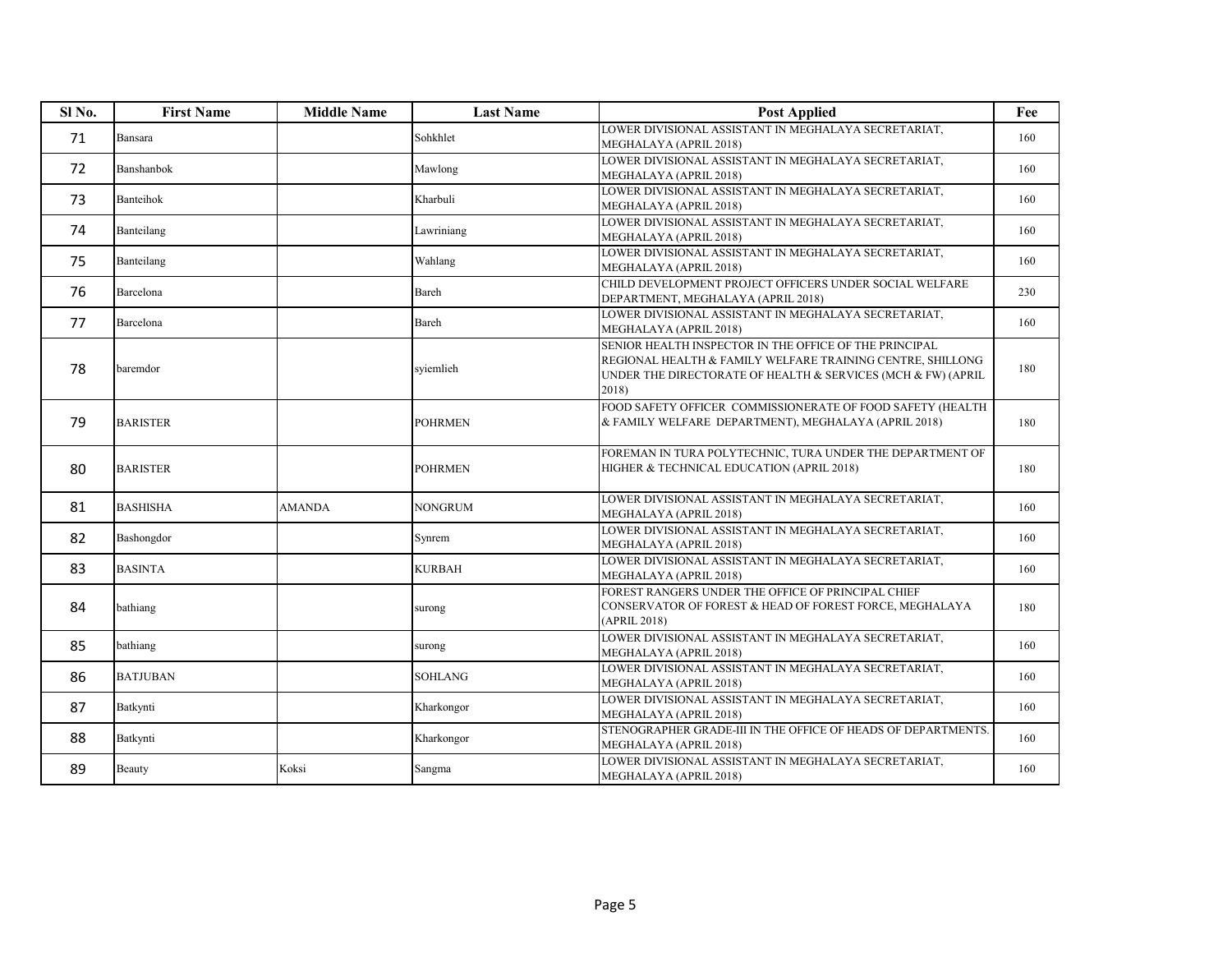| Sl No. | <b>First Name</b> | <b>Middle Name</b> | <b>Last Name</b> | <b>Post Applied</b>                                                                                                                                                                                 | Fee |
|--------|-------------------|--------------------|------------------|-----------------------------------------------------------------------------------------------------------------------------------------------------------------------------------------------------|-----|
| 90     | Bejoysingh        |                    | Raliang          | FOREST RANGERS UNDER THE OFFICE OF PRINCIPAL CHIEF<br>CONSERVATOR OF FOREST & HEAD OF FOREST FORCE. MEGHALAYA<br>(APRIL 2018)                                                                       | 180 |
| 91     | Belsi             | Sangma             | Jongskey         | LOWER DIVISIONAL ASSISTANT IN MEGHALAYA SECRETARIAT,<br>MEGHALAYA (APRIL 2018)                                                                                                                      | 160 |
| 92     | <b>BENA</b>       | <b>DICTION</b>     | <b>SHYLLA</b>    | STENOGRAPHY INSTRUCTOR GRADE-II IN ITI(S) UNDER THE<br>DIRECTORATE OF EMPLOYEMENT & CRAFTSMENT TRAINING, LABOUR<br>DEPARTMENT, MEGHALAYA (APRIL 2018)                                               | 180 |
| 93     | <b>BENEZARA</b>   |                    | <b>NAMPUI</b>    | LOWER DIVISIONAL ASSISTANT IN MEGHALAYA SECRETARIAT,<br>MEGHALAYA (APRIL 2018)                                                                                                                      | 160 |
| 94     | <b>BHAKYRPANG</b> |                    | <b>HYNNIEWTA</b> | LOWER DIVISIONAL ASSISTANT IN MEGHALAYA SECRETARIAT,<br>MEGHALAYA (APRIL 2018)                                                                                                                      | 160 |
| 95     | Bibianchibi       | Ch                 | Marak            | SENIOR HEALTH INSPECTOR IN THE OFFICE OF THE PRINCIPAL<br>REGIONAL HEALTH & FAMILY WELFARE TRAINING CENTRE, SHILLONG<br>UNDER THE DIRECTORATE OF HEALTH $\&$ SERVICES (MCH $\&$ FW) (APRIL<br>2018) | 180 |
| 96     | Bilgrik           | N                  | Sangma           | LOWER DIVISIONAL ASSISTANT IN MEGHALAYA SECRETARIAT,<br>MEGHALAYA (APRIL 2018)                                                                                                                      | 160 |
| 97     | Binia             | Mary               | Lyngdoh Mawlong  | LOWER DIVISIONAL ASSISTANT IN MEGHALAYA SECRETARIAT,<br>MEGHALAYA (APRIL 2018)                                                                                                                      | 160 |
| 98     | Binoth            | Chandra            | Rava             | CHILD DEVELOPMENT PROJECT OFFICERS UNDER SOCIAL WELFARE<br>DEPARTMENT, MEGHALAYA (APRIL 2018)                                                                                                       | 230 |
| 99     | Blarisha          |                    | Warbah           | LOWER DIVISIONAL ASSISTANT IN MEGHALAYA SECRETARIAT,<br>MEGHALAYA (APRIL 2018)                                                                                                                      | 160 |
| 100    | <b>Blassius</b>   |                    | Pyngrope         | FOREST RANGERS UNDER THE OFFICE OF PRINCIPAL CHIEF<br>CONSERVATOR OF FOREST & HEAD OF FOREST FORCE, MEGHALAYA<br>(APRIL 2018)                                                                       | 180 |
| 101    | Bony              |                    | Shadap Massar    | LOWER DIVISIONAL ASSISTANT IN MEGHALAYA SECRETARIAT,<br>MEGHALAYA (APRIL 2018)                                                                                                                      | 160 |
| 102    | Borling           |                    | Myrchiang        | LOWER DIVISIONAL ASSISTANT IN MEGHALAYA SECRETARIAT,<br>MEGHALAYA (APRIL 2018)                                                                                                                      | 160 |
| 103    | Born Bright Hope  |                    | Dkhar            | LOWER DIVISIONAL ASSISTANT IN MEGHALAYA SECRETARIAT,<br>MEGHALAYA (APRIL 2018)                                                                                                                      | 160 |
| 104    | Born Bright Hope  |                    | <b>Dkhar</b>     | SENIOR COMPUTER IN THE OFFICE OF THE PRINCIPAL REGIONAL<br>HEALTH FAMILY WELFARE TRAINING CENTRE, SHILLONG UNDER THE<br>DIRECTORATE OF HEALTH SERVICES (MCH & FW) (APRIL 2018)                      | 160 |
| 105    | <b>BORNKYSTAR</b> |                    | MARBANIANG       | LOWER DIVISIONAL ASSISTANT IN MEGHALAYA SECRETARIAT,<br>MEGHALAYA (APRIL 2018)                                                                                                                      | 160 |
| 106    | <b>BRANDON</b>    | NENGMINZA          | <b>SANGMA</b>    | FOREST RANGERS UNDER THE OFFICE OF PRINCIPAL CHIEF<br>CONSERVATOR OF FOREST & HEAD OF FOREST FORCE, MEGHALAYA<br>(APRIL 2018)                                                                       | 180 |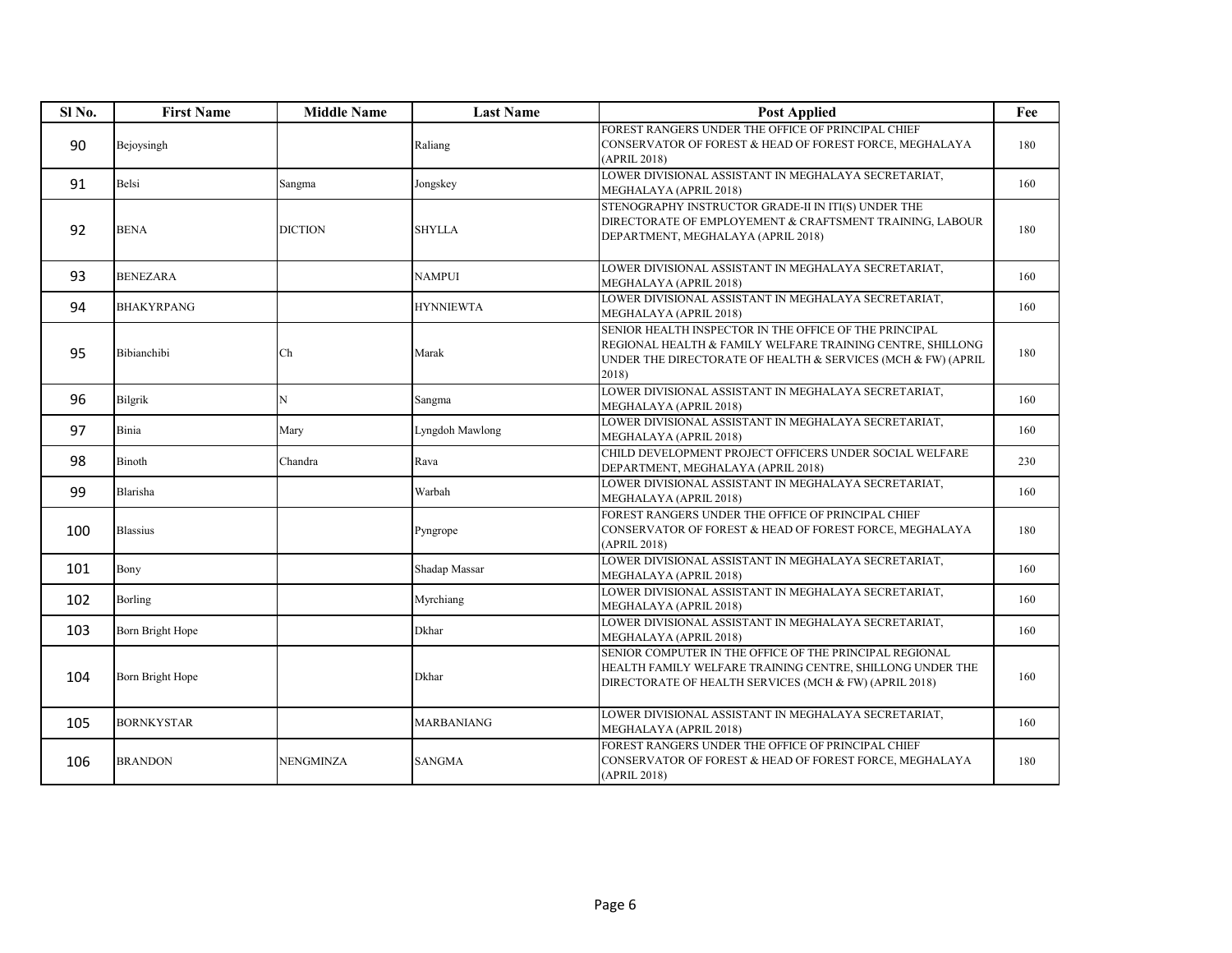| Sl <sub>No.</sub> | <b>First Name</b> | <b>Middle Name</b> | <b>Last Name</b> | <b>Post Applied</b>                                                                                                                                                                     | Fee |
|-------------------|-------------------|--------------------|------------------|-----------------------------------------------------------------------------------------------------------------------------------------------------------------------------------------|-----|
| 107               | <b>BRYAN BOON</b> | $\mathbf R$        | <b>MARAK</b>     | LOWER DIVISIONAL ASSISTANT IN MEGHALAYA SECRETARIAT.<br>MEGHALAYA (APRIL 2018)                                                                                                          | 160 |
| 108               | <b>BRYAN BOON</b> | $\mathbb{R}$       | <b>MARAK</b>     | STENOGRAPHER GRADE-III IN THE OFFICE OF HEADS OF DEPARTMENTS.<br>MEGHALAYA (APRIL 2018)                                                                                                 | 160 |
| 109               | <b>BUDDEISUK</b>  |                    | <b>SUCHIANG</b>  | ASSISTANT ENGINEER IN THE OFFICE OF THE CHIEF ENGG, WATER<br>RESOURCES DEPARTMENT, MEGHALAYA (APRIL 2018)                                                                               | 230 |
| 110               | Bunlang           |                    | Marwein          | LOWER DIVISIONAL ASSISTANT IN MEGHALAYA SECRETARIAT,<br>MEGHALAYA (APRIL 2018)                                                                                                          | 160 |
| 111               | <b>CALVARINA</b>  | <b>GABIL</b>       | <b>MOMIN</b>     | LOWER DIVISIONAL ASSISTANT IN MEGHALAYA SECRETARIAT,<br>MEGHALAYA (APRIL 2018)                                                                                                          | 160 |
| 112               | Carbenz           | Ch                 | Marak            | LOWER DIVISIONAL ASSISTANT IN MEGHALAYA SECRETARIAT,<br>MEGHALAYA (APRIL 2018)                                                                                                          | 160 |
| 113               | Carlos            | Rimsu              | Marak            | FOREST RANGERS UNDER THE OFFICE OF PRINCIPAL CHIEF<br>CONSERVATOR OF FOREST & HEAD OF FOREST FORCE, MEGHALAYA<br>(APRIL 2018)                                                           | 180 |
| 114               | Carlos            | Rimsu              | Marak            | LOWER DIVISIONAL ASSISTANT IN MEGHALAYA SECRETARIAT,<br>MEGHALAYA (APRIL 2018)                                                                                                          | 160 |
| 115               | Carlos            | Rimsu              | Marak            | STENOGRAPHER GRADE-III IN THE OFFICE OF HEADS OF DEPARTMENTS.<br>MEGHALAYA (APRIL 2018)                                                                                                 | 160 |
| 116               | Chandra           |                    | Chetry           | ASSISTANT LECTURER IN ENTREPRENEURSHIP (COMMERCE STREAM)<br>IN GOVERNMENT HR. SEC SCHOOLS UNDER THE OFFICE OF THE<br>DIRECTOR OF SCHOOL EDUCATION & LITERACY, MEGHALAYA (APRIL<br>2018) | 360 |
| 117               | Chandra           |                    | Chetry           | LOWER DIVISIONAL ASSISTANT IN MEGHALAYA SECRETARIAT.<br>MEGHALAYA (APRIL 2018)                                                                                                          | 320 |
| 118               | Chenmiki          |                    | Laloo            | CHILD DEVELOPMENT PROJECT OFFICERS UNDER SOCIAL WELFARE<br>DEPARTMENT, MEGHALAYA (APRIL 2018)                                                                                           | 230 |
| 119               | Chenmiki          |                    | Laloo            | LOWER DIVISIONAL ASSISTANT IN MEGHALAYA SECRETARIAT,<br>MEGHALAYA (APRIL 2018)                                                                                                          | 160 |
| 120               | Cherimchi         | Tegite             | Sangma           | LOWER DIVISIONAL ASSISTANT IN MEGHALAYA SECRETARIAT,<br>MEGHALAYA (APRIL 2018)                                                                                                          | 160 |
| 121               | Chisri            | Sengchidora        | Chisim           | LOWER DIVISIONAL ASSISTANT IN MEGHALAYA SECRETARIAT,<br>MEGHALAYA (APRIL 2018)                                                                                                          | 160 |
| 122               | Clarable          |                    | Dohling          | CHILD DEVELOPMENT PROJECT OFFICERS UNDER SOCIAL WELFARE<br>DEPARTMENT, MEGHALAYA (APRIL 2018)                                                                                           | 230 |
| 123               | Clarable          |                    | Dohling          | LOWER DIVISIONAL ASSISTANT IN MEGHALAYA SECRETARIAT,<br>MEGHALAYA (APRIL 2018)                                                                                                          | 160 |
| 124               | Clarinda          |                    | Rajee            | LOWER DIVISIONAL ASSISTANT IN MEGHALAYA SECRETARIAT,<br>MEGHALAYA (APRIL 2018)                                                                                                          | 160 |
| 125               | Cledian           | Renaldi            | Nongbet          | ASSISTANT SYSTEM ENGINEER IN TURA POLYTECHNIC. TURA UNDER<br>THE OFFICE OF THE DIRECTOR OF HIGHER & TECHNICAL EDUCATION,<br>MEGHALAYA, SHILLONG (APRIL 2018)                            | 180 |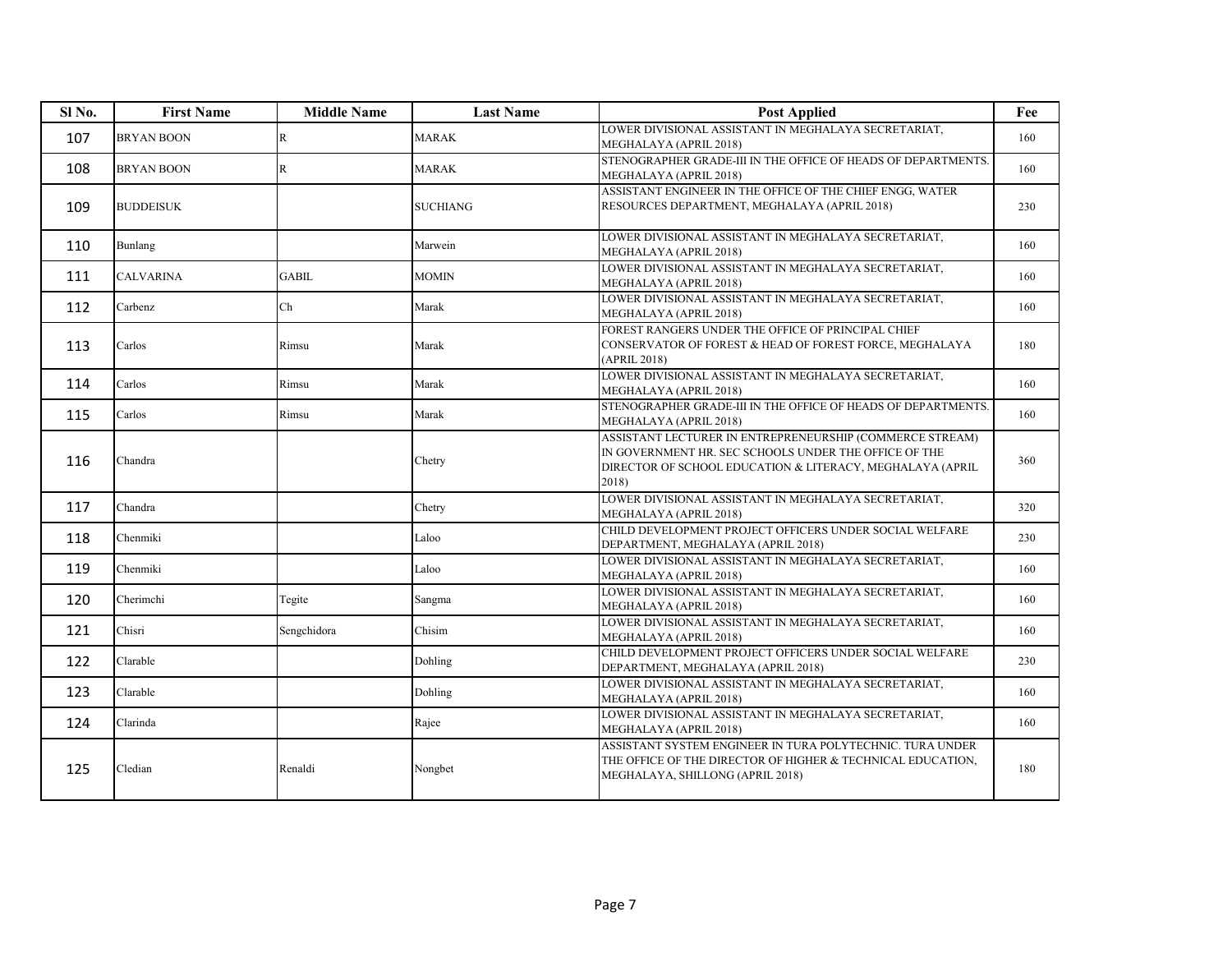| Sl No. | <b>First Name</b>  | <b>Middle Name</b> | <b>Last Name</b> | <b>Post Applied</b>                                                                                                                                                                           | Fee |
|--------|--------------------|--------------------|------------------|-----------------------------------------------------------------------------------------------------------------------------------------------------------------------------------------------|-----|
| 126    | Comfort            | All                | Rangdong         | LOWER DIVISIONAL ASSISTANT IN MEGHALAYA SECRETARIAT,<br>MEGHALAYA (APRIL 2018)                                                                                                                | 160 |
| 127    | Comington          |                    | Khonglah         | LOWER DIVISIONAL ASSISTANT IN MEGHALAYA SECRETARIAT.<br>MEGHALAYA (APRIL 2018)                                                                                                                | 160 |
| 128    | Criswil            |                    | Marak            | LOWER DIVISIONAL ASSISTANT IN MEGHALAYA SECRETARIAT,<br>MEGHALAYA (APRIL 2018)                                                                                                                | 160 |
| 129    | Cuty               | Banainam           | Kharbuki         | LIBRARIAN IN THE DISTRICT INSTITUTES OF EDUCATION AND TRAINING<br>(DIET) UNDER THE DIRECTORATE OF EDUCATIONAL RESEARCH &<br>TRAINING, (APRIL 2018)                                            | 180 |
| 130    | Cuty               | Banainam           | Kharbuki         | LOWER DIVISIONAL ASSISTANT IN MEGHALAYA SECRETARIAT,<br>MEGHALAYA (APRIL 2018)                                                                                                                | 160 |
| 131    | <b>DAIARISA</b>    |                    | <b>JYRWA</b>     | STENOGRAPHER GRADE-III IN THE OFFICE OF HEADS OF DEPARTMENTS.<br>MEGHALAYA (APRIL 2018)                                                                                                       | 160 |
| 132    | <b>DAIARISA</b>    |                    | <b>JYRWA</b>     | STENOGRAPHY INSTRUCTOR GRADE-II IN ITI(S) UNDER THE<br>DIRECTORATE OF EMPLOYEMENT & CRAFTSMENT TRAINING, LABOUR<br>DEPARTMENT, MEGHALAYA (APRIL 2018)                                         | 180 |
| 133    | Dale               | Mayson             | Wahlang          | LOWER DIVISIONAL ASSISTANT IN MEGHALAYA SECRETARIAT,<br>MEGHALAYA (APRIL 2018)                                                                                                                | 160 |
| 134    | Damaianty          |                    | Lyngkhoi         | LOWER DIVISIONAL ASSISTANT IN MEGHALAYA SECRETARIAT,<br>MEGHALAYA (APRIL 2018)                                                                                                                | 160 |
| 135    | Dancy              |                    | Lyngdoh          | LOWER DIVISIONAL ASSISTANT IN MEGHALAYA SECRETARIAT,<br>MEGHALAYA (APRIL 2018)                                                                                                                | 160 |
| 136    | DAPHIBANRI         | <b>DONBAR</b>      | <b>LYNGDOH</b>   | SENIOR COMPUTER IN THE OFFICE OF THE PRINCIPAL REGIONAL<br>HEALTH FAMILY WELFARE TRAINING CENTRE, SHILLONG UNDER THE<br>DIRECTORATE OF HEALTH SERVICES (MCH & FW) (APRIL 2018)                | 160 |
| 137    | Daphira            |                    | Laitphlang       | FOOD SAFETY OFFICER COMMISSIONERATE OF FOOD SAFETY (HEALTH<br>& FAMILY WELFARE DEPARTMENT), MEGHALAYA (APRIL 2018)                                                                            | 180 |
| 138    | <b>DAPHIRA</b>     |                    | <b>CHYNE</b>     | LOWER DIVISIONAL ASSISTANT IN MEGHALAYA SECRETARIAT,<br>MEGHALAYA (APRIL 2018)                                                                                                                | 160 |
| 139    | <b>DAPHIRA</b>     |                    | <b>CHYNE</b>     | STENOGRAPHER GRADE-III IN THE OFFICE OF HEADS OF DEPARTMENTS.<br>MEGHALAYA (APRIL 2018)                                                                                                       | 160 |
| 140    | <b>DAPHISHISHA</b> |                    | <b>PALA</b>      | SENIOR HEALTH INSPECTOR IN THE OFFICE OF THE PRINCIPAL<br>REGIONAL HEALTH & FAMILY WELFARE TRAINING CENTRE, SHILLONG<br>UNDER THE DIRECTORATE OF HEALTH & SERVICES (MCH & FW) (APRIL<br>2018) | 180 |
| 141    | Darihun            |                    | Kharhunai        | LOWER DIVISIONAL ASSISTANT IN MEGHALAYA SECRETARIAT,<br>MEGHALAYA (APRIL 2018)                                                                                                                | 160 |
| 142    | Darilang           |                    | Mawrie           | ASSISTANT RESEARCH OFFICER IN SCIENCE TECHNOLOGY<br>CELL, PLANNING DEPARTMENT, MEGHALAYA (APRIL 2018)                                                                                         | 230 |
| 143    | <b>DARISHA</b>     | CYNTHIA MARY       | <b>LYNGDOH</b>   | LOWER DIVISIONAL ASSISTANT IN MEGHALAYA SECRETARIAT.<br>MEGHALAYA (APRIL 2018)                                                                                                                | 160 |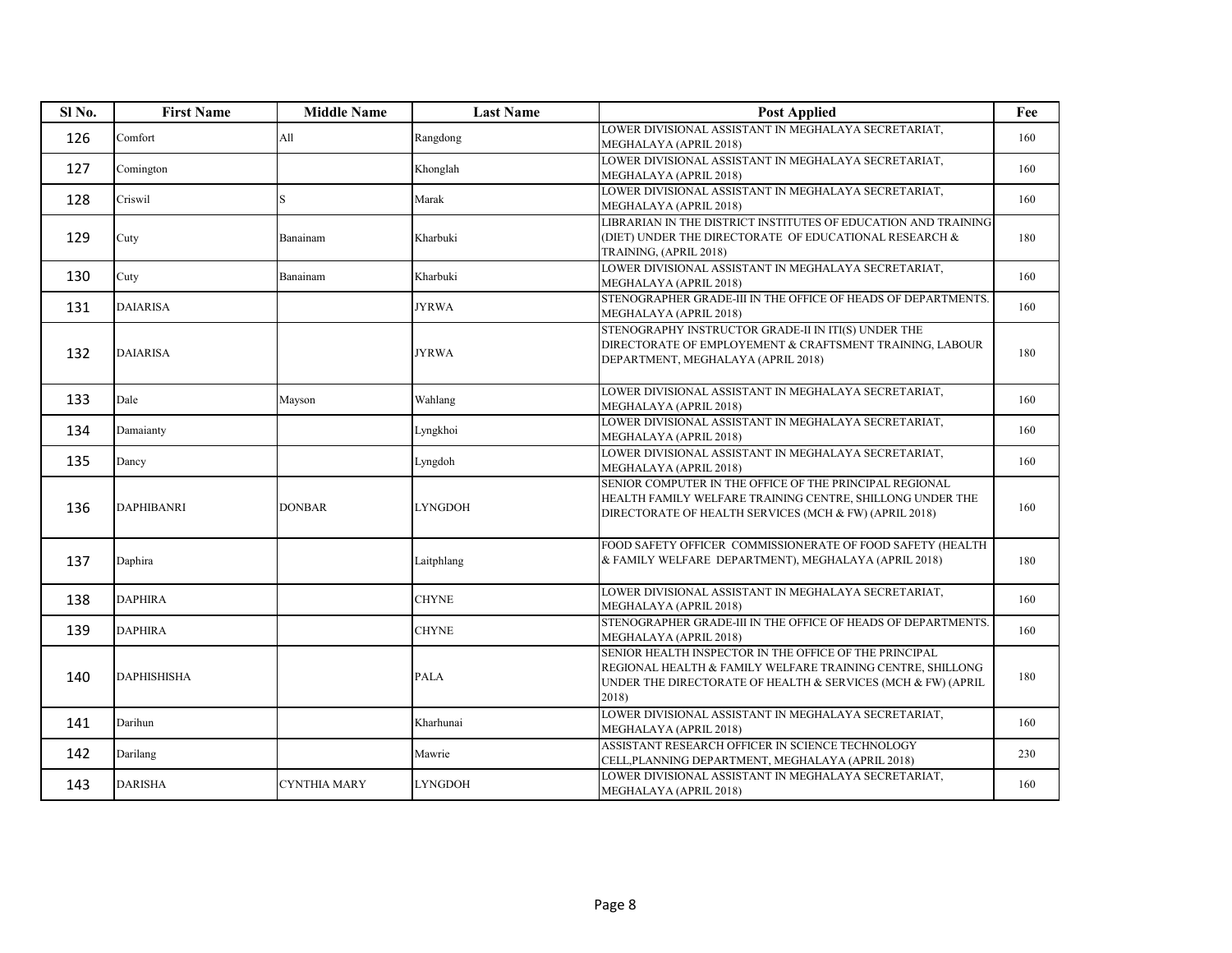| Sl <sub>No.</sub> | <b>First Name</b> | <b>Middle Name</b> | <b>Last Name</b> | <b>Post Applied</b>                                                                                                                                                       | Fee |
|-------------------|-------------------|--------------------|------------------|---------------------------------------------------------------------------------------------------------------------------------------------------------------------------|-----|
| 144               | <b>DARMA</b>      | <b>BEHA</b>        | <b>N ARENG</b>   | LOWER DIVISIONAL ASSISTANT IN MEGHALAYA SECRETARIAT,<br>MEGHALAYA (APRIL 2018)                                                                                            | 160 |
| 145               | Dasukshisha       |                    | Khongsngi        | LOWER DIVISIONAL ASSISTANT IN MEGHALAYA SECRETARIAT.<br>MEGHALAYA (APRIL 2018)                                                                                            | 160 |
| 146               | <b>DEBARNESS</b>  |                    | <b>NONGREM</b>   | LOWER DIVISIONAL ASSISTANT IN MEGHALAYA SECRETARIAT,<br>MEGHALAYA (APRIL 2018)                                                                                            | 160 |
| 147               | <b>DEBASISH</b>   |                    | <b>BARMAN</b>    | FOREST RANGERS UNDER THE OFFICE OF PRINCIPAL CHIEF<br>CONSERVATOR OF FOREST & HEAD OF FOREST FORCE, MEGHALAYA<br>(APRIL 2018)                                             | 360 |
| 148               | <b>DEBASISH</b>   |                    | <b>BARMAN</b>    | LOWER DIVISIONAL ASSISTANT IN MEGHALAYA SECRETARIAT,<br>MEGHALAYA (APRIL 2018)                                                                                            | 320 |
| 149               | Deimonlang        |                    | Suchen           | LOWER DIVISIONAL ASSISTANT IN MEGHALAYA SECRETARIAT,<br>MEGHALAYA (APRIL 2018)                                                                                            | 160 |
| 150               | <b>DHARMENDER</b> |                    | kumar            | ASSISTANT LECTURER IN HISTORY (ARTS STREAM) IN GOVERNMENT<br>HR. SEC SCHOOLS UNDER THE OFFICE OF THE DIRECTOR OF SCHOOL<br>EDUCATION & LITERACY, MEGHALAYA (APRIL 2018)   | 180 |
| 151               | <b>DINAMONI</b>   |                    | <b>DALU</b>      | STENOGRAPHER GRADE-III IN THE OFFICE OF HEADS OF DEPARTMENTS.<br>MEGHALAYA (APRIL 2018)                                                                                   | 160 |
| 152               | <b>DINANATH</b>   |                    | <b>KUMAR</b>     | LOWER DIVISIONAL ASSISTANT IN MEGHALAYA SECRETARIAT,<br>MEGHALAYA (APRIL 2018)                                                                                            | 320 |
| 153               | Dispad            | Sing               | Khasain          | LOWER DIVISIONAL ASSISTANT IN MEGHALAYA SECRETARIAT,<br>MEGHALAYA (APRIL 2018)                                                                                            | 160 |
| 154               | <b>DOLLY</b>      | <b>MARY</b>        | <b>SOHTUN</b>    | LOWER DIVISIONAL ASSISTANT IN MEGHALAYA SECRETARIAT,<br>MEGHALAYA (APRIL 2018)                                                                                            | 160 |
| 155               | Domera            | Ch                 | Marak            | LOWER DIVISIONAL ASSISTANT IN MEGHALAYA SECRETARIAT,<br>MEGHALAYA (APRIL 2018)                                                                                            | 160 |
| 156               | Domera            | Ch                 | Marak            | RESEARCH ASSISTANT UNDER PLANNING DEPARTMENT, MEGHALAYA<br>(APRIL 2018)                                                                                                   | 180 |
| 157               | Donboklang        |                    | Marbaniang       | LOWER DIVISIONAL ASSISTANT IN MEGHALAYA SECRETARIAT,<br>MEGHALAYA (APRIL 2018)                                                                                            | 160 |
| 158               | <b>DONNYVER</b>   | MC DONALD          | <b>KHONGKAI</b>  | FOOD SAFETY OFFICER COMMISSIONERATE OF FOOD SAFETY (HEALTH<br>& FAMILY WELFARE DEPARTMENT), MEGHALAYA (APRIL 2018)                                                        | 180 |
| 159               | <b>DONNYVER</b>   | MC DONALD          | <b>KHONGKAI</b>  | LOWER DIVISIONAL ASSISTANT IN MEGHALAYA SECRETARIAT,<br>MEGHALAYA (APRIL 2018)                                                                                            | 160 |
| 160               | <b>DONY</b>       | <b>STAR</b>        | <b>SYIEM</b>     | LOWER DIVISIONAL ASSISTANT IN MEGHALAYA SECRETARIAT,<br>MEGHALAYA (APRIL 2018)                                                                                            | 160 |
| 161               | E.Donald          | Andrew             | Kharnaior        | ASSISTANT LECTURER IN GEOGRAPHY (ARTS STREAM) IN<br>GOVERNMENT HR. SEC SCHOOLS UNDER THE OFFICE OF THE DIRECTOR<br>OF SCHOOL EDUCATION & LITERACY, MEGHALAYA (APRIL 2018) | 180 |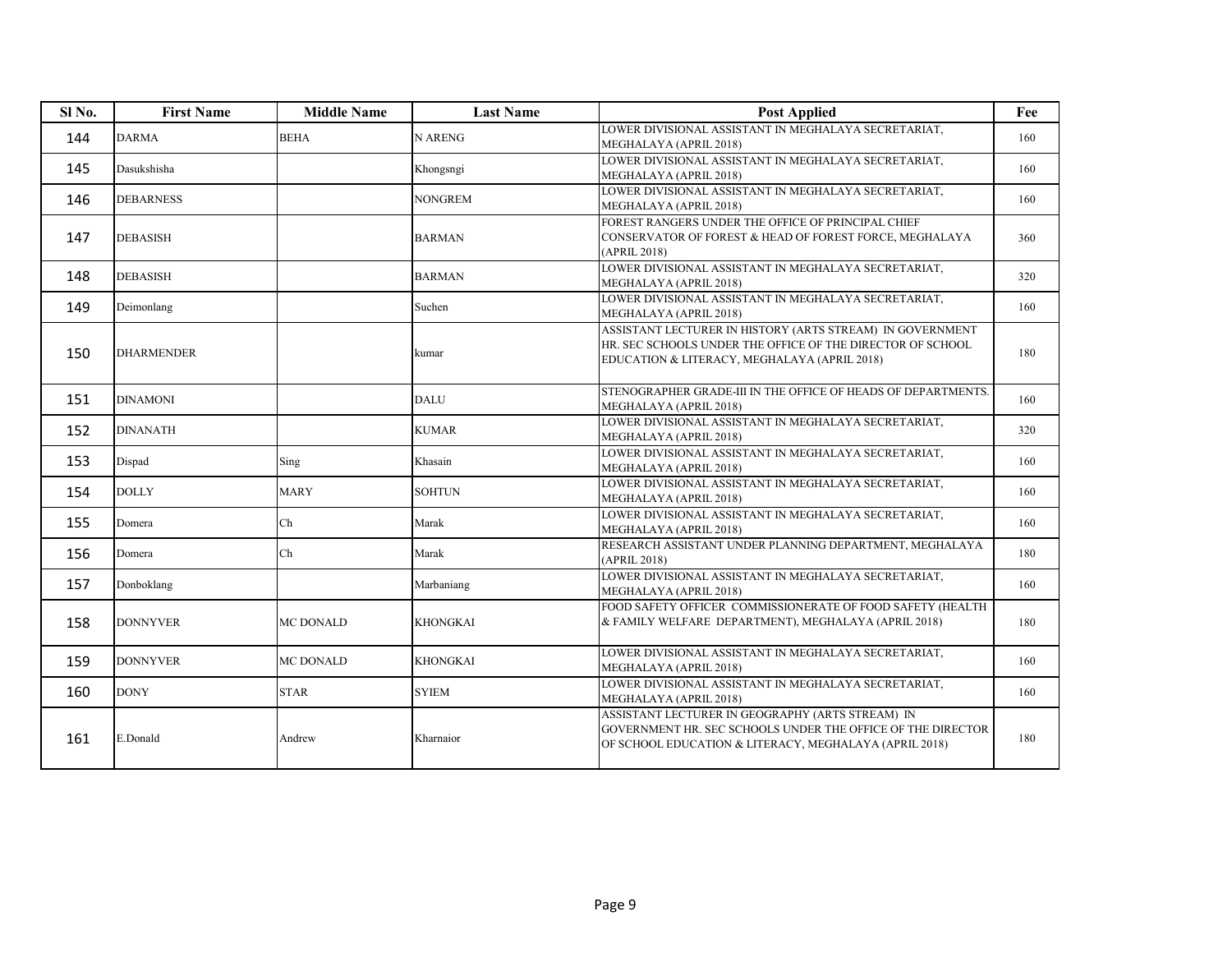| Sl <sub>No.</sub> | <b>First Name</b>   | <b>Middle Name</b> | <b>Last Name</b> | <b>Post Applied</b>                                                                                                                                   | Fee |
|-------------------|---------------------|--------------------|------------------|-------------------------------------------------------------------------------------------------------------------------------------------------------|-----|
| 162               | E.Donald            | Andrew             | Kharnaior        | FOREST RANGERS UNDER THE OFFICE OF PRINCIPAL CHIEF<br>CONSERVATOR OF FOREST & HEAD OF FOREST FORCE, MEGHALAYA<br>(APRIL 2018)                         | 180 |
| 163               | E.Donald            | Andrew             | Kharnaior        | LOWER DIVISIONAL ASSISTANT IN MEGHALAYA SECRETARIAT,<br>MEGHALAYA (APRIL 2018)                                                                        | 160 |
| 164               | Edward              | N                  | Arengh           | LOWER DIVISIONAL ASSISTANT IN MEGHALAYA SECRETARIAT,<br>MEGHALAYA (APRIL 2018)                                                                        | 160 |
| 165               | Edward              | N                  | Arengh           | STENOGRAPHER GRADE-III IN THE OFFICE OF HEADS OF DEPARTMENTS.<br>MEGHALAYA (APRIL 2018)                                                               | 160 |
| 166               | Efficiency          |                    | kharsati         | LOWER DIVISIONAL ASSISTANT IN MEGHALAYA SECRETARIAT,<br>MEGHALAYA (APRIL 2018)                                                                        | 160 |
| 167               | Efsin               | M.sangma           | EFSIN M SANGMA   | LOWER DIVISIONAL ASSISTANT IN MEGHALAYA SECRETARIAT,<br>MEGHALAYA (APRIL 2018)                                                                        | 160 |
| 168               | <b>EMILSHALVERY</b> |                    | NONGSIEJ         | LOWER DIVISIONAL ASSISTANT IN MEGHALAYA SECRETARIAT,<br>MEGHALAYA (APRIL 2018)                                                                        | 160 |
| 169               | <b>EMLANG</b>       |                    | <b>NONGSHLI</b>  | LOWER DIVISIONAL ASSISTANT IN MEGHALAYA SECRETARIAT,<br>MEGHALAYA (APRIL 2018)                                                                        | 160 |
| 170               | <b>EMOS</b>         |                    | <b>TYNSONG</b>   | LOWER DIVISIONAL ASSISTANT IN MEGHALAYA SECRETARIAT,<br>MEGHALAYA (APRIL 2018)                                                                        | 160 |
| 171               | Ency                |                    | Mawiong          | LOWER DIVISIONAL ASSISTANT IN MEGHALAYA SECRETARIAT,<br>MEGHALAYA (APRIL 2018)                                                                        | 160 |
| 172               | Ennoble             |                    | suliang          | CHILD DEVELOPMENT PROJECT OFFICERS UNDER SOCIAL WELFARE<br>DEPARTMENT, MEGHALAYA (APRIL 2018)                                                         | 230 |
| 173               | <b>EPIPHANY</b>     |                    | <b>KSHIAR</b>    | LOWER DIVISIONAL ASSISTANT IN MEGHALAYA SECRETARIAT,<br>MEGHALAYA (APRIL 2018)                                                                        | 160 |
| 174               | <b>EUGENIA</b>      | <b>KERMAPHI</b>    | <b>SYIEM</b>     | LOWER DIVISIONAL ASSISTANT IN MEGHALAYA SECRETARIAT,<br>MEGHALAYA (APRIL 2018)                                                                        | 160 |
| 175               | Evadamaya           |                    | Laloo            | LOWER DIVISIONAL ASSISTANT IN MEGHALAYA SECRETARIAT,<br>MEGHALAYA (APRIL 2018)                                                                        | 160 |
| 176               | Evan Carry          | Copper             | Thangkhiew       | LOWER DIVISIONAL ASSISTANT IN MEGHALAYA SECRETARIAT.<br>MEGHALAYA (APRIL 2018)                                                                        | 160 |
| 177               | Evarica             |                    | Barim            | LOWER DIVISIONAL ASSISTANT IN MEGHALAYA SECRETARIAT,<br>MEGHALAYA (APRIL 2018)                                                                        | 160 |
| 178               | <b>EVENSTONE</b>    |                    | <b>WAHLANG</b>   | RESEARCH ASSISTANT UNDER PLANNING DEPARTMENT, MEGHALAYA<br>(APRIL 2018)                                                                               | 180 |
| 179               | <b>FABIAN</b>       | <b>ANDREW</b>      | <b>POHRMEN</b>   | DISTRICT LIBRARIAN AT DISTRICT LIBRARY, NONGSTOIN UNDER THE<br>DIRECTORATE OF ARTS & CULTURE, MEGHALAYA (APRIL 2018)                                  | 180 |
| 180               | <b>FABIAN</b>       | <b>ANDREW</b>      | <b>POHRMEN</b>   | LIBRARIAN IN THE DISTRICT INSTITUTES OF EDUCATION AND TRAINING<br>(DIET) UNDER THE DIRECTORATE OF EDUCATIONAL RESEARCH $\&$<br>TRAINING, (APRIL 2018) | 180 |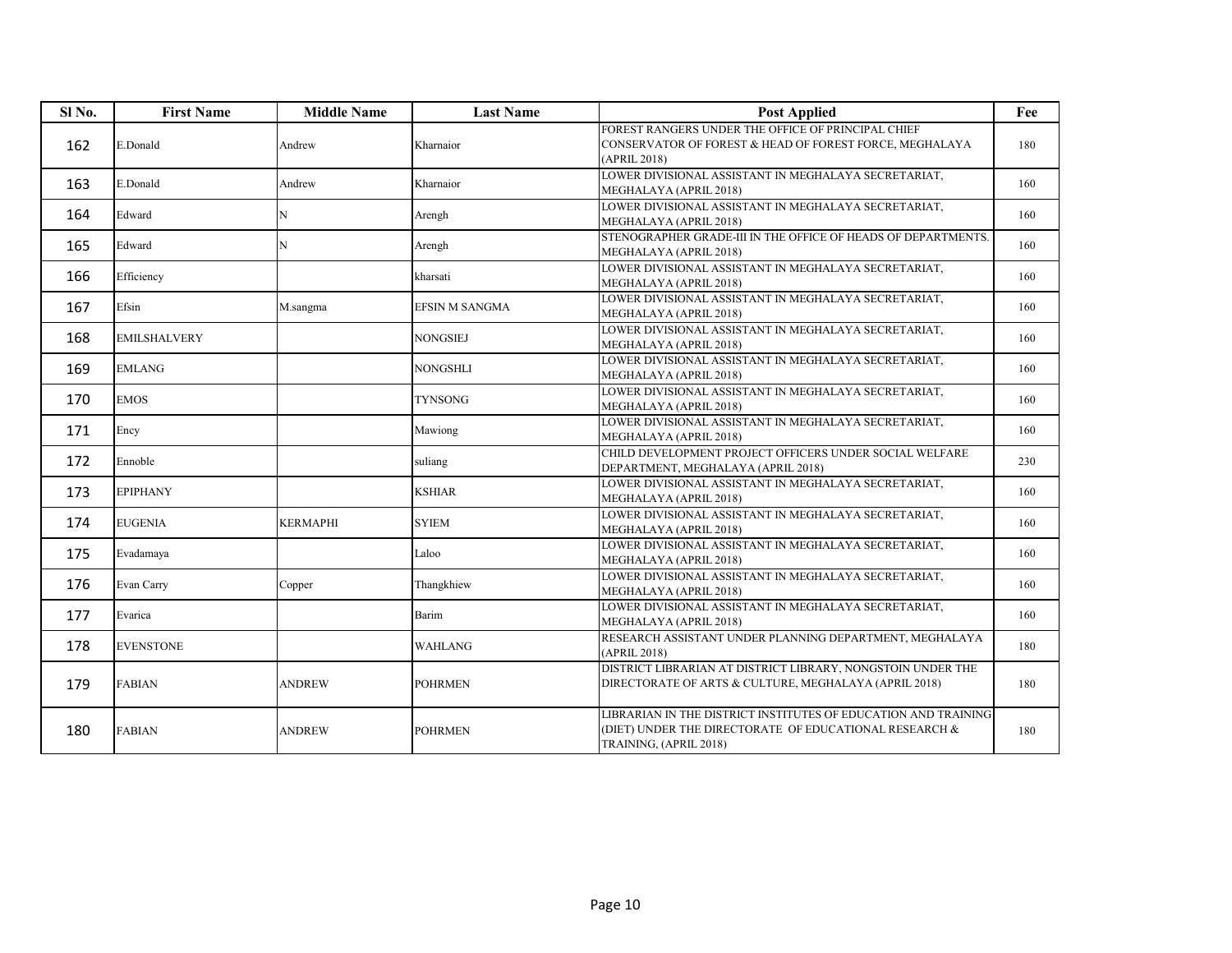| Sl <sub>No.</sub> | <b>First Name</b>  | <b>Middle Name</b> | <b>Last Name</b>  | <b>Post Applied</b>                                                                                                                                                                  | Fee |
|-------------------|--------------------|--------------------|-------------------|--------------------------------------------------------------------------------------------------------------------------------------------------------------------------------------|-----|
| 181               | <b>FABIAN</b>      | <b>ANDREW</b>      | <b>POHRMEN</b>    | STENOGRAPHY INSTRUCTOR GRADE-II IN ITI(S) UNDER THE<br>DIRECTORATE OF EMPLOYEMENT & CRAFTSMENT TRAINING, LABOUR<br>DEPARTMENT, MEGHALAYA (APRIL 2018)                                | 180 |
| 182               | Fairlyness         |                    | Wahlang           | LOWER DIVISIONAL ASSISTANT IN MEGHALAYA SECRETARIAT.<br>MEGHALAYA (APRIL 2018)                                                                                                       | 160 |
| 183               | <b>FEBRIELLA</b>   | <b>RIMEKA</b>      | LYNGDOH           | LOWER DIVISIONAL ASSISTANT IN MEGHALAYA SECRETARIAT,<br>MEGHALAYA (APRIL 2018)                                                                                                       | 160 |
| 184               | <b>FEDRICK</b>     |                    | <b>KURKALANG</b>  | LOWER DIVISIONAL ASSISTANT IN MEGHALAYA SECRETARIAT,<br>MEGHALAYA (APRIL 2018)                                                                                                       | 160 |
| 185               | Fedrin             |                    | Khonglah          | ASSISTANT LECTURER IN COMPUTER APPLICATION (ARTS STREAM) IN<br>GOVERNMENT HR. SEC SCHOOLS UNDER THE OFFICE OF THE DIRECTOR<br>OF SCHOOL EDUCATION & LITERACY, MEGHALAYA (APRIL 2018) | 180 |
| 186               | Felicia            |                    | Dkhar             | LOWER DIVISIONAL ASSISTANT IN MEGHALAYA SECRETARIAT,<br>MEGHALAYA (APRIL 2018)                                                                                                       | 160 |
| 187               | Ferdinand          | Roy                | Marbaniang        | LOWER DIVISIONAL ASSISTANT IN MEGHALAYA SECRETARIAT.<br>MEGHALAYA (APRIL 2018)                                                                                                       | 160 |
| 188               | <b>FIRST</b>       | LAKUPAR            | <b>IAWBOR</b>     | LOWER DIVISIONAL ASSISTANT IN MEGHALAYA SECRETARIAT,<br>MEGHALAYA (APRIL 2018)                                                                                                       | 160 |
| 189               | <b>FIRSTLYBORN</b> |                    | <b>SHYLLA</b>     | LOWER DIVISIONAL ASSISTANT IN MEGHALAYA SECRETARIAT,<br>MEGHALAYA (APRIL 2018)                                                                                                       | 160 |
| 190               | <b>FONDALIZA</b>   |                    | <b>SOHPHOH</b>    | FOREST RANGERS UNDER THE OFFICE OF PRINCIPAL CHIEF<br>CONSERVATOR OF FOREST & HEAD OF FOREST FORCE, MEGHALAYA<br>(APRIL 2018)                                                        | 180 |
| 191               | Francis            |                    | Dhar              | LOWER DIVISIONAL ASSISTANT IN MEGHALAYA SECRETARIAT,<br>MEGHALAYA (APRIL 2018)                                                                                                       | 160 |
| 192               | <b>FRANCIS</b>     | D                  | <b>SANGMA</b>     | LOWER DIVISIONAL ASSISTANT IN MEGHALAYA SECRETARIAT,<br>MEGHALAYA (APRIL 2018)                                                                                                       | 160 |
| 193               | Franco             |                    | Nengnong          | LOWER DIVISIONAL ASSISTANT IN MEGHALAYA SECRETARIAT,<br>MEGHALAYA (APRIL 2018)                                                                                                       | 160 |
| 194               | Franko             | Dazel              | Marak             | JUNIOR ENGINEER GRADE-I (ELECTRICAL) IN THE OFFICE OF CHIEF<br>ENGG, WATER RESOURCES DEPARMENT, MEGHALAYA (APRIL 2018)                                                               | 180 |
| 195               | <b>FREDDY</b>      |                    | <b>KHARHUNAI</b>  | LOWER DIVISIONAL ASSISTANT IN MEGHALAYA SECRETARIAT,<br>MEGHALAYA (APRIL 2018)                                                                                                       | 160 |
| 196               | <b>G BANISHA</b>   |                    | <b>LAWRINIANG</b> | FOREST RANGERS UNDER THE OFFICE OF PRINCIPAL CHIEF<br>CONSERVATOR OF FOREST & HEAD OF FOREST FORCE, MEGHALAYA<br>(APRIL 2018)                                                        | 180 |
| 197               | <b>GERALD</b>      | <b>ERIC</b>        | <b>KHARSOHTUN</b> | LOWER DIVISIONAL ASSISTANT IN MEGHALAYA SECRETARIAT,<br>MEGHALAYA (APRIL 2018)                                                                                                       | 160 |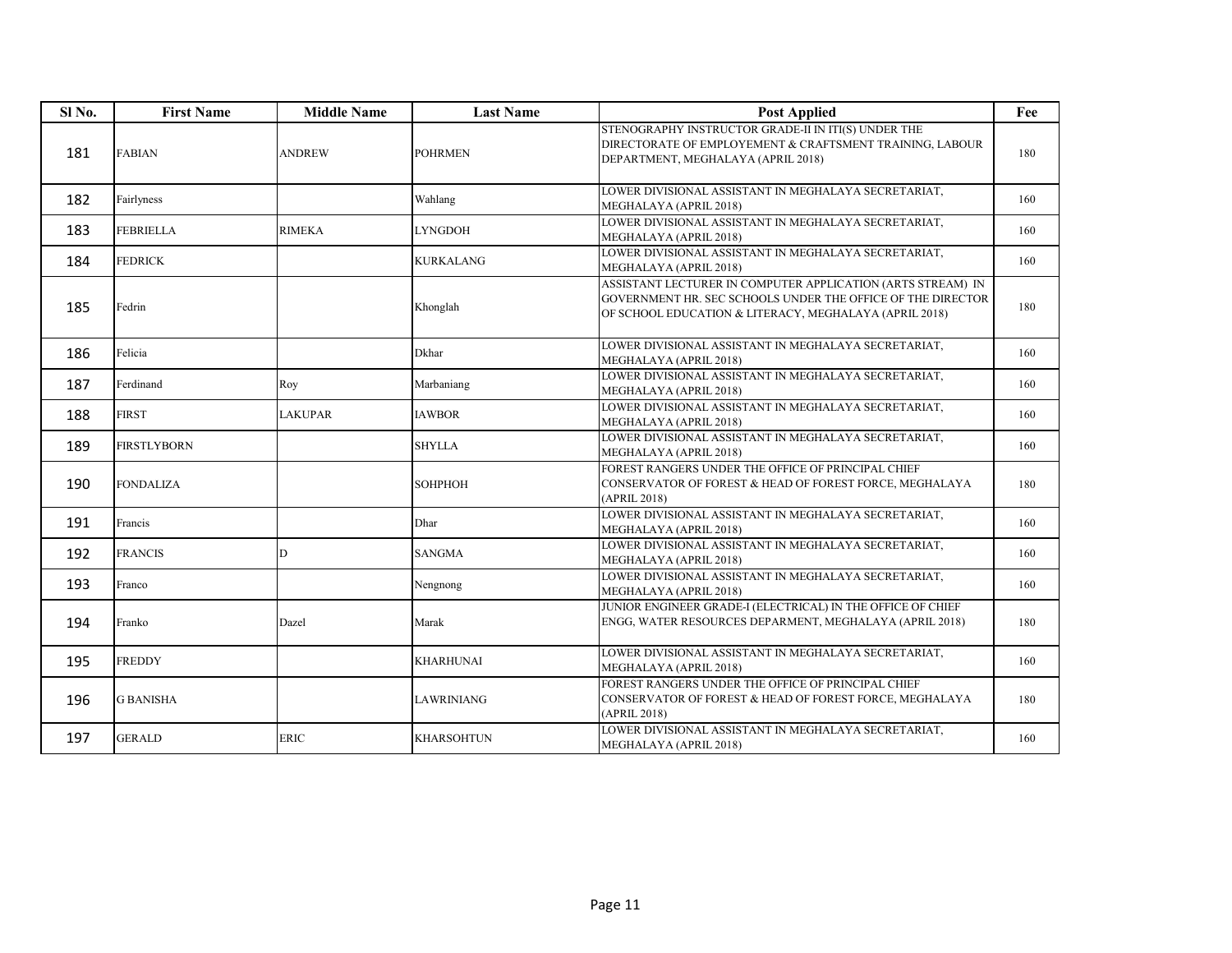| Sl No. | <b>First Name</b> | <b>Middle Name</b> | <b>Last Name</b>  | <b>Post Applied</b>                                                                                                                                                                           | Fee |
|--------|-------------------|--------------------|-------------------|-----------------------------------------------------------------------------------------------------------------------------------------------------------------------------------------------|-----|
| 198    | <b>GERALD</b>     | <b>ERIC</b>        | <b>KHARSOHTUN</b> | SENIOR COMPUTER IN THE OFFICE OF THE PRINCIPAL REGIONAL<br>HEALTH FAMILY WELFARE TRAINING CENTRE, SHILLONG UNDER THE<br>DIRECTORATE OF HEALTH SERVICES (MCH & FW) (APRIL 2018)                | 160 |
| 199    | Gilberth          | Ch                 | Marak             | SENIOR HEALTH INSPECTOR IN THE OFFICE OF THE PRINCIPAL<br>REGIONAL HEALTH & FAMILY WELFARE TRAINING CENTRE, SHILLONG<br>UNDER THE DIRECTORATE OF HEALTH & SERVICES (MCH & FW) (APRIL<br>2018) | 180 |
| 200    | Goonpa            | W                  | Marak             | JUNIOR ENGINEER GRADE-I (ELECTRICAL) IN THE OFFICE OF CHIEF<br>ENGG, WATER RESOURCES DEPARMENT, MEGHALAYA (APRIL 2018)                                                                        | 180 |
| 201    | Grikseng          | Ch                 | Marak             | FOREST RANGERS UNDER THE OFFICE OF PRINCIPAL CHIEF<br>CONSERVATOR OF FOREST & HEAD OF FOREST FORCE, MEGHALAYA<br>(APRIL 2018)                                                                 | 180 |
| 202    | Grikseng          | Ch                 | Marak             | STENOGRAPHER GRADE-III IN THE OFFICE OF HEADS OF DEPARTMENTS.<br>MEGHALAYA (APRIL 2018)                                                                                                       | 160 |
| 203    | Griksil           | G                  | Momin             | LOWER DIVISIONAL ASSISTANT IN MEGHALAYA SECRETARIAT,<br>MEGHALAYA (APRIL 2018)                                                                                                                | 160 |
| 204    | Grishel           | Rita               | Kharkongor        | LIBRARIAN IN THE DISTRICT INSTITUTES OF EDUCATION AND TRAINING<br>(DIET) UNDER THE DIRECTORATE OF EDUCATIONAL RESEARCH $\&$<br>TRAINING, (APRIL 2018)                                         | 180 |
| 205    | Grishel           | Rita               | Kharkongor        | LOWER DIVISIONAL ASSISTANT IN MEGHALAYA SECRETARIAT,<br>MEGHALAYA (APRIL 2018)                                                                                                                | 160 |
| 206    | <b>HAKANIBAI</b>  |                    | <b>PASSAH</b>     | ASSISTANT LECTURER IN EDUCATION (ARTS STREAM) IN<br>GOVERNMENT HR. SEC SCHOOLS UNDER THE OFFICE OF THE DIRECTOR<br>OF SCHOOL EDUCATION & LITERACY, MEGHALAYA (APRIL 2018)                     | 180 |
| 207    | Hamarbabiang      |                    | Nongsiej          | LOWER DIVISIONAL ASSISTANT IN MEGHALAYA SECRETARIAT,<br>MEGHALAYA (APRIL 2018)                                                                                                                | 160 |
| 208    | hari              | haran              | haran             | JUNIOR ENGINEER GRADE-I (ELECTRICAL) IN THE OFFICE OF CHIEF<br>ENGG, WATER RESOURCES DEPARMENT, MEGHALAYA (APRIL 2018)                                                                        | 180 |
| 209    | Iaineh            | Skhem              | Sohmat            | ASSISTANT RESEARCH OFFICER IN SCIENCE TECHNOLOGY<br>CELL, PLANNING DEPARTMENT, MEGHALAYA (APRIL 2018)                                                                                         | 230 |
| 210    | Iaineh            | Skhem              | Sohmat            | FOREST RANGERS UNDER THE OFFICE OF PRINCIPAL CHIEF<br>CONSERVATOR OF FOREST & HEAD OF FOREST FORCE, MEGHALAYA<br>(APRIL 2018)                                                                 | 180 |
| 211    | Iaineh            | Skhem              | Sohmat            | LOWER DIVISIONAL ASSISTANT IN MEGHALAYA SECRETARIAT,<br>MEGHALAYA (APRIL 2018)                                                                                                                | 160 |
| 212    | Iaineh            | Skhem              | Sohmat            | RESEARCH ASSISTANT IN SCIENCE & TECHNOLOGY CELL, PLANNING<br>DEPARTMENT, MEGHALAYA (APRIL 2018)                                                                                               | 180 |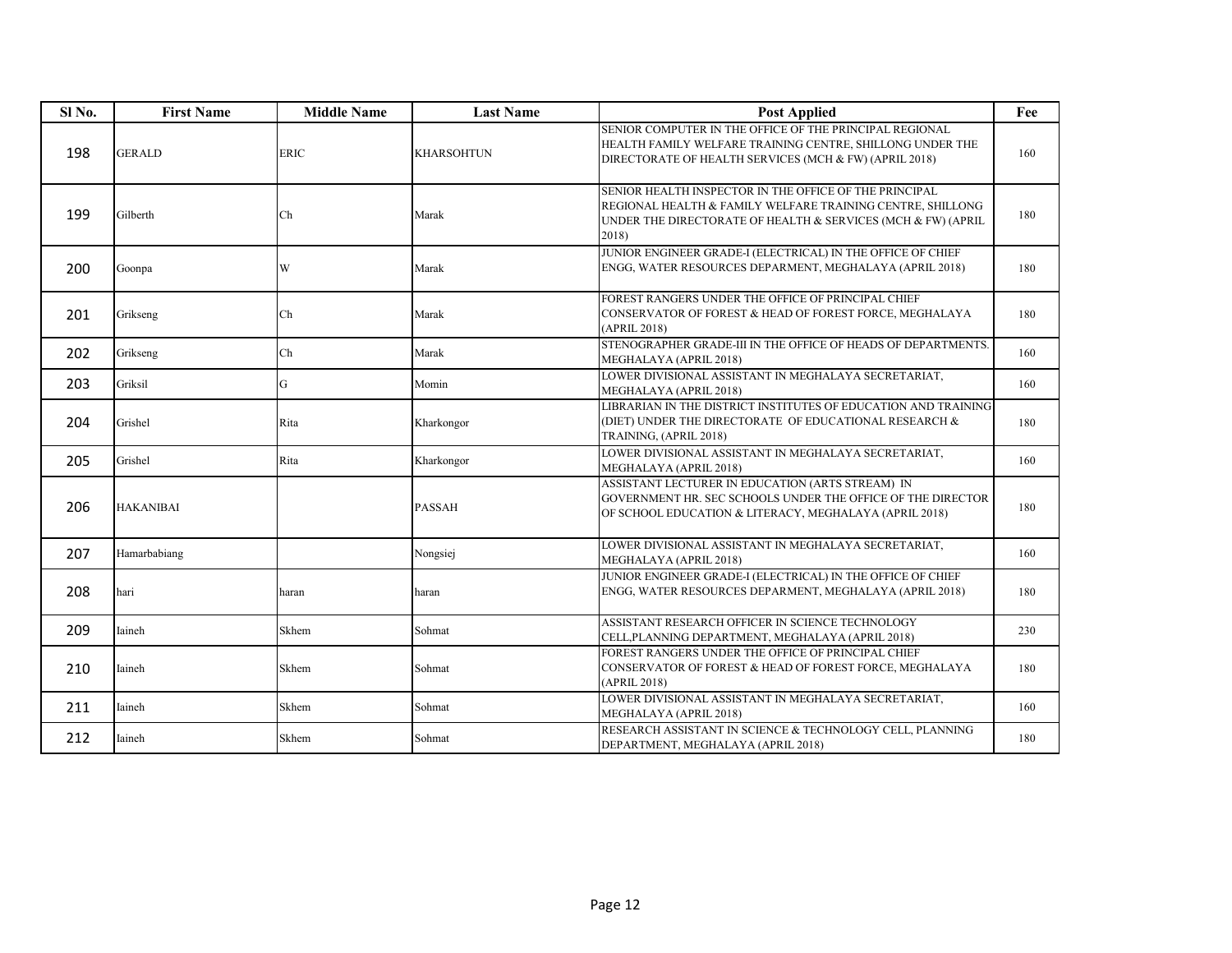| Sl No. | <b>First Name</b>   | <b>Middle Name</b> | <b>Last Name</b> | <b>Post Applied</b>                                                                                                                                                                           | Fee |
|--------|---------------------|--------------------|------------------|-----------------------------------------------------------------------------------------------------------------------------------------------------------------------------------------------|-----|
| 213    | Iaineh              | Skhem              | Sohmat           | SENIOR HEALTH INSPECTOR IN THE OFFICE OF THE PRINCIPAL<br>REGIONAL HEALTH & FAMILY WELFARE TRAINING CENTRE, SHILLONG<br>UNDER THE DIRECTORATE OF HEALTH & SERVICES (MCH & FW) (APRIL<br>2018) | 180 |
| 214    | <b>IAIRIKYNTHOP</b> |                    | <b>NONGNENG</b>  | LOWER DIVISIONAL ASSISTANT IN MEGHALAYA SECRETARIAT,<br>MEGHALAYA (APRIL 2018)                                                                                                                | 160 |
| 215    | <b>IAKMENLANG</b>   |                    | <b>RYMBAI</b>    | LOWER DIVISIONAL ASSISTANT IN MEGHALAYA SECRETARIAT,<br>MEGHALAYA (APRIL 2018)                                                                                                                | 160 |
| 216    | <b>IAKMENLANG</b>   |                    | <b>RYMBAI</b>    | STENOGRAPHER GRADE-III IN THE OFFICE OF HEADS OF DEPARTMENTS.<br>MEGHALAYA (APRIL 2018)                                                                                                       | 160 |
| 217    | IAMANBHALANG        |                    | THANGKHIEW       | LOWER DIVISIONAL ASSISTANT IN MEGHALAYA SECRETARIAT,<br>MEGHALAYA (APRIL 2018)                                                                                                                | 160 |
| 218    | Ibadaiahunlang      |                    | Kharkongor       | LOWER DIVISIONAL ASSISTANT IN MEGHALAYA SECRETARIAT,<br>MEGHALAYA (APRIL 2018)                                                                                                                | 160 |
| 219    | Ibadaiahunlang      |                    | Kharkongor       | STENOGRAPHER GRADE-III IN THE OFFICE OF HEADS OF DEPARTMENTS.<br>MEGHALAYA (APRIL 2018)                                                                                                       | 160 |
| 220    | <b>IBAHUNLANG</b>   |                    | KHARMALKI        | LOWER DIVISIONAL ASSISTANT IN MEGHALAYA SECRETARIAT,<br>MEGHALAYA (APRIL 2018)                                                                                                                | 160 |
| 221    | <b>IBAHUNLANG</b>   |                    | KHARMALKI        | RESEARCH ASSISTANT UNDER PLANNING DEPARTMENT, MEGHALAYA<br>(APRIL 2018)                                                                                                                       | 180 |
| 222    | <b>IBAKORDOR</b>    |                    | <b>WAHLANG</b>   | LOWER DIVISIONAL ASSISTANT IN MEGHALAYA SECRETARIAT,<br>MEGHALAYA (APRIL 2018)                                                                                                                | 160 |
| 223    | <b>IBAKORDOR</b>    |                    | WAHLANG          | RESEARCH ASSISTANT IN SCIENCE & TECHNOLOGY CELL, PLANNING<br>DEPARTMENT, MEGHALAYA (APRIL 2018)                                                                                               | 180 |
| 224    | <b>IBALINDA</b>     |                    | <b>MAWNIUH</b>   | RESEARCH ASSISTANT UNDER PLANNING DEPARTMENT, MEGHALAYA<br>(APRIL 2018)                                                                                                                       | 180 |
| 225    | Ibameaihun          |                    | Kharsati         | ASSISTANT RESEARCH OFFICER IN SCIENCE TECHNOLOGY<br>CELL, PLANNING DEPARTMENT, MEGHALAYA (APRIL 2018)                                                                                         | 230 |
| 226    | Ibamelaai           | Shisha             | Nongrum          | LOWER DIVISIONAL ASSISTANT IN MEGHALAYA SECRETARIAT,<br>MEGHALAYA (APRIL 2018)                                                                                                                | 160 |
| 227    | Ibansara            |                    | Roywan           | LOWER DIVISIONAL ASSISTANT IN MEGHALAYA SECRETARIAT,<br>MEGHALAYA (APRIL 2018)                                                                                                                | 160 |
| 228    | <b>IBANYLLA</b>     |                    | <b>SUTING</b>    | LOWER DIVISIONAL ASSISTANT IN MEGHALAYA SECRETARIAT,<br>MEGHALAYA (APRIL 2018)                                                                                                                | 160 |
| 229    | Ibhalin             |                    | Khyriem          | LOWER DIVISIONAL ASSISTANT IN MEGHALAYA SECRETARIAT,<br>MEGHALAYA (APRIL 2018)                                                                                                                | 160 |
| 230    | <b>IOHBORLANG</b>   |                    | <b>JAPANG</b>    | LOWER DIVISIONAL ASSISTANT IN MEGHALAYA SECRETARIAT,<br>MEGHALAYA (APRIL 2018)                                                                                                                | 160 |
| 231    | <b>IWAMONIKA</b>    |                    | <b>PHAWA</b>     | ASSISTANT ENGINEER IN THE OFFICE OF THE CHIEF ENGG, WATER<br>RESOURCES DEPARTMENT, MEGHALAYA (APRIL 2018)                                                                                     | 230 |
| 232    | Jacky               | M                  | Momin            | LOWER DIVISIONAL ASSISTANT IN MEGHALAYA SECRETARIAT,<br>MEGHALAYA (APRIL 2018)                                                                                                                | 160 |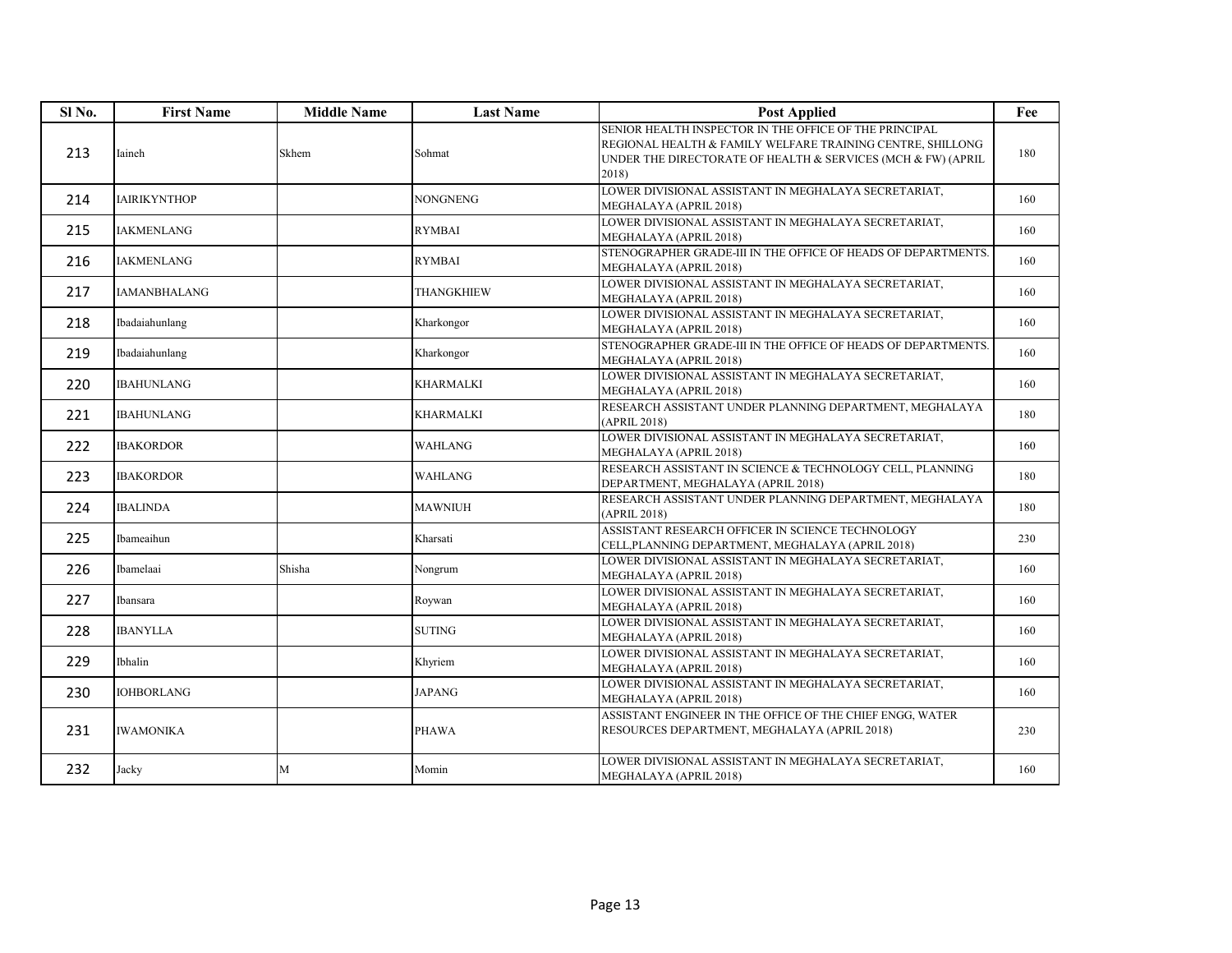| Sl No. | <b>First Name</b> | <b>Middle Name</b> | <b>Last Name</b> | <b>Post Applied</b>                                                                                                                                                                           | Fee |
|--------|-------------------|--------------------|------------------|-----------------------------------------------------------------------------------------------------------------------------------------------------------------------------------------------|-----|
| 233    | Jagam             | M                  | Sangma           | LOWER DIVISIONAL ASSISTANT IN MEGHALAYA SECRETARIAT,<br>MEGHALAYA (APRIL 2018)                                                                                                                | 160 |
| 234    | James star        |                    | Rynghang         | RESEARCH ASSISTANT UNDER PLANNING DEPARTMENT, MEGHALAYA<br>(APRIL 2018)                                                                                                                       | 180 |
| 235    | iasmine           | R                  | Marak            | LOWER DIVISIONAL ASSISTANT IN MEGHALAYA SECRETARIAT,<br>MEGHALAYA (APRIL 2018)                                                                                                                | 160 |
| 236    | <b>JEMARSON</b>   | R.                 | <b>MARAK</b>     | LOWER DIVISIONAL ASSISTANT IN MEGHALAYA SECRETARIAT,<br>MEGHALAYA (APRIL 2018)                                                                                                                | 160 |
| 237    | Jenitha           | D                  | Sangma           | LOWER DIVISIONAL ASSISTANT IN MEGHALAYA SECRETARIAT,<br>MEGHALAYA (APRIL 2018)                                                                                                                | 160 |
| 238    | Jerry             | Febian             | Dkhar            | LOWER DIVISIONAL ASSISTANT IN MEGHALAYA SECRETARIAT,<br>MEGHALAYA (APRIL 2018)                                                                                                                | 160 |
| 239    | <b>JESE</b>       | M                  | <b>MARAK</b>     | SENIOR COMPUTER IN THE OFFICE OF THE PRINCIPAL REGIONAL<br>HEALTH FAMILY WELFARE TRAINING CENTRE, SHILLONG UNDER THE<br>DIRECTORATE OF HEALTH SERVICES (MCH & FW) (APRIL 2018)                | 160 |
| 240    | jimmy             |                    | myrmen           | ASSISTANT LECTURER IN ENTREPRENEURSHIP (COMMERCE STREAM)<br>IN GOVERNMENT HR. SEC SCHOOLS UNDER THE OFFICE OF THE<br>DIRECTOR OF SCHOOL EDUCATION & LITERACY, MEGHALAYA (APRIL<br>2018)       | 180 |
| 241    | <b>JINGTNGEN</b>  |                    | <b>SYRTI</b>     | LOWER DIVISIONAL ASSISTANT IN MEGHALAYA SECRETARIAT,<br>MEGHALAYA (APRIL 2018)                                                                                                                | 160 |
| 242    | Joakim            | M                  | Sangma           | LOWER DIVISIONAL ASSISTANT IN MEGHALAYA SECRETARIAT,<br>MEGHALAYA (APRIL 2018)                                                                                                                | 160 |
| 243    | Joakim            | M                  | Sangma           | SENIOR HEALTH INSPECTOR IN THE OFFICE OF THE PRINCIPAL<br>REGIONAL HEALTH & FAMILY WELFARE TRAINING CENTRE, SHILLONG<br>UNDER THE DIRECTORATE OF HEALTH & SERVICES (MCH & FW) (APRIL<br>2018) | 180 |
| 244    | Joakim            | M                  | Sangma           | STENOGRAPHER GRADE-III IN THE OFFICE OF HEADS OF DEPARTMENTS.<br>MEGHALAYA (APRIL 2018)                                                                                                       | 160 |
| 245    | joerilang         |                    | wahlang          | LOWER DIVISIONAL ASSISTANT IN MEGHALAYA SECRETARIAT,<br>MEGHALAYA (APRIL 2018)                                                                                                                | 160 |
| 246    | John              | Datiplang          | Duia             | FOREST RANGERS UNDER THE OFFICE OF PRINCIPAL CHIEF<br>CONSERVATOR OF FOREST & HEAD OF FOREST FORCE, MEGHALAYA<br>(APRIL 2018)                                                                 | 180 |
| 247    | John              | Datiplang          | Duia             | LOWER DIVISIONAL ASSISTANT IN MEGHALAYA SECRETARIAT,<br>MEGHALAYA (APRIL 2018)                                                                                                                | 160 |
| 248    | Johngoulbert      |                    | Lyngkhoi         | LOWER DIVISIONAL ASSISTANT IN MEGHALAYA SECRETARIAT,<br>MEGHALAYA (APRIL 2018)                                                                                                                | 160 |
| 249    | Joshua            | Banrikupar S       | Nongbri          | FOOD SAFETY OFFICER COMMISSIONERATE OF FOOD SAFETY (HEALTH<br>& FAMILY WELFARE DEPARTMENT), MEGHALAYA (APRIL 2018)                                                                            | 180 |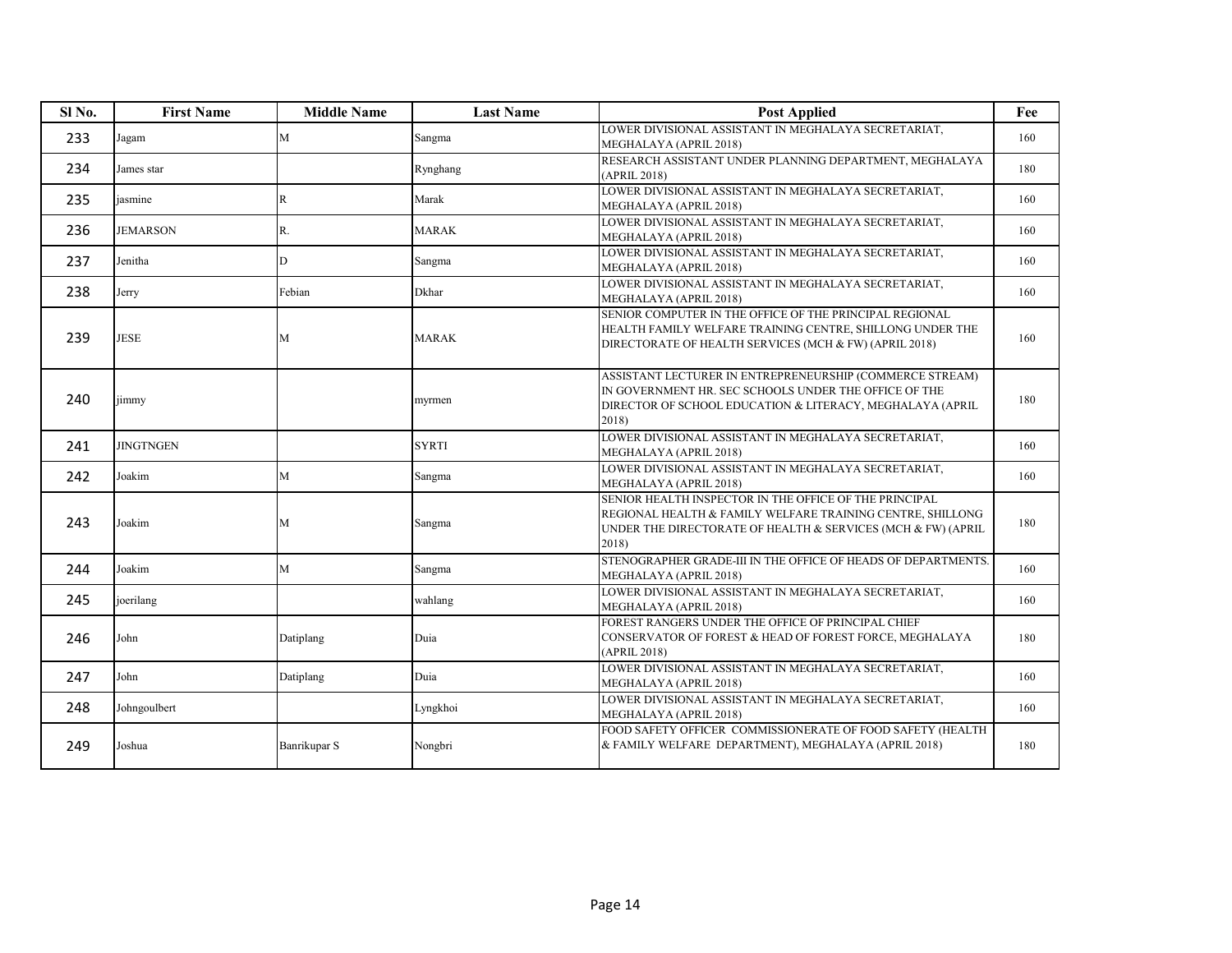| Sl No. | <b>First Name</b> | <b>Middle Name</b> | <b>Last Name</b>    | <b>Post Applied</b>                                                                                                                                                                           | Fee |
|--------|-------------------|--------------------|---------------------|-----------------------------------------------------------------------------------------------------------------------------------------------------------------------------------------------|-----|
| 250    | Joshua            | Banrikupar S       | Nongbri             | FOREST RANGERS UNDER THE OFFICE OF PRINCIPAL CHIEF<br>CONSERVATOR OF FOREST & HEAD OF FOREST FORCE, MEGHALAYA<br>(APRIL 2018)                                                                 | 180 |
| 251    | Joshua            | Banrikupar S       | Nongbri             | LOWER DIVISIONAL ASSISTANT IN MEGHALAYA SECRETARIAT,<br>MEGHALAYA (APRIL 2018)                                                                                                                | 160 |
| 252    | <b>JUBANLANG</b>  |                    | <b>KHARBIHKHIEW</b> | LOWER DIVISIONAL ASSISTANT IN MEGHALAYA SECRETARIAT,<br>MEGHALAYA (APRIL 2018)                                                                                                                | 160 |
| 253    | <b>JUBANLANG</b>  |                    | <b>KHARBIHKHIEW</b> | RESEARCH ASSISTANT UNDER PLANNING DEPARTMENT, MEGHALAYA<br>(APRIL 2018)                                                                                                                       | 180 |
| 254    | <b>JUNEVA</b>     | $\mathbb{R}$       | MARAK               | RESEARCH ASSISTANT IN SCIENCE & TECHNOLOGY CELL, PLANNING<br>DEPARTMENT, MEGHALAYA (APRIL 2018)                                                                                               | 180 |
| 255    | <b>JUNEVA</b>     | $\mathbb{R}$       | MARAK               | RESEARCH ASSISTANT UNDER PLANNING DEPARTMENT, MEGHALAYA<br>(APRIL 2018)                                                                                                                       | 180 |
| 256    | <b>KAITDALIN</b>  |                    | <b>SYIEMIONG</b>    | MASTER TECHNICIANS IN SCIENCE & TECHNOLOGY CELL, PLANNING<br>DEPARTMENT, MEGHALAYA (APRIL 2018)                                                                                               | 160 |
| 257    | <b>KALBESTAR</b>  |                    | <b>WAHLANG</b>      | LOWER DIVISIONAL ASSISTANT IN MEGHALAYA SECRETARIAT,<br>MEGHALAYA (APRIL 2018)                                                                                                                | 160 |
| 258    | Kenan             | Luther             | Massar              | CHILD DEVELOPMENT PROJECT OFFICERS UNDER SOCIAL WELFARE<br>DEPARTMENT, MEGHALAYA (APRIL 2018)                                                                                                 | 230 |
| 259    | Kenan             | Luther             | Massar              | LOWER DIVISIONAL ASSISTANT IN MEGHALAYA SECRETARIAT,<br>MEGHALAYA (APRIL 2018)                                                                                                                | 160 |
| 260    | Kenan             | Luther             | Massar              | RESEARCH ASSISTANT UNDER PLANNING DEPARTMENT, MEGHALAYA<br>(APRIL 2018)                                                                                                                       | 180 |
| 261    | Kenan             | Luther             | Massar              | SENIOR COMPUTER IN THE OFFICE OF THE PRINCIPAL REGIONAL<br>HEALTH FAMILY WELFARE TRAINING CENTRE, SHILLONG UNDER THE<br>DIRECTORATE OF HEALTH SERVICES (MCH & FW) (APRIL 2018)                | 160 |
| 262    | Kenan             | Luther             | Massar              | SENIOR HEALTH INSPECTOR IN THE OFFICE OF THE PRINCIPAL<br>REGIONAL HEALTH & FAMILY WELFARE TRAINING CENTRE, SHILLONG<br>UNDER THE DIRECTORATE OF HEALTH & SERVICES (MCH & FW) (APRIL<br>2018) | 180 |
| 263    | Khenkhen          | D                  | Marak               | LOWER DIVISIONAL ASSISTANT IN MEGHALAYA SECRETARIAT,<br>MEGHALAYA (APRIL 2018)                                                                                                                | 160 |
| 264    | <b>KILAN</b>      |                    | <b>NAJIAR</b>       | LOWER DIVISIONAL ASSISTANT IN MEGHALAYA SECRETARIAT,<br>MEGHALAYA (APRIL 2018)                                                                                                                | 160 |
| 265    | Kitbok            |                    | Laloo               | JUNIOR ENGINEER GRADE-I (ELECTRICAL) IN THE OFFICE OF CHIEF<br>ENGG, WATER RESOURCES DEPARMENT, MEGHALAYA (APRIL 2018)                                                                        | 180 |
| 266    | Kitdor            |                    | Khongtyngkut        | MASTER TECHNICIANS IN SCIENCE & TECHNOLOGY CELL, PLANNING<br>DEPARTMENT, MEGHALAYA (APRIL 2018)                                                                                               | 160 |
| 267    | KMENDASHISHA      |                    | <b>WANNIANG</b>     | FOOD SAFETY OFFICER COMMISSIONERATE OF FOOD SAFETY (HEALTH<br>& FAMILY WELFARE DEPARTMENT), MEGHALAYA (APRIL 2018)                                                                            | 180 |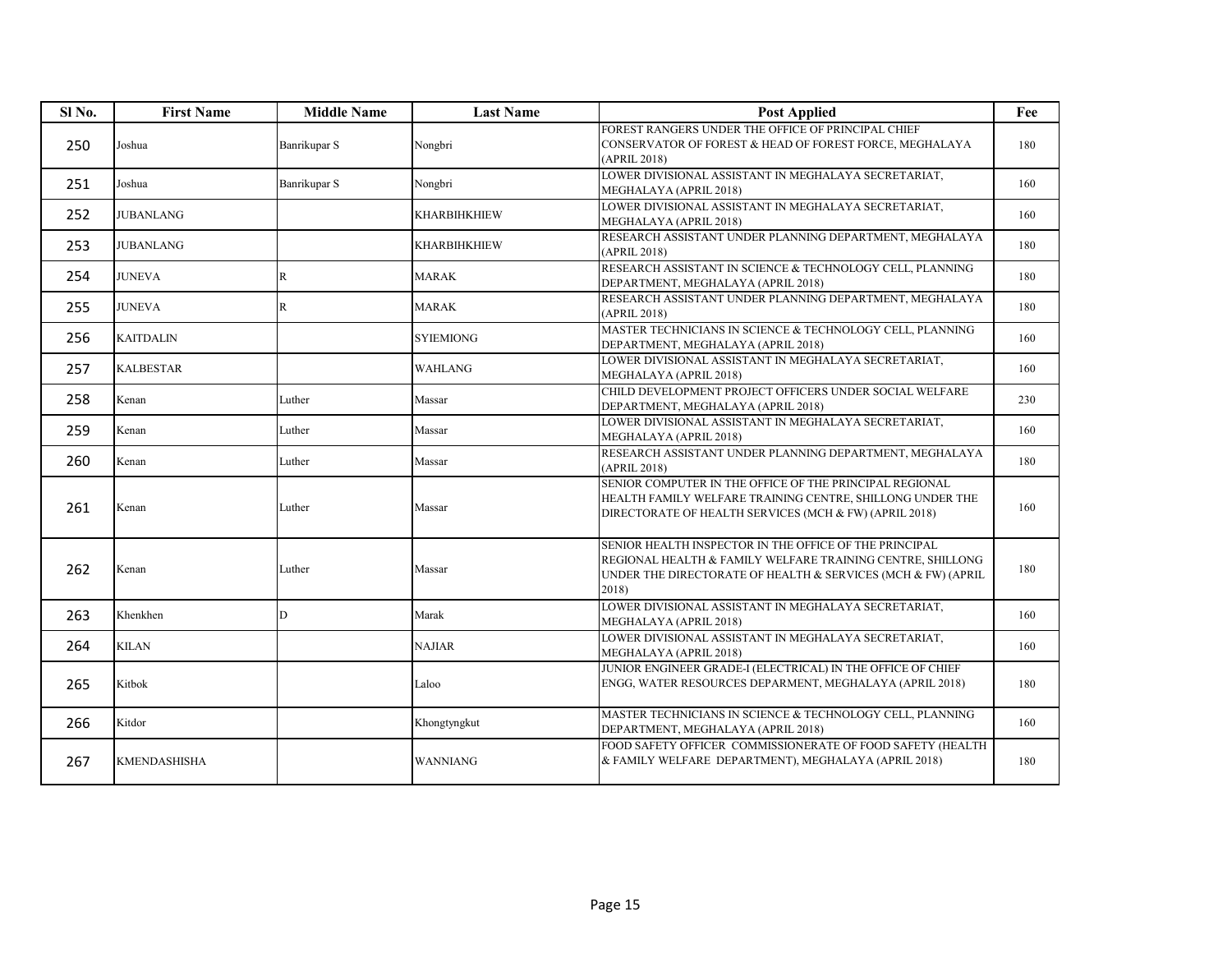| Sl No. | <b>First Name</b> | <b>Middle Name</b> | <b>Last Name</b> | <b>Post Applied</b>                                                                                                                                          | Fee |
|--------|-------------------|--------------------|------------------|--------------------------------------------------------------------------------------------------------------------------------------------------------------|-----|
| 268    | KMENDASHISHA      |                    | <b>WANNIANG</b>  | LOWER DIVISIONAL ASSISTANT IN MEGHALAYA SECRETARIAT,<br>MEGHALAYA (APRIL 2018)                                                                               | 160 |
| 269    | <b>KORBAT</b>     |                    | THABAH           | LOWER DIVISIONAL ASSISTANT IN MEGHALAYA SECRETARIAT,<br>MEGHALAYA (APRIL 2018)                                                                               | 160 |
| 270    | <b>KORBOR</b>     | SINGH              | <b>LAMARE</b>    | ASSISTANT SYSTEM ENGINEER IN TURA POLYTECHNIC. TURA UNDER<br>THE OFFICE OF THE DIRECTOR OF HIGHER & TECHNICAL EDUCATION,<br>MEGHALAYA, SHILLONG (APRIL 2018) | 180 |
| 271    | <b>KORBOR</b>     | <b>SINGH</b>       | LAMARE           | LOWER DIVISIONAL ASSISTANT IN MEGHALAYA SECRETARIAT,<br>MEGHALAYA (APRIL 2018)                                                                               | 160 |
| 272    | <b>KORBOR</b>     | SINGH              | LAMARE           | RESEARCH ASSISTANT UNDER PLANNING DEPARTMENT, MEGHALAYA<br>(APRIL 2018)                                                                                      | 180 |
| 273    | <b>KRESSIDA</b>   | ZENA               | WARJRI           | LOWER DIVISIONAL ASSISTANT IN MEGHALAYA SECRETARIAT,<br>MEGHALAYA (APRIL 2018)                                                                               | 160 |
| 274    | <b>KYNTIEW</b>    | <b>RIDOR</b>       | NONGBET          | LOWER DIVISIONAL ASSISTANT IN MEGHALAYA SECRETARIAT,<br>MEGHALAYA (APRIL 2018)                                                                               | 160 |
| 275    | KYNTIEWLANG       |                    | YMBON            | RESEARCH ASSISTANT IN SCIENCE & TECHNOLOGY CELL, PLANNING<br>DEPARTMENT, MEGHALAYA (APRIL 2018)                                                              | 180 |
| 276    | <b>LACHUMY</b>    | <b>RANGSA</b>      | MARAK            | LOWER DIVISIONAL ASSISTANT IN MEGHALAYA SECRETARIAT,<br>MEGHALAYA (APRIL 2018)                                                                               | 160 |
| 277    | Laiaribun         |                    | Kharbuki         | LOWER DIVISIONAL ASSISTANT IN MEGHALAYA SECRETARIAT,<br>MEGHALAYA (APRIL 2018)                                                                               | 160 |
| 278    | <b>LAMSHWA</b>    |                    | <b>NONGRUM</b>   | LIBRARIAN IN TURA POLYTECHNIC, TURA UNDER THE DEPARTMENT OF<br>HIGHER & TECHNICAL EDUCATION, MEGHALAYA (APRIL 2018)                                          | 160 |
| 279    | Laphira           |                    | Sing             | LOWER DIVISIONAL ASSISTANT IN MEGHALAYA SECRETARIAT,<br>MEGHALAYA (APRIL 2018)                                                                               | 160 |
| 280    | <b>LAPONGNAI</b>  |                    | <b>DKHAR</b>     | LOWER DIVISIONAL ASSISTANT IN MEGHALAYA SECRETARIAT,<br>MEGHALAYA (APRIL 2018)                                                                               | 160 |
| 281    | Laribansara       |                    | kharbuli         | LOWER DIVISIONAL ASSISTANT IN MEGHALAYA SECRETARIAT,<br>MEGHALAYA (APRIL 2018)                                                                               | 160 |
| 282    | Larihun           |                    | Lyngdoh Nonglait | FOOD SAFETY OFFICER COMMISSIONERATE OF FOOD SAFETY (HEALTH<br>& FAMILY WELFARE DEPARTMENT), MEGHALAYA (APRIL 2018)                                           | 180 |
| 283    | Larihun           |                    | Lyngdoh Nonglait | LOWER DIVISIONAL ASSISTANT IN MEGHALAYA SECRETARIAT,<br>MEGHALAYA (APRIL 2018)                                                                               | 160 |
| 284    | <b>LASIEWDOR</b>  |                    | <b>RYMBUI</b>    | LOWER DIVISIONAL ASSISTANT IN MEGHALAYA SECRETARIAT,<br>MEGHALAYA (APRIL 2018)                                                                               | 160 |
| 285    | <b>LAVINIA</b>    | L                  | <b>KHARPURI</b>  | LOWER DIVISIONAL ASSISTANT IN MEGHALAYA SECRETARIAT,<br>MEGHALAYA (APRIL 2018)                                                                               | 160 |
| 286    | LAWANSHAN         |                    | NONGKYNRIH       | FOREST RANGERS UNDER THE OFFICE OF PRINCIPAL CHIEF<br>CONSERVATOR OF FOREST & HEAD OF FOREST FORCE, MEGHALAYA<br>(APRIL 2018)                                | 180 |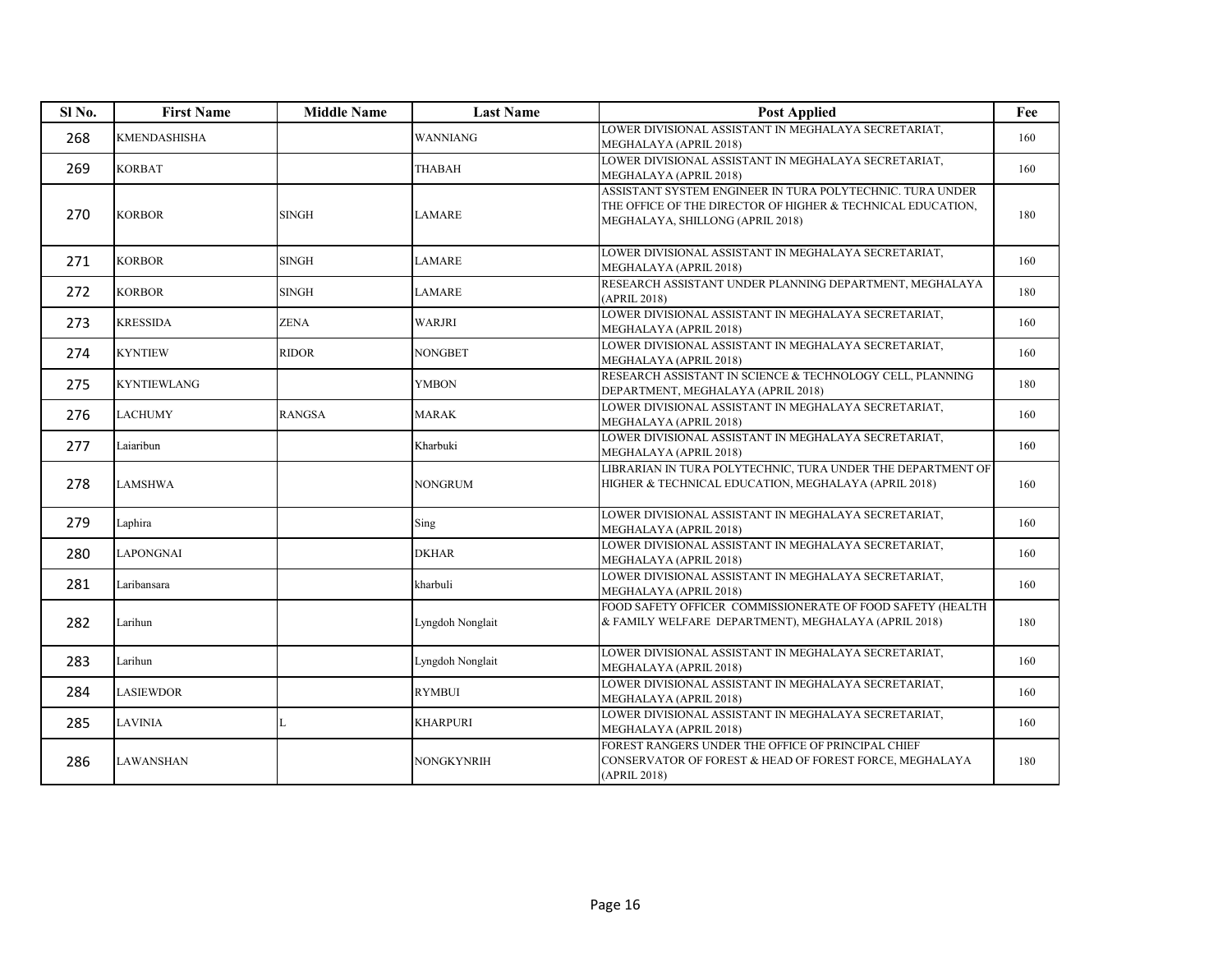| Sl <sub>No.</sub> | <b>First Name</b> | <b>Middle Name</b> | <b>Last Name</b> | <b>Post Applied</b>                                                                                                                                                                           | Fee |
|-------------------|-------------------|--------------------|------------------|-----------------------------------------------------------------------------------------------------------------------------------------------------------------------------------------------|-----|
| 287               | LAWANSHAN         |                    | NONGKYNRIH       | LOWER DIVISIONAL ASSISTANT IN MEGHALAYA SECRETARIAT,<br>MEGHALAYA (APRIL 2018)                                                                                                                | 160 |
| 288               | LEDAEMI           |                    | <b>LYNGDOH</b>   | ASSISTANT LECTURER IN ENTREPRENEURSHIP (COMMERCE STREAM)<br>IN GOVERNMENT HR. SEC SCHOOLS UNDER THE OFFICE OF THE<br>DIRECTOR OF SCHOOL EDUCATION & LITERACY, MEGHALAYA (APRIL<br>2018)       | 180 |
| 289               | <b>LEDAEMI</b>    |                    | <b>LYNGDOH</b>   | LOWER DIVISIONAL ASSISTANT IN MEGHALAYA SECRETARIAT,<br>MEGHALAYA (APRIL 2018)                                                                                                                | 160 |
| 290               | Legia             | Emantha Shabong    | Lyngdoh          | SENIOR HEALTH INSPECTOR IN THE OFFICE OF THE PRINCIPAL<br>REGIONAL HEALTH & FAMILY WELFARE TRAINING CENTRE, SHILLONG<br>UNDER THE DIRECTORATE OF HEALTH & SERVICES (MCH & FW) (APRIL<br>2018) | 180 |
| 291               | <b>LEKIMA</b>     | N                  | <b>SUTNGA</b>    | LOWER DIVISIONAL ASSISTANT IN MEGHALAYA SECRETARIAT,<br>MEGHALAYA (APRIL 2018)                                                                                                                | 160 |
| 292               | Lenick            | Mangsang           | Sangma           | ASSISTANT RESEARCH OFFICER IN SCIENCE TECHNOLOGY<br>CELL, PLANNING DEPARTMENT, MEGHALAYA (APRIL 2018)                                                                                         | 230 |
| 293               | <b>LEPSON</b>     | M                  | <b>SANGMA</b>    | LOWER DIVISIONAL ASSISTANT IN MEGHALAYA SECRETARIAT.<br>MEGHALAYA (APRIL 2018)                                                                                                                | 160 |
| 294               | Lindarishisha     |                    | Blah             | LOWER DIVISIONAL ASSISTANT IN MEGHALAYA SECRETARIAT,<br>MEGHALAYA (APRIL 2018)                                                                                                                | 160 |
| 295               | Lindarishisha     |                    | Blah             | RESEARCH ASSISTANT IN SCIENCE & TECHNOLOGY CELL, PLANNING<br>DEPARTMENT, MEGHALAYA (APRIL 2018)                                                                                               | 180 |
| 296               | Liona             | Kongkal            | Sangma           | FOREST RANGERS UNDER THE OFFICE OF PRINCIPAL CHIEF<br>CONSERVATOR OF FOREST & HEAD OF FOREST FORCE, MEGHALAYA<br>(APRIL 2018)                                                                 | 180 |
| 297               | Liva              | Candida            | Marbaniang       | LOWER DIVISIONAL ASSISTANT IN MEGHALAYA SECRETARIAT,<br>MEGHALAYA (APRIL 2018)                                                                                                                | 160 |
| 298               | LUCKCYDIAN        |                    | <b>SKHEMLON</b>  | LOWER DIVISIONAL ASSISTANT IN MEGHALAYA SECRETARIAT,<br>MEGHALAYA (APRIL 2018)                                                                                                                | 160 |
| 299               | Luckson           | Sko                | Sangma           | LOWER DIVISIONAL ASSISTANT IN MEGHALAYA SECRETARIAT,<br>MEGHALAYA (APRIL 2018)                                                                                                                | 160 |
| 300               | Luckson           | Sko                | Sangma           | STENOGRAPHER GRADE-III IN THE OFFICE OF HEADS OF DEPARTMENTS.<br>MEGHALAYA (APRIL 2018)                                                                                                       | 160 |
| 301               | Lyrablusmith      | <b>B.</b>          | Marak            | FOREST RANGERS UNDER THE OFFICE OF PRINCIPAL CHIEF<br>CONSERVATOR OF FOREST & HEAD OF FOREST FORCE, MEGHALAYA<br>(APRIL 2018)                                                                 | 180 |
| 302               | Magdalean         |                    | L. Nongrang      | LOWER DIVISIONAL ASSISTANT IN MEGHALAYA SECRETARIAT,<br>MEGHALAYA (APRIL 2018)                                                                                                                | 160 |
| 303               | Magrita           |                    | Pamthet          | LOWER DIVISIONAL ASSISTANT IN MEGHALAYA SECRETARIAT,<br>MEGHALAYA (APRIL 2018)                                                                                                                | 160 |
| 304               | <b>MANARICA</b>   |                    | LAMIN GASHNGA    | LOWER DIVISIONAL ASSISTANT IN MEGHALAYA SECRETARIAT.<br>MEGHALAYA (APRIL 2018)                                                                                                                | 160 |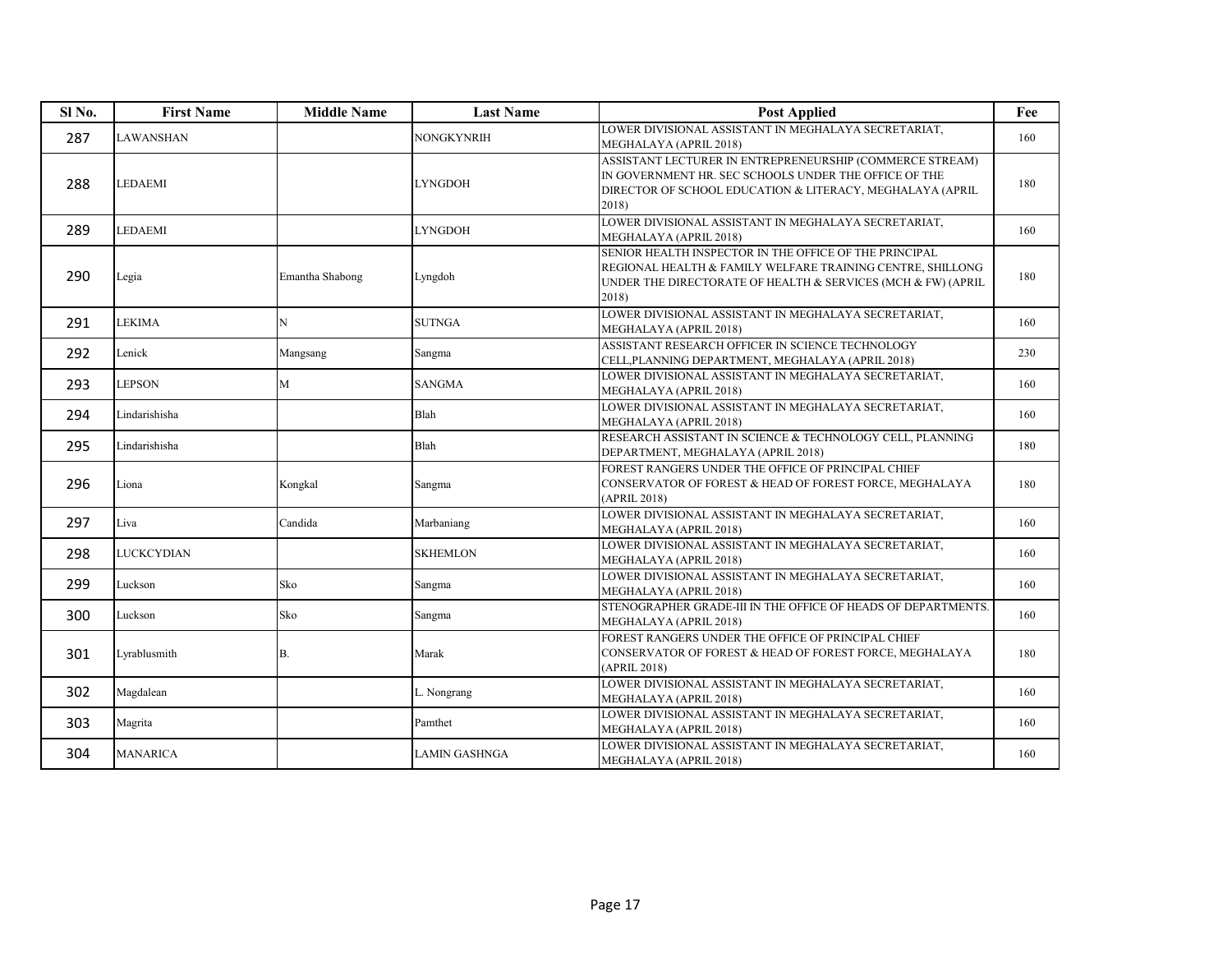| Sl <sub>No.</sub> | <b>First Name</b>   | <b>Middle Name</b> | <b>Last Name</b> | <b>Post Applied</b>                                                                                                                                                               | Fee |
|-------------------|---------------------|--------------------|------------------|-----------------------------------------------------------------------------------------------------------------------------------------------------------------------------------|-----|
| 305               | <b>MARBHAHKI</b>    |                    | <b>RYMBAI</b>    | FOREST RANGERS UNDER THE OFFICE OF PRINCIPAL CHIEF<br>CONSERVATOR OF FOREST & HEAD OF FOREST FORCE, MEGHALAYA<br>(APRIL 2018)                                                     | 180 |
| 306               | <b>MARBHAHKI</b>    |                    | <b>RYMBAI</b>    | LOWER DIVISIONAL ASSISTANT IN MEGHALAYA SECRETARIAT,<br>MEGHALAYA (APRIL 2018)                                                                                                    | 160 |
| 307               | <b>MARBIANGLANG</b> |                    | <b>KHARPRAN</b>  | LOWER DIVISIONAL ASSISTANT IN MEGHALAYA SECRETARIAT,<br>MEGHALAYA (APRIL 2018)                                                                                                    | 160 |
| 308               | Mardasuklang        |                    | Laso             | ASSISTANT RESEARCH OFFICER IN SCIENCE TECHNOLOGY<br>CELL, PLANNING DEPARTMENT, MEGHALAYA (APRIL 2018)                                                                             | 230 |
| 309               | Mardasuklang        |                    | Laso             | FOOD SAFETY OFFICER COMMISSIONERATE OF FOOD SAFETY (HEALTH<br>& FAMILY WELFARE DEPARTMENT), MEGHALAYA (APRIL 2018)                                                                | 180 |
| 310               | Mardasuklang        |                    | Laso             | FOREST RANGERS UNDER THE OFFICE OF PRINCIPAL CHIEF<br>CONSERVATOR OF FOREST & HEAD OF FOREST FORCE, MEGHALAYA<br>(APRIL 2018)                                                     | 180 |
| 311               | Mardasuklang        |                    | Laso             | LOWER DIVISIONAL ASSISTANT IN MEGHALAYA SECRETARIAT,<br>MEGHALAYA (APRIL 2018)                                                                                                    | 160 |
| 312               | Mardasuklang        |                    | Laso             | RESEARCH ASSISTANT IN SCIENCE & TECHNOLOGY CELL, PLANNING<br>DEPARTMENT, MEGHALAYA (APRIL 2018)                                                                                   | 180 |
| 313               | Marita              |                    | Suting           | LOWER DIVISIONAL ASSISTANT IN MEGHALAYA SECRETARIAT,<br>MEGHALAYA (APRIL 2018)                                                                                                    | 160 |
| 314               | Matti               | Dondor             | Rynjah           | LOWER DIVISIONAL ASSISTANT IN MEGHALAYA SECRETARIAT,<br>MEGHALAYA (APRIL 2018)                                                                                                    | 160 |
| 315               | Matti               | Rupa               | Synmon           | ASSISTANT LECTURER IN POLITICAL SCIENCE (ARTS STREAM) IN<br>GOVERNMENT HR. SEC SCHOOLS UNDER THE OFFICE OF THE DIRECTOR<br>OF SCHOOL EDUCATION & LITERACY, MEGHALAYA (APRIL 2018) | 180 |
| 316               | <b>MAXMILAN</b>     |                    | <b>DKHAR</b>     | LOWER DIVISIONAL ASSISTANT IN MEGHALAYA SECRETARIAT,<br>MEGHALAYA (APRIL 2018)                                                                                                    | 160 |
| 317               | Mayalin             |                    | Marbaniang       | LOWER DIVISIONAL ASSISTANT IN MEGHALAYA SECRETARIAT,<br>MEGHALAYA (APRIL 2018)                                                                                                    | 160 |
| 318               | Mebanbhalang        | U                  | Chyne            | LOWER DIVISIONAL ASSISTANT IN MEGHALAYA SECRETARIAT,<br>MEGHALAYA (APRIL 2018)                                                                                                    | 160 |
| 319               | Medaaihun           |                    | Lyngdoh          | LOWER DIVISIONAL ASSISTANT IN MEGHALAYA SECRETARIAT,<br>MEGHALAYA (APRIL 2018)                                                                                                    | 160 |
| 320               | <b>MEDRIKSON</b>    |                    | <b>GASHNGA</b>   | FOREST RANGERS UNDER THE OFFICE OF PRINCIPAL CHIEF<br>CONSERVATOR OF FOREST & HEAD OF FOREST FORCE, MEGHALAYA<br>(APRIL 2018)                                                     | 180 |
| 321               | <b>MEDRIKSON</b>    |                    | <b>GASHNGA</b>   | LOWER DIVISIONAL ASSISTANT IN MEGHALAYA SECRETARIAT,<br>MEGHALAYA (APRIL 2018)                                                                                                    | 160 |
| 322               | <b>MEGAKORDOR</b>   |                    | <b>RANI</b>      | LOWER DIVISIONAL ASSISTANT IN MEGHALAYA SECRETARIAT,<br>MEGHALAYA (APRIL 2018)                                                                                                    | 160 |
| 323               | <b>MEGAKORDOR</b>   |                    | RANI             | RESEARCH ASSISTANT UNDER PLANNING DEPARTMENT, MEGHALAYA<br>(APRIL 2018)                                                                                                           | 180 |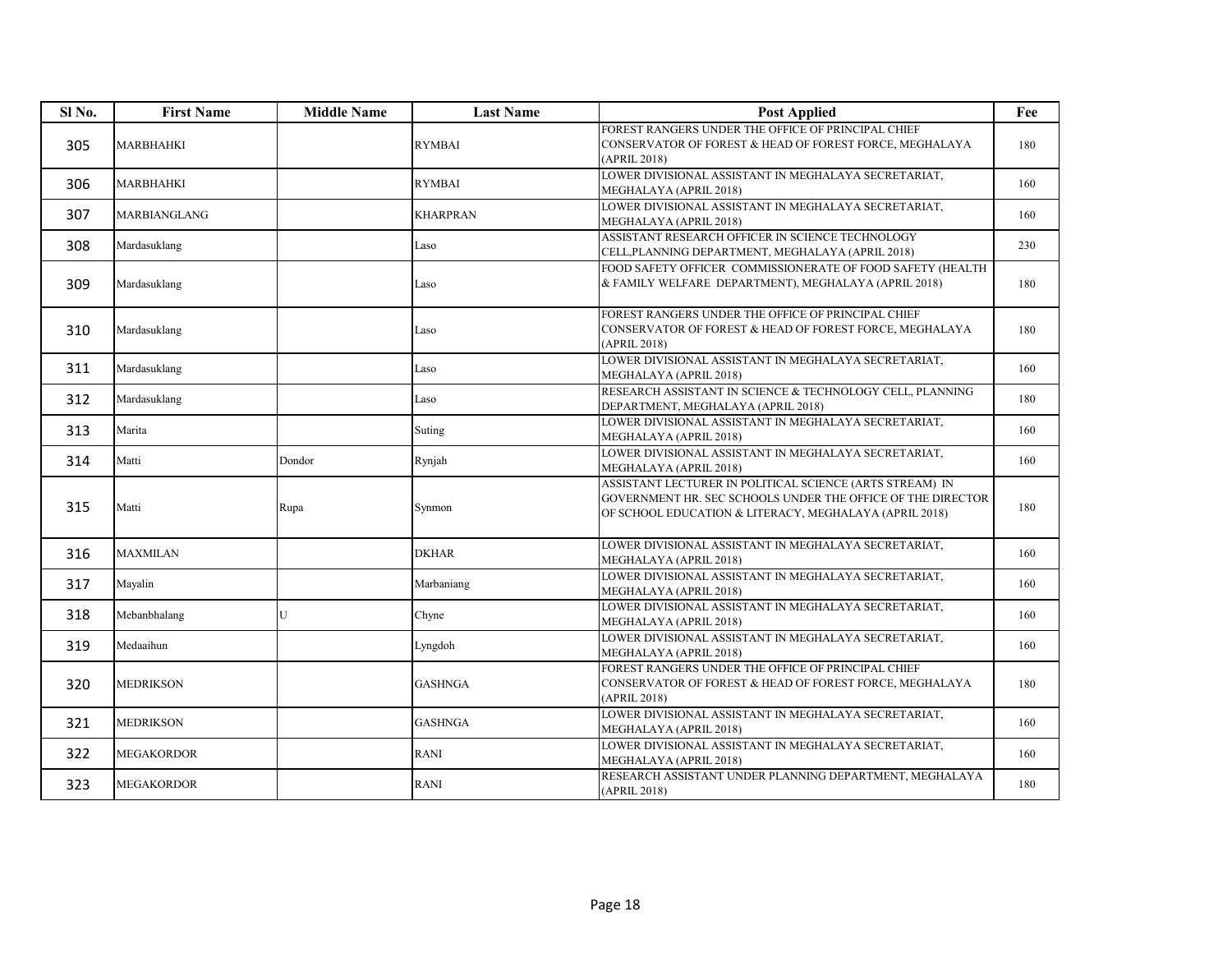| Sl <sub>No.</sub> | <b>First Name</b>  | <b>Middle Name</b> | <b>Last Name</b> | <b>Post Applied</b>                                                                                                                                                                           | Fee |
|-------------------|--------------------|--------------------|------------------|-----------------------------------------------------------------------------------------------------------------------------------------------------------------------------------------------|-----|
| 324               | <b>MEMORYBELL</b>  |                    | <b>SUN</b>       | LOWER DIVISIONAL ASSISTANT IN MEGHALAYA SECRETARIAT.<br>MEGHALAYA (APRIL 2018)                                                                                                                | 160 |
| 325               | Mercydonia         |                    | Nongkynrih       | STENOGRAPHER GRADE-III IN THE OFFICE OF HEADS OF DEPARTMENTS.<br>MEGHALAYA (APRIL 2018)                                                                                                       | 160 |
| 326               | <b>MERILIN</b>     |                    | <b>THABAH</b>    | LOWER DIVISIONAL ASSISTANT IN MEGHALAYA SECRETARIAT,<br>MEGHALAYA (APRIL 2018)                                                                                                                | 160 |
| 327               | Michael            |                    | shadap           | LOWER DIVISIONAL ASSISTANT IN MEGHALAYA SECRETARIAT,<br>MEGHALAYA (APRIL 2018)                                                                                                                | 160 |
| 328               | <b>MIGHTYSWORD</b> |                    | <b>TYNGKAN</b>   | LOWER DIVISIONAL ASSISTANT IN MEGHALAYA SECRETARIAT,<br>MEGHALAYA (APRIL 2018)                                                                                                                | 160 |
| 329               | <b>MIIARCY</b>     |                    | MARBANIANG       | LOWER DIVISIONAL ASSISTANT IN MEGHALAYA SECRETARIAT,<br>MEGHALAYA (APRIL 2018)                                                                                                                | 160 |
| 330               | MIKKIM             | $\mathcal{C}$      | <b>MARAK</b>     | LOWER DIVISIONAL ASSISTANT IN MEGHALAYA SECRETARIAT.<br>MEGHALAYA (APRIL 2018)                                                                                                                | 160 |
| 331               | Miracle            |                    | Wanniang         | CHILD DEVELOPMENT PROJECT OFFICERS UNDER SOCIAL WELFARE<br>DEPARTMENT, MEGHALAYA (APRIL 2018)                                                                                                 | 230 |
| 332               | Moldavia           |                    | k.kynta          | MASTER TECHNICIANS IN SCIENCE & TECHNOLOGY CELL, PLANNING<br>DEPARTMENT, MEGHALAYA (APRIL 2018)                                                                                               | 160 |
| 333               | mondip             | $\mathbf n$        | marak            | JUNIOR ENGINEER GRADE-I (ELECTRICAL) IN THE OFFICE OF CHIEF<br>ENGG, WATER RESOURCES DEPARMENT, MEGHALAYA (APRIL 2018)                                                                        | 180 |
| 334               | Mongel             | Agitok             | Sangma           | LOWER DIVISIONAL ASSISTANT IN MEGHALAYA SECRETARIAT,<br>MEGHALAYA (APRIL 2018)                                                                                                                | 160 |
| 335               | <b>MORNINGSTAR</b> |                    | <b>SUN</b>       | JUNIOR ENGINEER GRADE-I (ELECTRICAL) IN THE OFFICE OF CHIEF<br>ENGG, WATER RESOURCES DEPARMENT, MEGHALAYA (APRIL 2018)                                                                        | 180 |
| 336               | moulesh            |                    | singh            | FOREST RANGERS UNDER THE OFFICE OF PRINCIPAL CHIEF<br>CONSERVATOR OF FOREST & HEAD OF FOREST FORCE, MEGHALAYA<br>(APRIL 2018)                                                                 | 360 |
| 337               | Moyaltiland        |                    | Wahlang          | LOWER DIVISIONAL ASSISTANT IN MEGHALAYA SECRETARIAT,<br>MEGHALAYA (APRIL 2018)                                                                                                                | 160 |
| 338               | Mriganka           |                    | Mandal           | FOOD SAFETY OFFICER COMMISSIONERATE OF FOOD SAFETY (HEALTH<br>& FAMILY WELFARE DEPARTMENT), MEGHALAYA (APRIL 2018)                                                                            | 180 |
| 339               | Nadeen             |                    | Pakyntein        | CHILD DEVELOPMENT PROJECT OFFICERS UNDER SOCIAL WELFARE<br>DEPARTMENT, MEGHALAYA (APRIL 2018)                                                                                                 | 230 |
| 340               | Namchibal          | М                  | Sangma           | SENIOR HEALTH INSPECTOR IN THE OFFICE OF THE PRINCIPAL<br>REGIONAL HEALTH & FAMILY WELFARE TRAINING CENTRE, SHILLONG<br>UNDER THE DIRECTORATE OF HEALTH & SERVICES (MCH & FW) (APRIL<br>2018) | 180 |
| 341               | NANGPYNSKHEMBHA    |                    | <b>MUKHIM</b>    | LOWER DIVISIONAL ASSISTANT IN MEGHALAYA SECRETARIAT,<br>MEGHALAYA (APRIL 2018)                                                                                                                | 160 |
| 342               | Naphibanbet        |                    | Syiem            | LOWER DIVISIONAL ASSISTANT IN MEGHALAYA SECRETARIAT,<br>MEGHALAYA (APRIL 2018)                                                                                                                | 160 |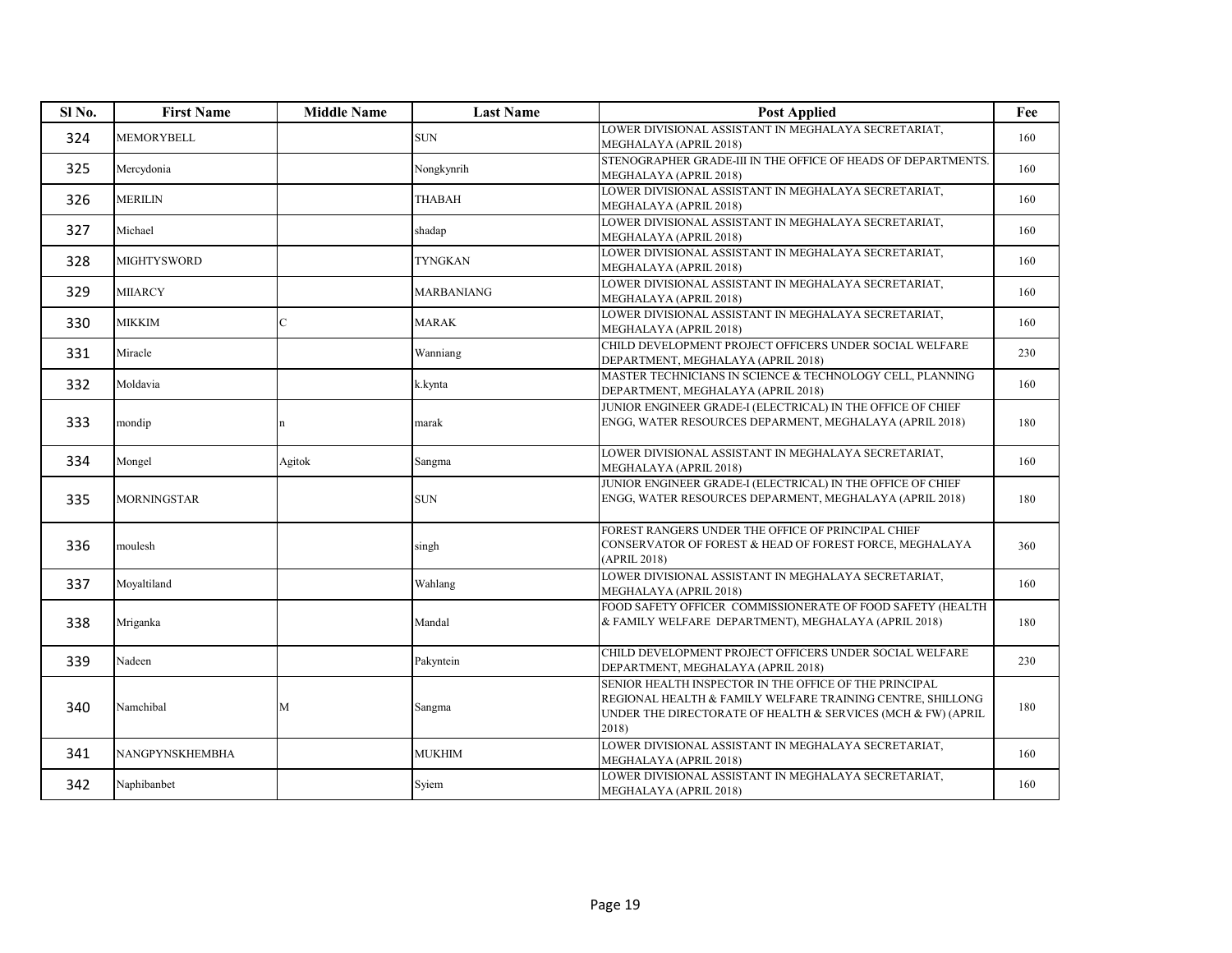| Sl No. | <b>First Name</b> | <b>Middle Name</b> | <b>Last Name</b> | <b>Post Applied</b>                                                                                                                                                                           | Fee |
|--------|-------------------|--------------------|------------------|-----------------------------------------------------------------------------------------------------------------------------------------------------------------------------------------------|-----|
| 343    | Nazellean         | Jane               | Langstieh        | LOWER DIVISIONAL ASSISTANT IN MEGHALAYA SECRETARIAT.<br>MEGHALAYA (APRIL 2018)                                                                                                                | 160 |
| 344    | Nebashan          |                    | Kharsyiemiong    | LOWER DIVISIONAL ASSISTANT IN MEGHALAYA SECRETARIAT,<br>MEGHALAYA (APRIL 2018)                                                                                                                | 160 |
| 345    | Neha              |                    | Neha             | LOWER DIVISIONAL ASSISTANT IN MEGHALAYA SECRETARIAT,<br>MEGHALAYA (APRIL 2018)                                                                                                                | 320 |
| 346    | nelson            |                    | khonglah         | FOREST RANGERS UNDER THE OFFICE OF PRINCIPAL CHIEF<br>CONSERVATOR OF FOREST & HEAD OF FOREST FORCE, MEGHALAYA<br>(APRIL 2018)                                                                 | 180 |
| 347    | <b>NEWLYNDA</b>   |                    | <b>DIENGDOH</b>  | DISTRICT LIBRARIAN AT DISTRICT LIBRARY, NONGSTOIN UNDER THE<br>DIRECTORATE OF ARTS & CULTURE, MEGHALAYA (APRIL 2018)                                                                          | 180 |
| 348    | <b>NEWRIN</b>     | СH                 | <b>MOMIN</b>     | LOWER DIVISIONAL ASSISTANT IN MEGHALAYA SECRETARIAT,<br>MEGHALAYA (APRIL 2018)                                                                                                                | 160 |
| 349    | Nicebell          |                    | Sangma           | ASSISTANT LECTURER IN HISTORY (ARTS STREAM) IN GOVERNMENT<br>HR. SEC SCHOOLS UNDER THE OFFICE OF THE DIRECTOR OF SCHOOL<br>EDUCATION & LITERACY, MEGHALAYA (APRIL 2018)                       | 180 |
| 350    | Nicebell          |                    | Sangma           | SENIOR HEALTH INSPECTOR IN THE OFFICE OF THE PRINCIPAL<br>REGIONAL HEALTH & FAMILY WELFARE TRAINING CENTRE, SHILLONG<br>UNDER THE DIRECTORATE OF HEALTH & SERVICES (MCH & FW) (APRIL<br>2018) | 180 |
| 351    | nikse             |                    | sangma           | FOREST RANGERS UNDER THE OFFICE OF PRINCIPAL CHIEF<br>CONSERVATOR OF FOREST & HEAD OF FOREST FORCE, MEGHALAYA<br>(APRIL 2018)                                                                 | 180 |
| 352    | Nisha             | Mongsrang          | Sangma           | SENIOR HEALTH INSPECTOR IN THE OFFICE OF THE PRINCIPAL<br>REGIONAL HEALTH & FAMILY WELFARE TRAINING CENTRE, SHILLONG<br>UNDER THE DIRECTORATE OF HEALTH & SERVICES (MCH & FW) (APRIL<br>2018) | 180 |
| 353    | Nothera           | Ch                 | Marak            | LOWER DIVISIONAL ASSISTANT IN MEGHALAYA SECRETARIAT,<br>MEGHALAYA (APRIL 2018)                                                                                                                | 160 |
| 354    | Odean Sengkra     | G                  | Sangma           | FOREST RANGERS UNDER THE OFFICE OF PRINCIPAL CHIEF<br>CONSERVATOR OF FOREST & HEAD OF FOREST FORCE, MEGHALAYA<br>(APRIL 2018)                                                                 | 180 |
| 355    | Orca              | Mary               | Khongsit         | LOWER DIVISIONAL ASSISTANT IN MEGHALAYA SECRETARIAT,<br>MEGHALAYA (APRIL 2018)                                                                                                                | 160 |
| 356    | Orca              | Mary               | Khongsit         | LOWER DIVISIONAL ASSISTANT IN MEGHALAYA SECRETARIAT,<br>MEGHALAYA (APRIL 2018)                                                                                                                | 160 |
| 357    | Paristimen        | G                  | Momin            | LOWER DIVISIONAL ASSISTANT IN MEGHALAYA SECRETARIAT,<br>MEGHALAYA (APRIL 2018)                                                                                                                | 160 |
| 358    | <b>PARVULMOI</b>  |                    | <b>NAMPUI</b>    | LOWER DIVISIONAL ASSISTANT IN MEGHALAYA SECRETARIAT,<br>MEGHALAYA (APRIL 2018)                                                                                                                | 160 |
| 359    | Patricia          |                    | Khar Budnah      | LOWER DIVISIONAL ASSISTANT IN MEGHALAYA SECRETARIAT.<br>MEGHALAYA (APRIL 2018)                                                                                                                | 160 |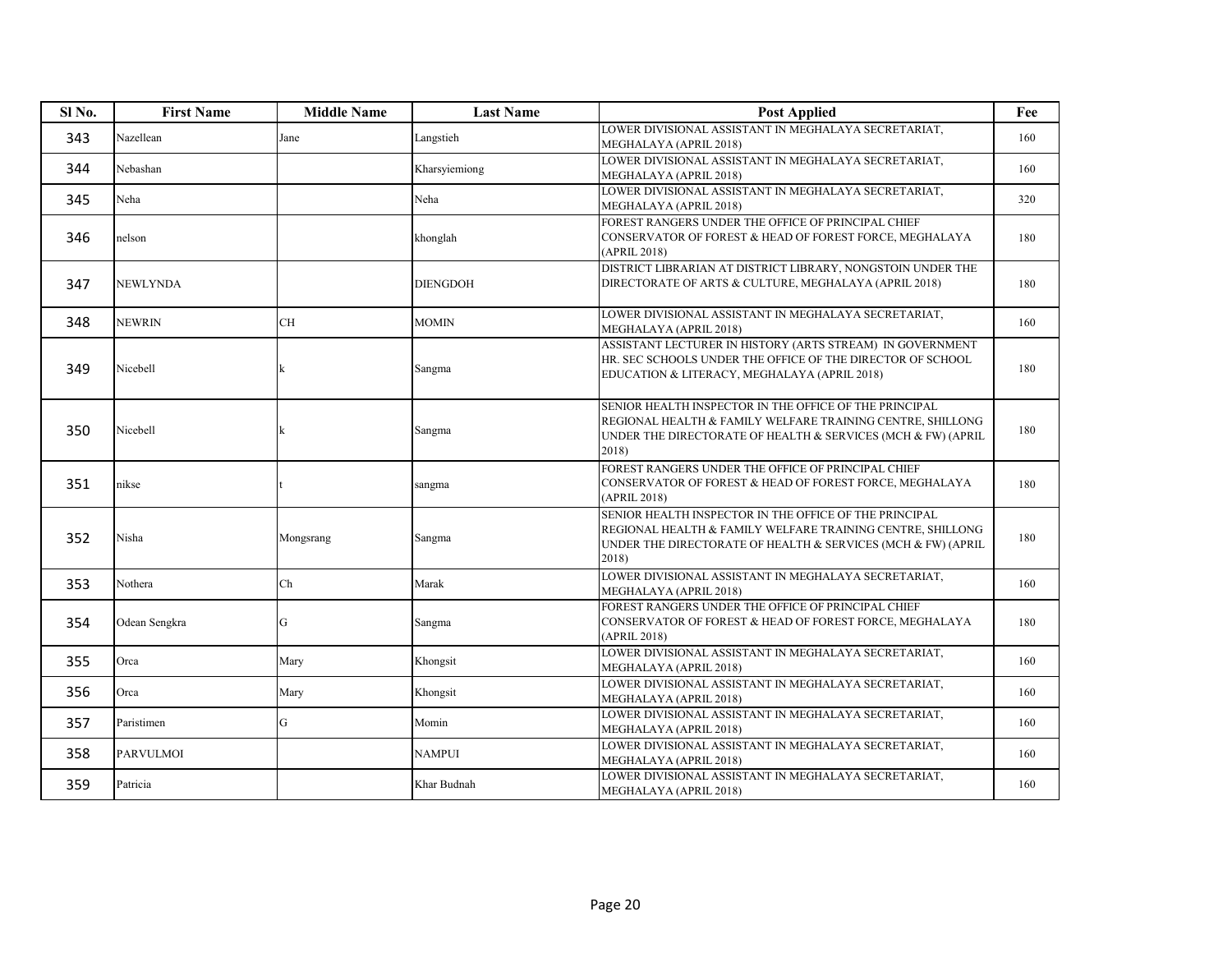| Sl <sub>No.</sub> | <b>First Name</b> | <b>Middle Name</b> | <b>Last Name</b> | <b>Post Applied</b>                                                                                                                                                       | Fee |
|-------------------|-------------------|--------------------|------------------|---------------------------------------------------------------------------------------------------------------------------------------------------------------------------|-----|
| 360               | Paya              | A                  | Sangma           | FOREMAN IN TURA POLYTECHNIC. TURA UNDER THE DEPARTMENT OF<br>HIGHER & TECHNICAL EDUCATION (APRIL 2018)                                                                    | 180 |
| 361               | Paya              | A                  | Sangma           | MASTER TECHNICIANS IN SCIENCE & TECHNOLOGY CELL, PLANNING<br>DEPARTMENT, MEGHALAYA (APRIL 2018)                                                                           | 160 |
| 362               | Phibarihun        |                    | Nongbet          | LOWER DIVISIONAL ASSISTANT IN MEGHALAYA SECRETARIAT,<br>MEGHALAYA (APRIL 2018)                                                                                            | 160 |
| 363               | Phibarihun        |                    | Nongbet          | STENOGRAPHER GRADE-III IN THE OFFICE OF HEADS OF DEPARTMENTS.<br>MEGHALAYA (APRIL 2018)                                                                                   | 160 |
| 364               | Philarika         |                    | Suting           | LOWER DIVISIONAL ASSISTANT IN MEGHALAYA SECRETARIAT,<br>MEGHALAYA (APRIL 2018)                                                                                            | 160 |
| 365               | PHILLIWELL        |                    | <b>KHYLLEP</b>   | LOWER DIVISIONAL ASSISTANT IN MEGHALAYA SECRETARIAT,<br>MEGHALAYA (APRIL 2018)                                                                                            | 160 |
| 366               | Phirashisha       |                    | Sviemlieh        | ASSISTANT SYSTEM ENGINEER IN THE OFFICE OF THE DIRECTOR OF<br>HIGHER & TECHNICAL EDUCATION, MEGHALAYA, SHILLONG (APRIL<br>2018)                                           | 180 |
| 367               | Phorlin           |                    | Khongsit         | LOWER DIVISIONAL ASSISTANT IN MEGHALAYA SECRETARIAT,<br>MEGHALAYA (APRIL 2018)                                                                                            | 160 |
| 368               | Pleiladmi         |                    | Manner           | LOWER DIVISIONAL ASSISTANT IN MEGHALAYA SECRETARIAT,<br>MEGHALAYA (APRIL 2018)                                                                                            | 160 |
| 369               | Ponseng           |                    | Sangma           | LOWER DIVISIONAL ASSISTANT IN MEGHALAYA SECRETARIAT,<br>MEGHALAYA (APRIL 2018)                                                                                            | 160 |
| 370               | PRAVALLIKA        |                    | PASUPULATI       | FOOD SAFETY OFFICER COMMISSIONERATE OF FOOD SAFETY (HEALTH<br>& FAMILY WELFARE DEPARTMENT), MEGHALAYA (APRIL 2018)                                                        | 360 |
| 371               | PRETTY            |                    | KSHIAR           | LOWER DIVISIONAL ASSISTANT IN MEGHALAYA SECRETARIAT,<br>MEGHALAYA (APRIL 2018)                                                                                            | 160 |
| 372               | <b>PRINA</b>      | M                  | <b>MARAK</b>     | ASSISTANT LECTURER IN EDUCATION (ARTS STREAM) IN<br>GOVERNMENT HR. SEC SCHOOLS UNDER THE OFFICE OF THE DIRECTOR<br>OF SCHOOL EDUCATION & LITERACY, MEGHALAYA (APRIL 2018) | 180 |
| 373               | PRIYANKA          |                    | LYNTHONG         | CHILD DEVELOPMENT PROJECT OFFICERS UNDER SOCIAL WELFARE<br>DEPARTMENT, MEGHALAYA (APRIL 2018)                                                                             | 230 |
| 374               | <b>PRIYANKA</b>   |                    | <b>LYNTHONG</b>  | LOWER DIVISIONAL ASSISTANT IN MEGHALAYA SECRETARIAT,<br>MEGHALAYA (APRIL 2018)                                                                                            | 160 |
| 375               | Prose             | person             | Lyngdoh          | FOREST RANGERS UNDER THE OFFICE OF PRINCIPAL CHIEF<br>CONSERVATOR OF FOREST & HEAD OF FOREST FORCE, MEGHALAYA<br>(APRIL 2018)                                             | 180 |
| 376               | Prose             | person             | Lyngdoh          | LOWER DIVISIONAL ASSISTANT IN MEGHALAYA SECRETARIAT,<br>MEGHALAYA (APRIL 2018)                                                                                            | 160 |
| 377               | purasing          |                    | surong           | RESEARCH ASSISTANT UNDER PLANNING DEPARTMENT, MEGHALAYA<br>(APRIL 2018)                                                                                                   | 180 |
| 378               | Pynhunlang        |                    | Ranee            | LOWER DIVISIONAL ASSISTANT IN MEGHALAYA SECRETARIAT,<br>MEGHALAYA (APRIL 2018)                                                                                            | 160 |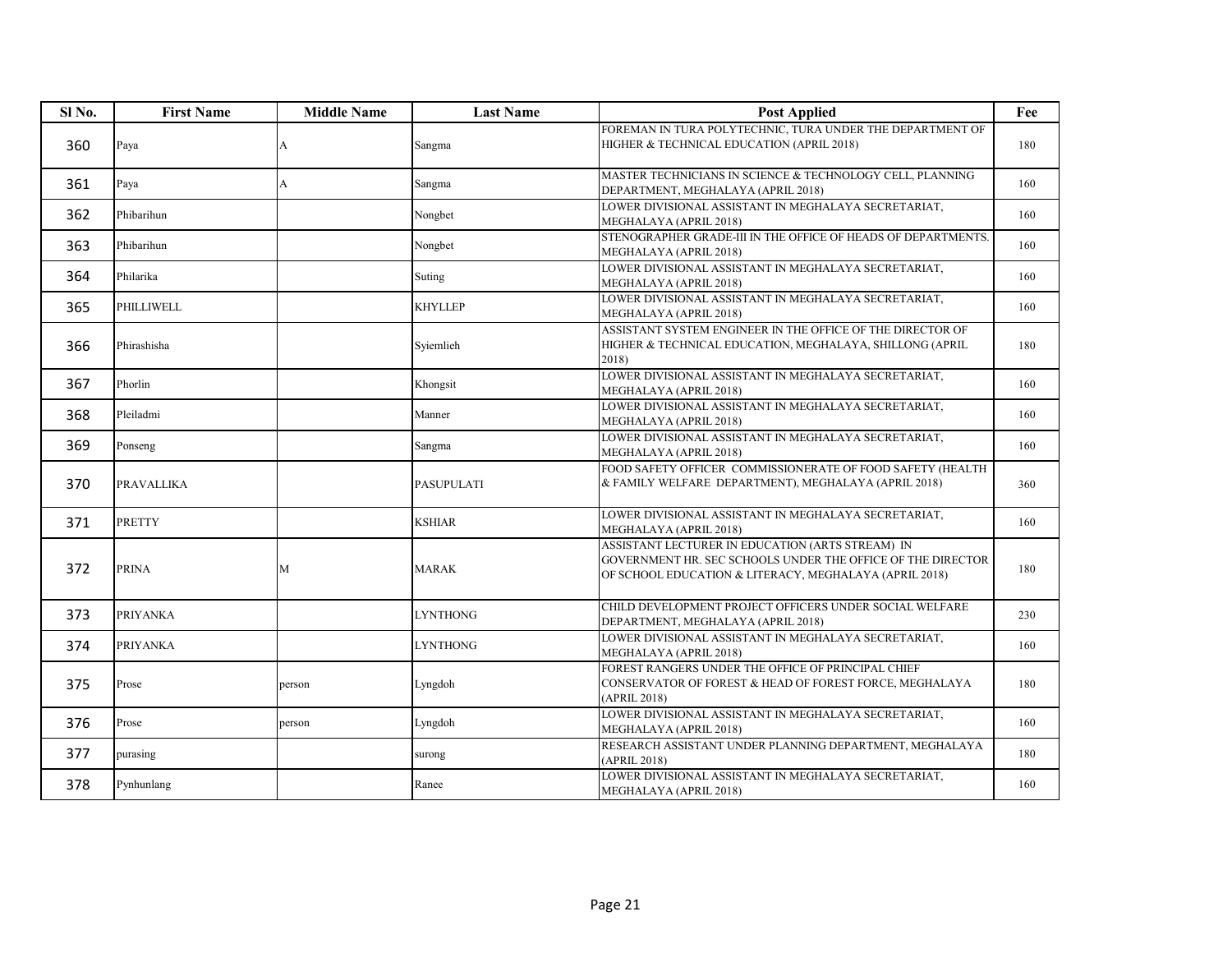| Sl No. | <b>First Name</b> | <b>Middle Name</b> | <b>Last Name</b> | <b>Post Applied</b>                                                                                                                                | Fee |
|--------|-------------------|--------------------|------------------|----------------------------------------------------------------------------------------------------------------------------------------------------|-----|
| 379    | PYNHUNLANG        |                    | <b>MAWNIUH</b>   | LOWER DIVISIONAL ASSISTANT IN MEGHALAYA SECRETARIAT.<br>MEGHALAYA (APRIL 2018)                                                                     | 160 |
| 380    | Pynjanailang      |                    | Rapthap          | LOWER DIVISIONAL ASSISTANT IN MEGHALAYA SECRETARIAT,<br>MEGHALAYA (APRIL 2018)                                                                     | 160 |
| 381    | Pynkhlainbor      |                    | Wankhar          | LOWER DIVISIONAL ASSISTANT IN MEGHALAYA SECRETARIAT,<br>MEGHALAYA (APRIL 2018)                                                                     | 160 |
| 382    | Pynshngain        | lang               | sangriang        | RESEARCH ASSISTANT UNDER PLANNING DEPARTMENT, MEGHALAYA<br>(APRIL 2018)                                                                            | 180 |
| 383    | PYNSHNGAIN        | <b>SKHEMLANG</b>   | <b>RYMMAI</b>    | FOREST RANGERS UNDER THE OFFICE OF PRINCIPAL CHIEF<br>CONSERVATOR OF FOREST & HEAD OF FOREST FORCE, MEGHALAYA<br>(APRIL 2018)                      | 180 |
| 384    | Rajesh            | kumar              | singh            | LOWER DIVISIONAL ASSISTANT IN MEGHALAYA SECRETARIAT,<br>MEGHALAYA (APRIL 2018)                                                                     | 320 |
| 385    | Rajmani           |                    | Yadav            | LOWER DIVISIONAL ASSISTANT IN MEGHALAYA SECRETARIAT,<br>MEGHALAYA (APRIL 2018)                                                                     | 320 |
| 386    | Rakesh            | $\mathbb R$        | Marak            | RESEARCH ASSISTANT IN SCIENCE & TECHNOLOGY CELL, PLANNING<br>DEPARTMENT, MEGHALAYA (APRIL 2018)                                                    | 180 |
| 387    | Raknang           | K                  | Sangma           | LOWER DIVISIONAL ASSISTANT IN MEGHALAYA SECRETARIAT,<br>MEGHALAYA (APRIL 2018)                                                                     | 160 |
| 388    | <b>RECONCILES</b> |                    | SOHTUN           | CHILD DEVELOPMENT PROJECT OFFICERS UNDER SOCIAL WELFARE<br>DEPARTMENT, MEGHALAYA (APRIL 2018)                                                      | 230 |
| 389    | <b>RECONCILES</b> |                    | <b>SOHTUN</b>    | DISTRICT LIBRARIAN AT DISTRICT LIBRARY, NONGSTOIN UNDER THE<br>DIRECTORATE OF ARTS & CULTURE, MEGHALAYA (APRIL 2018)                               | 180 |
| 390    | <b>RECONCILES</b> |                    | <b>SOHTUN</b>    | FOREMAN IN TURA POLYTECHNIC, TURA UNDER THE DEPARTMENT OF<br>HIGHER & TECHNICAL EDUCATION (APRIL 2018)                                             | 180 |
| 391    | <b>RECONCILES</b> |                    | <b>SOHTUN</b>    | LIBRARIAN IN THE DISTRICT INSTITUTES OF EDUCATION AND TRAINING<br>(DIET) UNDER THE DIRECTORATE OF EDUCATIONAL RESEARCH &<br>TRAINING, (APRIL 2018) | 180 |
| 392    | <b>RECONCILES</b> |                    | <b>SOHTUN</b>    | LIBRARIAN IN TURA POLYTECHNIC, TURA UNDER THE DEPARTMENT OF<br>HIGHER & TECHNICAL EDUCATION, MEGHALAYA (APRIL 2018)                                | 160 |
| 393    | <b>RECONCILES</b> |                    | <b>SOHTUN</b>    | MASTER TECHNICIANS IN SCIENCE & TECHNOLOGY CELL, PLANNING<br>DEPARTMENT, MEGHALAYA (APRIL 2018)                                                    | 160 |
| 394    | Reddy             | Moore Howland      | Budon            | LOWER DIVISIONAL ASSISTANT IN MEGHALAYA SECRETARIAT,<br>MEGHALAYA (APRIL 2018)                                                                     | 160 |
| 395    | Rejoiceful        | Mary               | Rashir           | CHILD DEVELOPMENT PROJECT OFFICERS UNDER SOCIAL WELFARE<br>DEPARTMENT, MEGHALAYA (APRIL 2018)                                                      | 230 |
| 396    | Rejoiceful        | Mary               | Rashir           | LOWER DIVISIONAL ASSISTANT IN MEGHALAYA SECRETARIAT,<br>MEGHALAYA (APRIL 2018)                                                                     | 160 |
| 397    | <b>REJOYSING</b>  |                    | NONGLANG         | FOREST RANGERS UNDER THE OFFICE OF PRINCIPAL CHIEF<br>CONSERVATOR OF FOREST & HEAD OF FOREST FORCE, MEGHALAYA<br>(APRIL 2018)                      | 180 |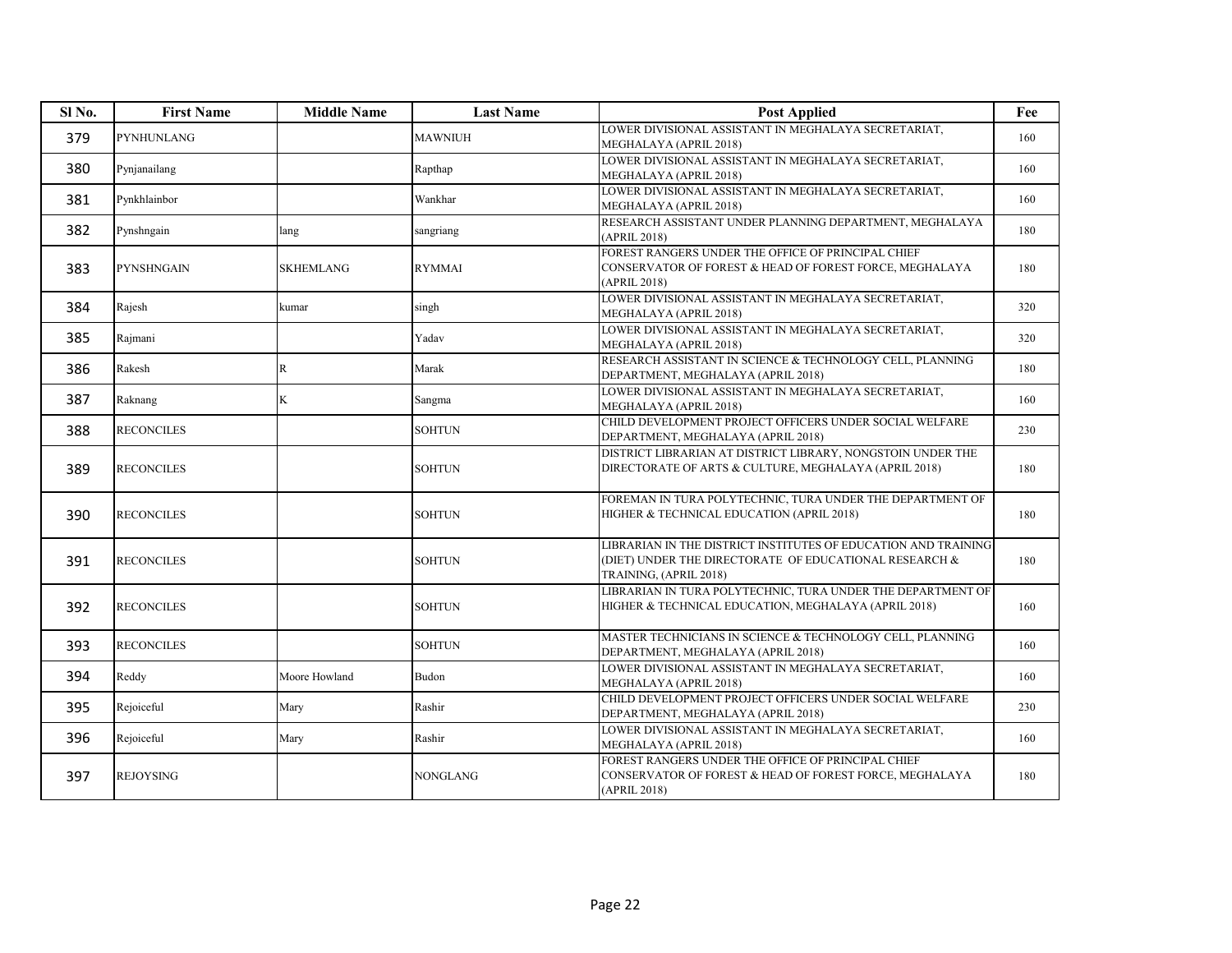| Sl <sub>No.</sub> | <b>First Name</b> | <b>Middle Name</b> | <b>Last Name</b> | <b>Post Applied</b>                                                                                                                                                                           | Fee |
|-------------------|-------------------|--------------------|------------------|-----------------------------------------------------------------------------------------------------------------------------------------------------------------------------------------------|-----|
| 398               | <b>RESOBABEL</b>  |                    | <b>DIENGNGAN</b> | LOWER DIVISIONAL ASSISTANT IN MEGHALAYA SECRETARIAT.<br>MEGHALAYA (APRIL 2018)                                                                                                                | 160 |
| 399               | Richard           |                    | War              | FOREMAN IN TURA POLYTECHNIC, TURA UNDER THE DEPARTMENT OF<br>HIGHER & TECHNICAL EDUCATION (APRIL 2018)                                                                                        | 180 |
| 400               | Richard           |                    | War              | JUNIOR ENGINEER GRADE-I (ELECTRICAL) IN THE OFFICE OF CHIEF<br>ENGG, WATER RESOURCES DEPARMENT, MEGHALAYA (APRIL 2018)                                                                        | 180 |
| 401               | <b>RIDALIN</b>    |                    | <b>WAHLANG</b>   | LOWER DIVISIONAL ASSISTANT IN MEGHALAYA SECRETARIAT,<br>MEGHALAYA (APRIL 2018)                                                                                                                | 160 |
| 402               | Rijonstar         |                    | Ranee            | MASTER TECHNICIANS IN SCIENCE & TECHNOLOGY CELL, PLANNING<br>DEPARTMENT, MEGHALAYA (APRIL 2018)                                                                                               | 160 |
| 403               | Rijonstar         |                    | Ranee            | RESEARCH ASSISTANT UNDER PLANNING DEPARTMENT, MEGHALAYA<br>(APRIL 2018)                                                                                                                       | 180 |
| 404               | Rikduang          | D                  | Marak            | FOREMAN IN TURA POLYTECHNIC, TURA UNDER THE DEPARTMENT OF<br>HIGHER & TECHNICAL EDUCATION (APRIL 2018)                                                                                        | 180 |
| 405               | Rikduang          | D                  | Marak            | MASTER TECHNICIANS IN SCIENCE & TECHNOLOGY CELL, PLANNING<br>DEPARTMENT, MEGHALAYA (APRIL 2018)                                                                                               | 160 |
| 406               | Riksan            | D                  | Momin            | LOWER DIVISIONAL ASSISTANT IN MEGHALAYA SECRETARIAT,<br>MEGHALAYA (APRIL 2018)                                                                                                                | 160 |
| 407               | <b>RILA</b>       | <b>AKOR</b>        | <b>MASSAR</b>    | LOWER DIVISIONAL ASSISTANT IN MEGHALAYA SECRETARIAT,<br>MEGHALAYA (APRIL 2018)                                                                                                                | 160 |
| 408               | Risa              | Linette            | Kharmawlong      | CHILD DEVELOPMENT PROJECT OFFICERS UNDER SOCIAL WELFARE<br>DEPARTMENT, MEGHALAYA (APRIL 2018)                                                                                                 | 230 |
| 409               | Risa              | Linette            | Kharmawlong      | LOWER DIVISIONAL ASSISTANT IN MEGHALAYA SECRETARIAT,<br>MEGHALAYA (APRIL 2018)                                                                                                                | 160 |
| 410               | <b>RISHADKMEN</b> | <b>MARY</b>        | <b>SAWIAN</b>    | LOWER DIVISIONAL ASSISTANT IN MEGHALAYA SECRETARIAT,<br>MEGHALAYA (APRIL 2018)                                                                                                                | 160 |
| 411               | Robert            | Jones              | Marwein          | LOWER DIVISIONAL ASSISTANT IN MEGHALAYA SECRETARIAT,<br>MEGHALAYA (APRIL 2018)                                                                                                                | 160 |
| 412               | <b>ROIWANDAKA</b> |                    | LALOO            | FOOD SAFETY OFFICER COMMISSIONERATE OF FOOD SAFETY (HEALTH<br>& FAMILY WELFARE DEPARTMENT), MEGHALAYA (APRIL 2018)                                                                            | 180 |
| 413               | <b>ROIWANDAKA</b> |                    | LALOO            | LOWER DIVISIONAL ASSISTANT IN MEGHALAYA SECRETARIAT,<br>MEGHALAYA (APRIL 2018)                                                                                                                | 160 |
| 414               | <b>ROIWANDAKA</b> |                    | <b>LALOO</b>     | SENIOR HEALTH INSPECTOR IN THE OFFICE OF THE PRINCIPAL<br>REGIONAL HEALTH & FAMILY WELFARE TRAINING CENTRE, SHILLONG<br>UNDER THE DIRECTORATE OF HEALTH & SERVICES (MCH & FW) (APRIL<br>2018) | 180 |
| 415               | Rose              | Mary               | Kharbhalang      | LOWER DIVISIONAL ASSISTANT IN MEGHALAYA SECRETARIAT,<br>MEGHALAYA (APRIL 2018)                                                                                                                | 160 |
| 416               | Rossketter        |                    | Lyngdoh Kynshi   | RESEARCH ASSISTANT UNDER PLANNING DEPARTMENT, MEGHALAYA<br>(APRIL 2018)                                                                                                                       | 180 |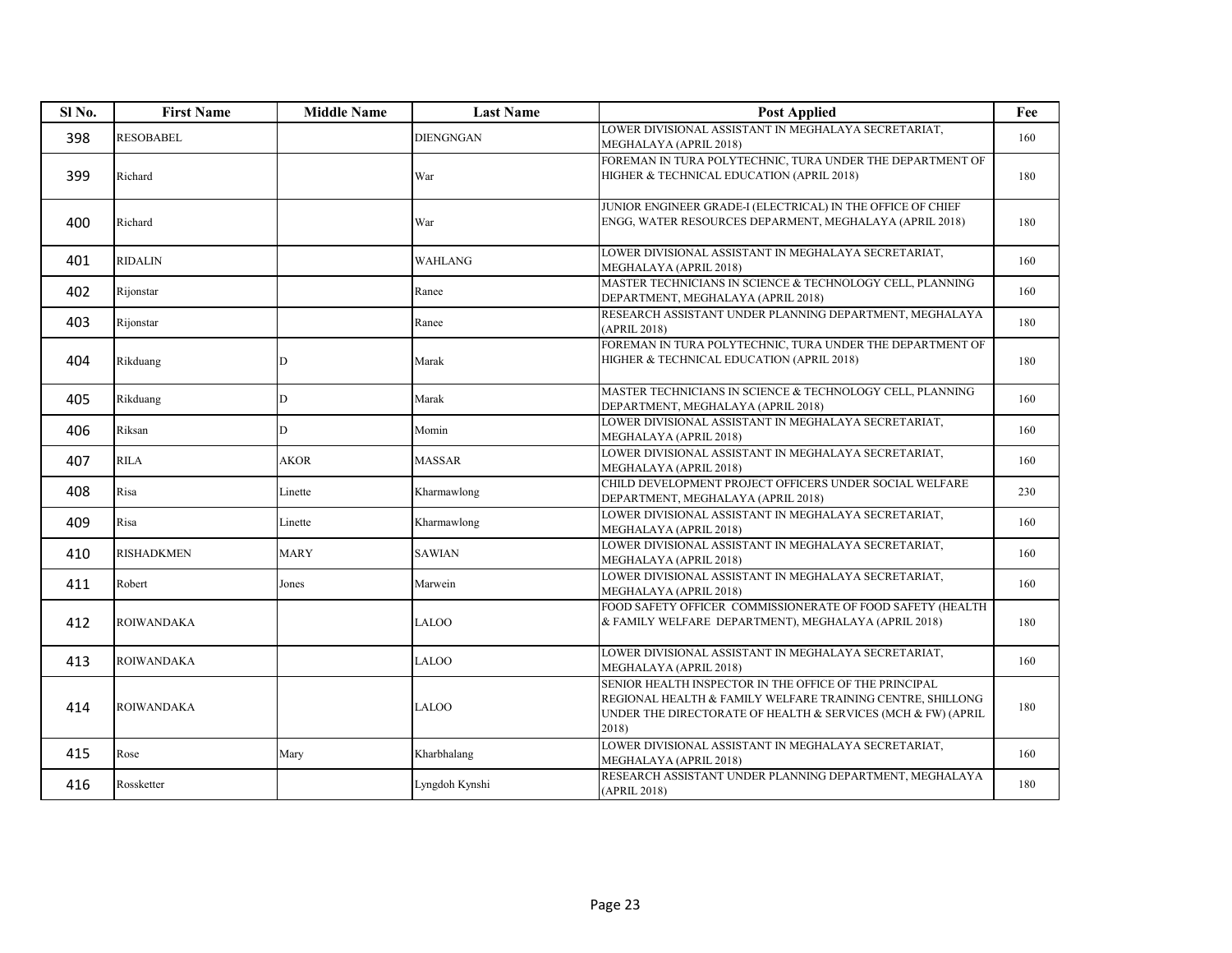| Sl <sub>No.</sub> | <b>First Name</b> | <b>Middle Name</b> | <b>Last Name</b> | <b>Post Applied</b>                                                                                                                                                                           | Fee |
|-------------------|-------------------|--------------------|------------------|-----------------------------------------------------------------------------------------------------------------------------------------------------------------------------------------------|-----|
| 417               | Runachwa          |                    | Suchiang         | LOWER DIVISIONAL ASSISTANT IN MEGHALAYA SECRETARIAT.<br>MEGHALAYA (APRIL 2018)                                                                                                                | 160 |
| 418               | Saira             | А                  | Sangma           | FOREST RANGERS UNDER THE OFFICE OF PRINCIPAL CHIEF<br>CONSERVATOR OF FOREST & HEAD OF FOREST FORCE, MEGHALAYA<br>(APRIL 2018)                                                                 | 180 |
| 419               | Saira             | А                  | Sangma           | LOWER DIVISIONAL ASSISTANT IN MEGHALAYA SECRETARIAT,<br>MEGHALAYA (APRIL 2018)                                                                                                                | 160 |
| 420               | Salbarin          | $\mathbb{R}$       | Marak            | CHILD DEVELOPMENT PROJECT OFFICERS UNDER SOCIAL WELFARE<br>DEPARTMENT, MEGHALAYA (APRIL 2018)                                                                                                 | 230 |
| 421               | Salmeritha        | M                  | Sangma           | LOWER DIVISIONAL ASSISTANT IN MEGHALAYA SECRETARIAT,<br>MEGHALAYA (APRIL 2018)                                                                                                                | 160 |
| 422               | Salome            |                    | Suchiang         | CHILD DEVELOPMENT PROJECT OFFICERS UNDER SOCIAL WELFARE<br>DEPARTMENT, MEGHALAYA (APRIL 2018)                                                                                                 | 230 |
| 423               | Salome            |                    | Suchiang         | LOWER DIVISIONAL ASSISTANT IN MEGHALAYA SECRETARIAT,<br>MEGHALAYA (APRIL 2018)                                                                                                                | 160 |
| 424               | Sandra            | Mary               | Syngkli          | LOWER DIVISIONAL ASSISTANT IN MEGHALAYA SECRETARIAT,<br>MEGHALAYA (APRIL 2018)                                                                                                                | 160 |
| 425               | <b>SANRISAW</b>   |                    | <b>NONGNENG</b>  | LOWER DIVISIONAL ASSISTANT IN MEGHALAYA SECRETARIAT,<br>MEGHALAYA (APRIL 2018)                                                                                                                | 160 |
| 426               | <b>SARBIK</b>     |                    | <b>SAHA</b>      | ASSISTANT ENGINEER IN THE OFFICE OF THE CHIEF ENGG, WATER<br>RESOURCES DEPARTMENT, MEGHALAYA (APRIL 2018)                                                                                     | 460 |
| 427               | <b>SAURABH</b>    |                    | <b>KUMAR</b>     | FOREST RANGERS UNDER THE OFFICE OF PRINCIPAL CHIEF<br>CONSERVATOR OF FOREST & HEAD OF FOREST FORCE, MEGHALAYA<br>(APRIL 2018)                                                                 | 180 |
| 428               | <b>SAURABH</b>    |                    | <b>KUMAR</b>     | LOWER DIVISIONAL ASSISTANT IN MEGHALAYA SECRETARIAT,<br>MEGHALAYA (APRIL 2018)                                                                                                                | 160 |
| 429               | <b>SAURAV</b>     |                    | <b>SUMAN</b>     | SENIOR HEALTH INSPECTOR IN THE OFFICE OF THE PRINCIPAL<br>REGIONAL HEALTH & FAMILY WELFARE TRAINING CENTRE, SHILLONG<br>UNDER THE DIRECTORATE OF HEALTH & SERVICES (MCH & FW) (APRIL<br>2018) | 360 |
| 430               | Sbanisha          |                    | Snaitang         | ASSISTANT LECTURER IN KHASI (ARTS STREAM) IN GOVERNMENT HR.<br>SEC SCHOOLS UNDER THE OFFICE OF THE DIRECTOR OF SCHOOL<br>EDUCATION & LITERACY, MEGHALAYA (APRIL 2018)                         | 180 |
| 431               | Sbanisha          |                    | Snaitang         | CHILD DEVELOPMENT PROJECT OFFICERS UNDER SOCIAL WELFARE<br>DEPARTMENT, MEGHALAYA (APRIL 2018)                                                                                                 | 230 |
| 432               | Sbanisha          |                    | Snaitang         | LOWER DIVISIONAL ASSISTANT IN MEGHALAYA SECRETARIAT,<br>MEGHALAYA (APRIL 2018)                                                                                                                | 160 |
| 433               | Sengang           | Ch                 | Momin            | CHILD DEVELOPMENT PROJECT OFFICERS UNDER SOCIAL WELFARE<br>DEPARTMENT, MEGHALAYA (APRIL 2018)                                                                                                 | 230 |
| 434               | Sengang           | Ch                 | Momin            | LOWER DIVISIONAL ASSISTANT IN MEGHALAYA SECRETARIAT,<br>MEGHALAYA (APRIL 2018)                                                                                                                | 160 |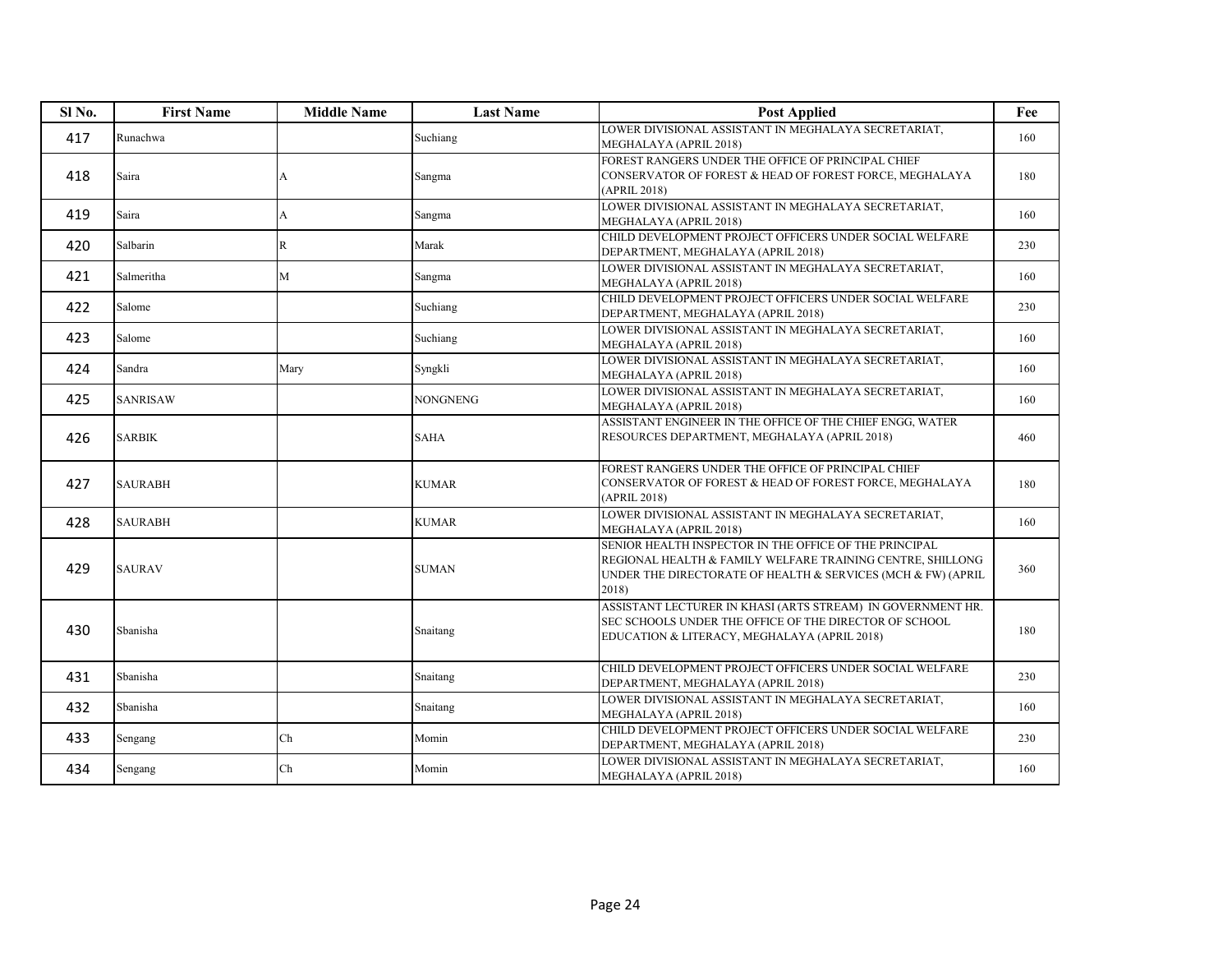| Sl No. | <b>First Name</b>    | <b>Middle Name</b> | <b>Last Name</b>  | <b>Post Applied</b>                                                                                                                                                            | Fee |
|--------|----------------------|--------------------|-------------------|--------------------------------------------------------------------------------------------------------------------------------------------------------------------------------|-----|
| 435    | Sengmikchi           | Dokgre             | Marak             | LOWER DIVISIONAL ASSISTANT IN MEGHALAYA SECRETARIAT,<br>MEGHALAYA (APRIL 2018)                                                                                                 | 160 |
| 436    | Sengmitchie          | Dalbot             | Shira             | RESEARCH ASSISTANT UNDER PLANNING DEPARTMENT, MEGHALAYA<br>(APRIL 2018)                                                                                                        | 180 |
| 437    | Sengsrang            | Napak              | Marak             | STENOGRAPHER GRADE-III IN THE OFFICE OF HEADS OF DEPARTMENTS.<br>MEGHALAYA (APRIL 2018)                                                                                        | 160 |
| 438    | SHAIPHYRNAI          |                    | <b>LYNGKHOI</b>   | LOWER DIVISIONAL ASSISTANT IN MEGHALAYA SECRETARIAT,<br>MEGHALAYA (APRIL 2018)                                                                                                 | 160 |
| 439    | SHAISUKLANG          |                    | <b>KHARDEWSAW</b> | RESEARCH ASSISTANT UNDER PLANNING DEPARTMENT, MEGHALAYA<br>(APRIL 2018)                                                                                                        | 180 |
| 440    | <b>SHAKILSTAR</b>    |                    | <b>SOHLANG</b>    | LOWER DIVISIONAL ASSISTANT IN MEGHALAYA SECRETARIAT,<br>MEGHALAYA (APRIL 2018)                                                                                                 | 160 |
| 441    | shanborlang          |                    | syngai            | LOWER DIVISIONAL ASSISTANT IN MEGHALAYA SECRETARIAT,<br>MEGHALAYA (APRIL 2018)                                                                                                 | 160 |
| 442    | SHANPHRANG           |                    | <b>SOHKHLET</b>   | LOWER DIVISIONAL ASSISTANT IN MEGHALAYA SECRETARIAT,<br>MEGHALAYA (APRIL 2018)                                                                                                 | 160 |
| 443    | Shaphrang            |                    | Ryngksai          | SENIOR COMPUTER IN THE OFFICE OF THE PRINCIPAL REGIONAL<br>HEALTH FAMILY WELFARE TRAINING CENTRE, SHILLONG UNDER THE<br>DIRECTORATE OF HEALTH SERVICES (MCH & FW) (APRIL 2018) | 160 |
| 444    | Shebano              |                    | Snaitang          | LOWER DIVISIONAL ASSISTANT IN MEGHALAYA SECRETARIAT,<br>MEGHALAYA (APRIL 2018)                                                                                                 | 160 |
| 445    | Shemdorlang          |                    | Kshiar            | LOWER DIVISIONAL ASSISTANT IN MEGHALAYA SECRETARIAT,<br>MEGHALAYA (APRIL 2018)                                                                                                 | 160 |
| 446    | Shen                 | Prayer             | Marngar           | MASTER TECHNICIANS IN SCIENCE & TECHNOLOGY CELL, PLANNING<br>DEPARTMENT, MEGHALAYA (APRIL 2018)                                                                                | 160 |
| 447    | <b>SHIMTILANG</b>    |                    | <b>WANROI</b>     | LOWER DIVISIONAL ASSISTANT IN MEGHALAYA SECRETARIAT,<br>MEGHALAYA (APRIL 2018)                                                                                                 | 160 |
| 448    | <b>SHIWAM</b>        |                    | <b>DUBEY</b>      | ASSISTANT ENGINEER IN THE OFFICE OF THE CHIEF ENGG, WATER<br>RESOURCES DEPARTMENT, MEGHALAYA (APRIL 2018)                                                                      | 460 |
| 449    | Shngainbor           |                    | Gashnga           | CHILD DEVELOPMENT PROJECT OFFICERS UNDER SOCIAL WELFARE<br>DEPARTMENT, MEGHALAYA (APRIL 2018)                                                                                  | 230 |
| 450    | Shngainbor           |                    | Gashnga           | LOWER DIVISIONAL ASSISTANT IN MEGHALAYA SECRETARIAT,<br>MEGHALAYA (APRIL 2018)                                                                                                 | 160 |
| 451    | Shngainbor           |                    | Gashnga           | RESEARCH ASSISTANT UNDER PLANNING DEPARTMENT, MEGHALAYA<br>(APRIL 2018)                                                                                                        | 180 |
| 452    | <b>SHOBAL</b>        |                    | LYNGDOH           | LOWER DIVISIONAL ASSISTANT IN MEGHALAYA SECRETARIAT,<br>MEGHALAYA (APRIL 2018)                                                                                                 | 160 |
| 453    | Shri Pynshaitborlang |                    | Thabah            | LOWER DIVISIONAL ASSISTANT IN MEGHALAYA SECRETARIAT,<br>MEGHALAYA (APRIL 2018)                                                                                                 | 160 |
| 454    | Shubham              |                    | Sonker            | ASSISTANT ENGINEER IN THE OFFICE OF THE CHIEF ENGG, WATER<br>RESOURCES DEPARTMENT, MEGHALAYA (APRIL 2018)                                                                      | 230 |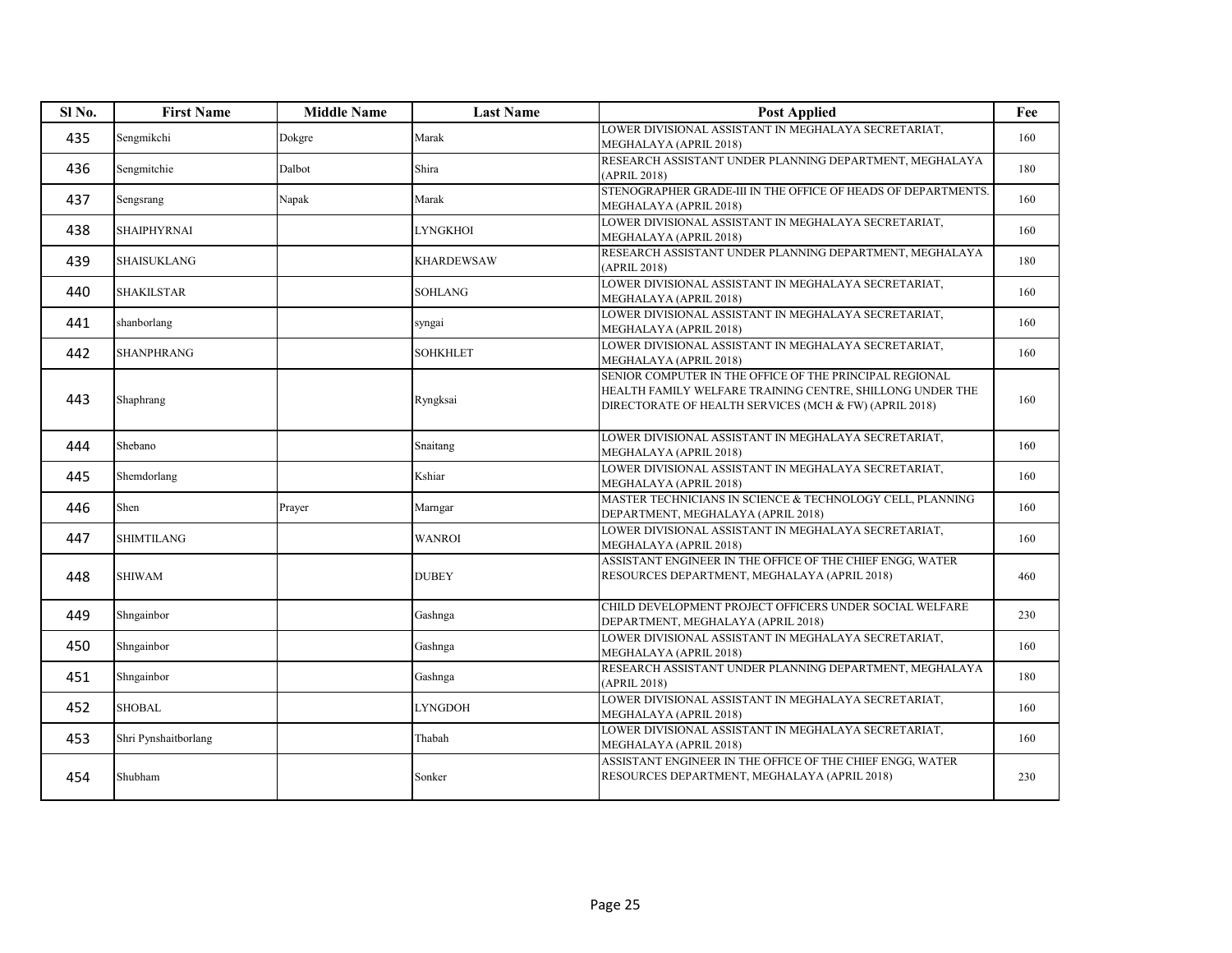| Sl <sub>No.</sub> | <b>First Name</b>    | <b>Middle Name</b> | <b>Last Name</b> | <b>Post Applied</b>                                                                                                           | Fee |
|-------------------|----------------------|--------------------|------------------|-------------------------------------------------------------------------------------------------------------------------------|-----|
| 455               | <b>SILBAN</b>        | N                  | <b>MARAK</b>     | RESEARCH ASSISTANT IN SCIENCE & TECHNOLOGY CELL, PLANNING<br>DEPARTMENT, MEGHALAYA (APRIL 2018)                               | 180 |
| 456               | <b>SILDA</b>         | <b>MARY</b>        | KHARLYNGDOH      | LOWER DIVISIONAL ASSISTANT IN MEGHALAYA SECRETARIAT.<br>MEGHALAYA (APRIL 2018)                                                | 160 |
| 457               | Silma                |                    | Suting           | LOWER DIVISIONAL ASSISTANT IN MEGHALAYA SECRETARIAT,<br>MEGHALAYA (APRIL 2018)                                                | 160 |
| 458               | <b>SILVARINIA</b>    |                    | NONGKYNRIH       | LOWER DIVISIONAL ASSISTANT IN MEGHALAYA SECRETARIAT,<br>MEGHALAYA (APRIL 2018)                                                | 160 |
| 459               | Siolyne              |                    | Kharrngi         | LOWER DIVISIONAL ASSISTANT IN MEGHALAYA SECRETARIAT,<br>MEGHALAYA (APRIL 2018)                                                | 160 |
| 460               | Sixbirth             | Ch                 | Momin            | FOREST RANGERS UNDER THE OFFICE OF PRINCIPAL CHIEF<br>CONSERVATOR OF FOREST & HEAD OF FOREST FORCE, MEGHALAYA<br>(APRIL 2018) | 180 |
| 461               | Sixpil               | M                  | Marak            | LOWER DIVISIONAL ASSISTANT IN MEGHALAYA SECRETARIAT,<br>MEGHALAYA (APRIL 2018)                                                | 160 |
| 462               | Skelton              |                    | Lyngdoh          | ASSISTANT ENGINEER IN THE OFFICE OF THE CHIEF ENGG, WATER<br>RESOURCES DEPARTMENT, MEGHALAYA (APRIL 2018)                     | 230 |
| 463               | <b>SKILLFULLNESS</b> |                    | MARBANIANG       | JUNIOR ENGINEER GRADE-I (ELECTRICAL) IN THE OFFICE OF CHIEF<br>ENGG, WATER RESOURCES DEPARMENT, MEGHALAYA (APRIL 2018)        | 180 |
| 464               | <b>SNIKDHA</b>       | $\mathbb{R}$       | <b>MARAK</b>     | LOWER DIVISIONAL ASSISTANT IN MEGHALAYA SECRETARIAT,<br>MEGHALAYA (APRIL 2018)                                                | 160 |
| 465               | Sofronia             | Hunlin             | Pyngrope         | LOWER DIVISIONAL ASSISTANT IN MEGHALAYA SECRETARIAT,<br>MEGHALAYA (APRIL 2018)                                                | 160 |
| 466               | Sofronia             | Hunlin             | Pyngrope         | STENOGRAPHER GRADE-III IN THE OFFICE OF HEADS OF DEPARTMENTS.<br>MEGHALAYA (APRIL 2018)                                       | 160 |
| 467               | somila               |                    | kharpran         | LOWER DIVISIONAL ASSISTANT IN MEGHALAYA SECRETARIAT,<br>MEGHALAYA (APRIL 2018)                                                | 160 |
| 468               | Steffiny             |                    | Shanpru          | LOWER DIVISIONAL ASSISTANT IN MEGHALAYA SECRETARIAT,<br>MEGHALAYA (APRIL 2018)                                                | 160 |
| 469               | <b>STEVENSON</b>     |                    | <b>WARJRI</b>    | FOOD SAFETY OFFICER COMMISSIONERATE OF FOOD SAFETY (HEALTH<br>& FAMILY WELFARE DEPARTMENT), MEGHALAYA (APRIL 2018)            | 180 |
| 470               | <b>STEVENSON</b>     |                    | <b>WARJRI</b>    | LOWER DIVISIONAL ASSISTANT IN MEGHALAYA SECRETARIAT,<br>MEGHALAYA (APRIL 2018)                                                | 160 |
| 471               | <b>STEVENSON</b>     |                    | <b>WARJRI</b>    | STENOGRAPHER GRADE-III IN THE OFFICE OF HEADS OF DEPARTMENTS.<br>MEGHALAYA (APRIL 2018)                                       | 160 |
| 472               | steword              |                    | khongsar         | FOOD SAFETY OFFICER COMMISSIONERATE OF FOOD SAFETY (HEALTH<br>& FAMILY WELFARE DEPARTMENT), MEGHALAYA (APRIL 2018)            | 180 |
| 473               | steword              |                    | khongsar         | FOREST RANGERS UNDER THE OFFICE OF PRINCIPAL CHIEF<br>CONSERVATOR OF FOREST & HEAD OF FOREST FORCE, MEGHALAYA<br>(APRIL 2018) | 180 |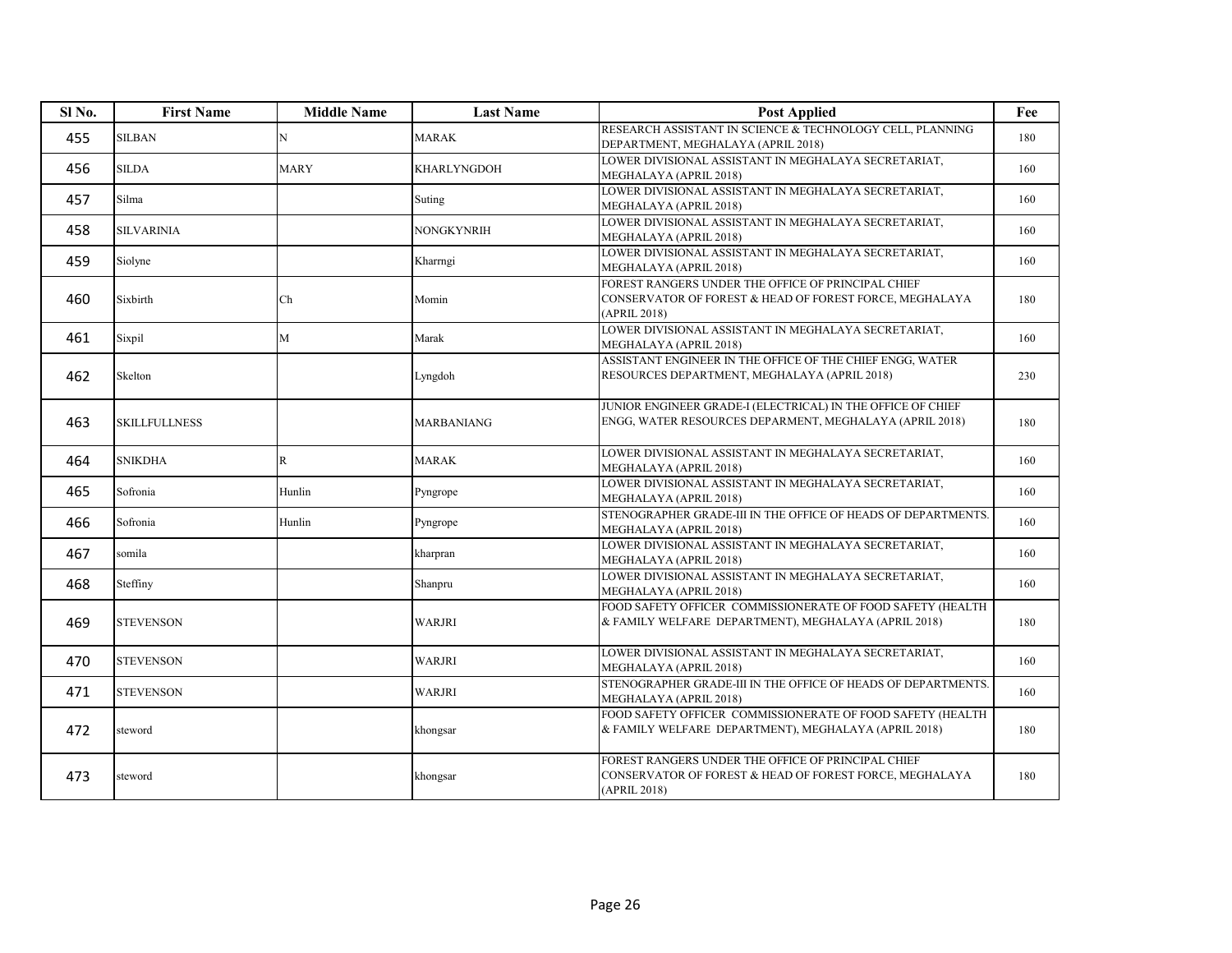| Sl No. | <b>First Name</b>   | <b>Middle Name</b> | <b>Last Name</b> | <b>Post Applied</b>                                                                                                                                                     | Fee |
|--------|---------------------|--------------------|------------------|-------------------------------------------------------------------------------------------------------------------------------------------------------------------------|-----|
| 474    | steword             |                    | khongsar         | LOWER DIVISIONAL ASSISTANT IN MEGHALAYA SECRETARIAT,<br>MEGHALAYA (APRIL 2018)                                                                                          | 160 |
| 475    | <b>SUBROTO</b>      |                    | <b>HAJONG</b>    | LOWER DIVISIONAL ASSISTANT IN MEGHALAYA SECRETARIAT,<br>MEGHALAYA (APRIL 2018)                                                                                          | 160 |
| 476    | <b>SUMIT</b>        |                    | <b>KUMAR</b>     | LOWER DIVISIONAL ASSISTANT IN MEGHALAYA SECRETARIAT,<br>MEGHALAYA (APRIL 2018)                                                                                          | 320 |
| 477    | Sunita              |                    | Marwein          | ASSISTANT LECTURER IN ENGLISH (ARTS STREAM) IN GOVERNMENT<br>HR. SEC SCHOOLS UNDER THE OFFICE OF THE DIRECTOR OF SCHOOL<br>EDUCATION & LITERACY, MEGHALAYA (APRIL 2018) | 180 |
| 478    | Swati               |                    | Das              | FOREMAN IN TURA POLYTECHNIC, TURA UNDER THE DEPARTMENT OF<br>HIGHER & TECHNICAL EDUCATION (APRIL 2018)                                                                  | 360 |
| 479    | <b>SYNRAPLANG</b>   |                    | <b>NONGBRI</b>   | ASSISTANT ENGINEER IN THE OFFICE OF THE CHIEF ENGG, WATER<br>RESOURCES DEPARTMENT, MEGHALAYA (APRIL 2018)                                                               | 230 |
| 480    | Tangchina           | Jasinkol           | Marak            | LOWER DIVISIONAL ASSISTANT IN MEGHALAYA SECRETARIAT,<br>MEGHALAYA (APRIL 2018)                                                                                          | 160 |
| 481    | <b>TANU</b>         |                    | MALIK            | FOOD SAFETY OFFICER COMMISSIONERATE OF FOOD SAFETY (HEALTH<br>& FAMILY WELFARE DEPARTMENT), MEGHALAYA (APRIL 2018)                                                      | 360 |
| 482    | Tengrak             | K                  | Marak            | LOWER DIVISIONAL ASSISTANT IN MEGHALAYA SECRETARIAT,<br>MEGHALAYA (APRIL 2018)                                                                                          | 160 |
| 483    | Tengrak             | K                  | Marak            | RESEARCH ASSISTANT UNDER PLANNING DEPARTMENT, MEGHALAYA<br>(APRIL 2018)                                                                                                 | 180 |
| 484    | Terrence Thangkhiew |                    | Thangkhiew       | FOREST RANGERS UNDER THE OFFICE OF PRINCIPAL CHIEF<br>CONSERVATOR OF FOREST & HEAD OF FOREST FORCE, MEGHALAYA<br>(APRIL 2018)                                           | 180 |
| 485    | Thainbanylla        | T                  | Chyrmang         | LOWER DIVISIONAL ASSISTANT IN MEGHALAYA SECRETARIAT,<br>MEGHALAYA (APRIL 2018)                                                                                          | 160 |
| 486    | Thengrak            | Nengminja          | Sangma           | LOWER DIVISIONAL ASSISTANT IN MEGHALAYA SECRETARIAT,<br>MEGHALAYA (APRIL 2018)                                                                                          | 160 |
| 487    | Thisthinna          | Ch                 | Marak            | ASSISTANT ENGINEER (ELECTRICAL) IN THE OFFICE OF THE CHIEF<br>ENGG, WATER RESOURCES DEPARTMENT, MEGHALAYA (APRIL 2018)                                                  | 230 |
| 488    | Thisthinna          | Ch                 | Marak            | FOREST RANGERS UNDER THE OFFICE OF PRINCIPAL CHIEF<br>CONSERVATOR OF FOREST & HEAD OF FOREST FORCE, MEGHALAYA<br>(APRIL 2018)                                           | 180 |
| 489    | Tholung             | Rhingkholal        | Ksen             | LIBRARIAN IN TURA POLYTECHNIC, TURA UNDER THE DEPARTMENT OF<br>HIGHER & TECHNICAL EDUCATION, MEGHALAYA (APRIL 2018)                                                     | 160 |
| 490    | Threeshia           |                    | Phawa            | LOWER DIVISIONAL ASSISTANT IN MEGHALAYA SECRETARIAT,<br>MEGHALAYA (APRIL 2018)                                                                                          | 160 |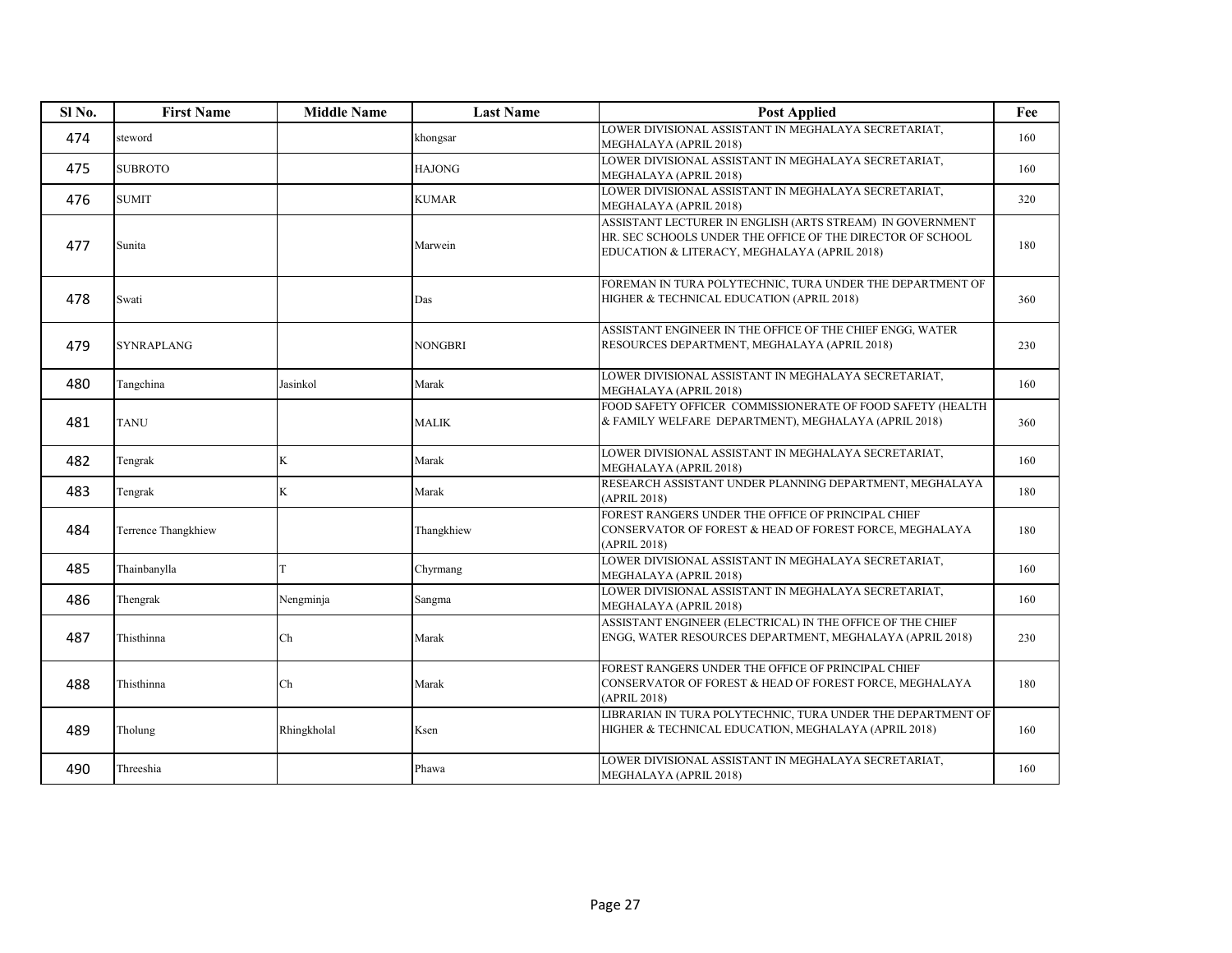| Sl <sub>No.</sub> | <b>First Name</b> | <b>Middle Name</b> | <b>Last Name</b> | <b>Post Applied</b>                                                                                                                                                                           | Fee |
|-------------------|-------------------|--------------------|------------------|-----------------------------------------------------------------------------------------------------------------------------------------------------------------------------------------------|-----|
| 491               | Thrisfulness      |                    | Marbaniang       | LOWER DIVISIONAL ASSISTANT IN MEGHALAYA SECRETARIAT.<br>MEGHALAYA (APRIL 2018)                                                                                                                | 160 |
| 492               | Tilbar            | А                  | Marak            | LOWER DIVISIONAL ASSISTANT IN MEGHALAYA SECRETARIAT,<br>MEGHALAYA (APRIL 2018)                                                                                                                | 160 |
| 493               | Tracy             | Merry              | G. Momin         | STENOGRAPHER GRADE-III IN THE OFFICE OF HEADS OF DEPARTMENTS.<br>MEGHALAYA (APRIL 2018)                                                                                                       | 160 |
| 494               | TRAIBALLINA       | DOKGRE             | <b>MARAK</b>     | LOWER DIVISIONAL ASSISTANT IN MEGHALAYA SECRETARIAT,<br>MEGHALAYA (APRIL 2018)                                                                                                                | 160 |
| 495               | <b>TREBANDA</b>   | N                  | <b>SUTNGA</b>    | LOWER DIVISIONAL ASSISTANT IN MEGHALAYA SECRETARIAT,<br>MEGHALAYA (APRIL 2018)                                                                                                                | 160 |
| 496               | Treiborlang       |                    | Mawsor           | LOWER DIVISIONAL ASSISTANT IN MEGHALAYA SECRETARIAT,<br>MEGHALAYA (APRIL 2018)                                                                                                                | 160 |
| 497               | Treio             |                    | Lamare           | LOWER DIVISIONAL ASSISTANT IN MEGHALAYA SECRETARIAT,<br>MEGHALAYA (APRIL 2018)                                                                                                                | 160 |
| 498               | Treio             |                    | Lamare           | SENIOR HEALTH INSPECTOR IN THE OFFICE OF THE PRINCIPAL<br>REGIONAL HEALTH & FAMILY WELFARE TRAINING CENTRE, SHILLONG<br>UNDER THE DIRECTORATE OF HEALTH & SERVICES (MCH & FW) (APRIL<br>2018) | 180 |
| 499               | Tyrel             | R                  | Marak            | LOWER DIVISIONAL ASSISTANT IN MEGHALAYA SECRETARIAT,<br>MEGHALAYA (APRIL 2018)                                                                                                                | 160 |
| 500               | Uginia            |                    | Rynjah           | LOWER DIVISIONAL ASSISTANT IN MEGHALAYA SECRETARIAT,<br>MEGHALAYA (APRIL 2018)                                                                                                                | 160 |
| 501               | <b>VALARIE</b>    | JANAI              | MARBOH           | CHILD DEVELOPMENT PROJECT OFFICERS UNDER SOCIAL WELFARE<br>DEPARTMENT, MEGHALAYA (APRIL 2018)                                                                                                 | 230 |
| 502               | <b>VALARIE</b>    | <b>JANAI</b>       | <b>MARBOH</b>    | LOWER DIVISIONAL ASSISTANT IN MEGHALAYA SECRETARIAT,<br>MEGHALAYA (APRIL 2018)                                                                                                                | 160 |
| 503               | Valdean           |                    | Zonunsiami       | CHILD DEVELOPMENT PROJECT OFFICERS UNDER SOCIAL WELFARE<br>DEPARTMENT, MEGHALAYA (APRIL 2018)                                                                                                 | 230 |
| 504               | Varie             | Bahun              | Marwein          | LOWER DIVISIONAL ASSISTANT IN MEGHALAYA SECRETARIAT,<br>MEGHALAYA (APRIL 2018)                                                                                                                | 160 |
| 505               | varun             |                    | rathi            | FOOD SAFETY OFFICER COMMISSIONERATE OF FOOD SAFETY (HEALTH<br>& FAMILY WELFARE DEPARTMENT), MEGHALAYA (APRIL 2018)                                                                            | 360 |
| 506               | vibhor            |                    | gupta            | ASSISTANT ENGINEER IN THE OFFICE OF THE CHIEF ENGG, WATER<br>RESOURCES DEPARTMENT, MEGHALAYA (APRIL 2018)                                                                                     | 460 |
| 507               | <b>VILLARICH</b>  |                    | <b>SOHTUN</b>    | LOWER DIVISIONAL ASSISTANT IN MEGHALAYA SECRETARIAT,<br>MEGHALAYA (APRIL 2018)                                                                                                                | 160 |
| 508               | <b>VIVIAN</b>     |                    | KHARSHIING       | RESEARCH ASSISTANT IN SCIENCE & TECHNOLOGY CELL, PLANNING<br>DEPARTMENT, MEGHALAYA (APRIL 2018)                                                                                               | 180 |
| 509               | Walsrang          | G                  | Momin            | FOOD SAFETY OFFICER COMMISSIONERATE OF FOOD SAFETY (HEALTH<br>& FAMILY WELFARE DEPARTMENT), MEGHALAYA (APRIL 2018)                                                                            | 180 |